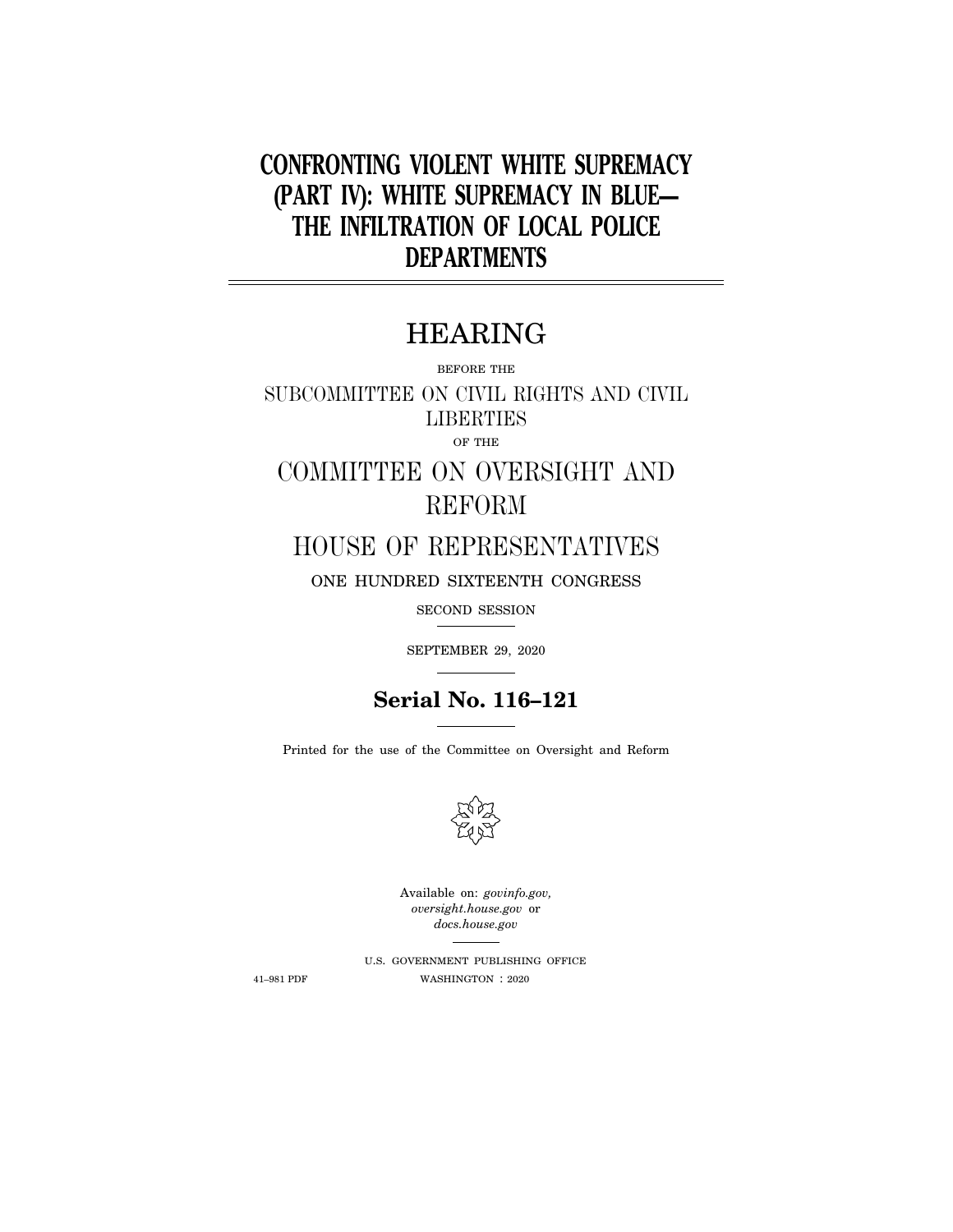### COMMITTEE ON OVERSIGHT AND REFORM

#### CAROLYN B. MALONEY, New York, *Chairwoman*

ELEANOR HOLMES NORTON, District of Columbia WM. LACY CLAY, Missouri STEPHEN F. LYNCH, Massachusetts JIM COOPER, Tennessee GERALD E. CONNOLLY, Virginia RAJA KRISHNAMOORTHI, Illinois JAMIE RASKIN, Maryland HARLEY ROUDA, California RO KHANNA, California KWEISI MFUME, Maryland DEBBIE WASSERMAN SCHULTZ, Florida JOHN P. SARBANES, Maryland PETER WELCH, Vermont JACKIE SPEIER, California ROBIN L. KELLY, Illinois MARK DESAULNIER, California BRENDA L. LAWRENCE, Michigan STACEY E. PLASKETT, Virgin Islands JIMMY GOMEZ, California ALEXANDRIA OCASIO-CORTEZ, New York AYANNA PRESSLEY, Massachusetts RASHIDA TLAIB, Michigan KATIE PORTER, California

JAMES COMER, Kentucky, *Ranking Minority Member*  JIM JORDAN, Ohio PAUL A. GOSAR, Arizona VIRGINIA FOXX, North Carolina THOMAS MASSIE, Kentucky JODY B. HICE, Georgia GARY PALMER, Alabama GLENN GROTHMAN, Wisconsin MICHAEL CLOUD, Texas BOB GIBBS, Ohio CLAY HIGGINS, Louisiana RALPH NORMAN, South Carolina CHIP ROY, Texas CAROL D. MILLER, West Virginia MARK E. GREEN, Tennessee KELLY ARMSTRONG, North Dakota W. GREGORY STEUBE, Florida FRED KELLER, Pennsylvania

DAVID RAPALLO, *Staff Director*  CANDYCE PHOENIX, *Chief Counsel*  AMY STRATTON, *Clerk*  CONTACT NUMBER: 202-225-5051

#### CHRISTOPHER HIXON, *Minority Staff Director*

#### SUBCOMMITTEE ON CIVIL RIGHTS AND CIVIL LIBERTIES

JAMIE RASKIN, Maryland, *Chairman* 

WM. LACY CLAY, Missouri DEBBIE WASSERMAN SCHULTZ, Florida ROBIN L. KELLY, Illinois JIMMY GOMEZ, California ALEXANDRIA OCASIO-CORTEZ, New York AYANNA PRESSLEY, Massachusetts ELEANOR HOLMES NORTON, District of Columbia RASHIDA TLAIB, Michigan

CHIP ROY, Texas, *Ranking Minority Member*  THOMAS MASSIE, Kentucky JODY B. HICE, Georgia MICHAEL CLOUD, Texas CAROL D. MILLER, West Virginia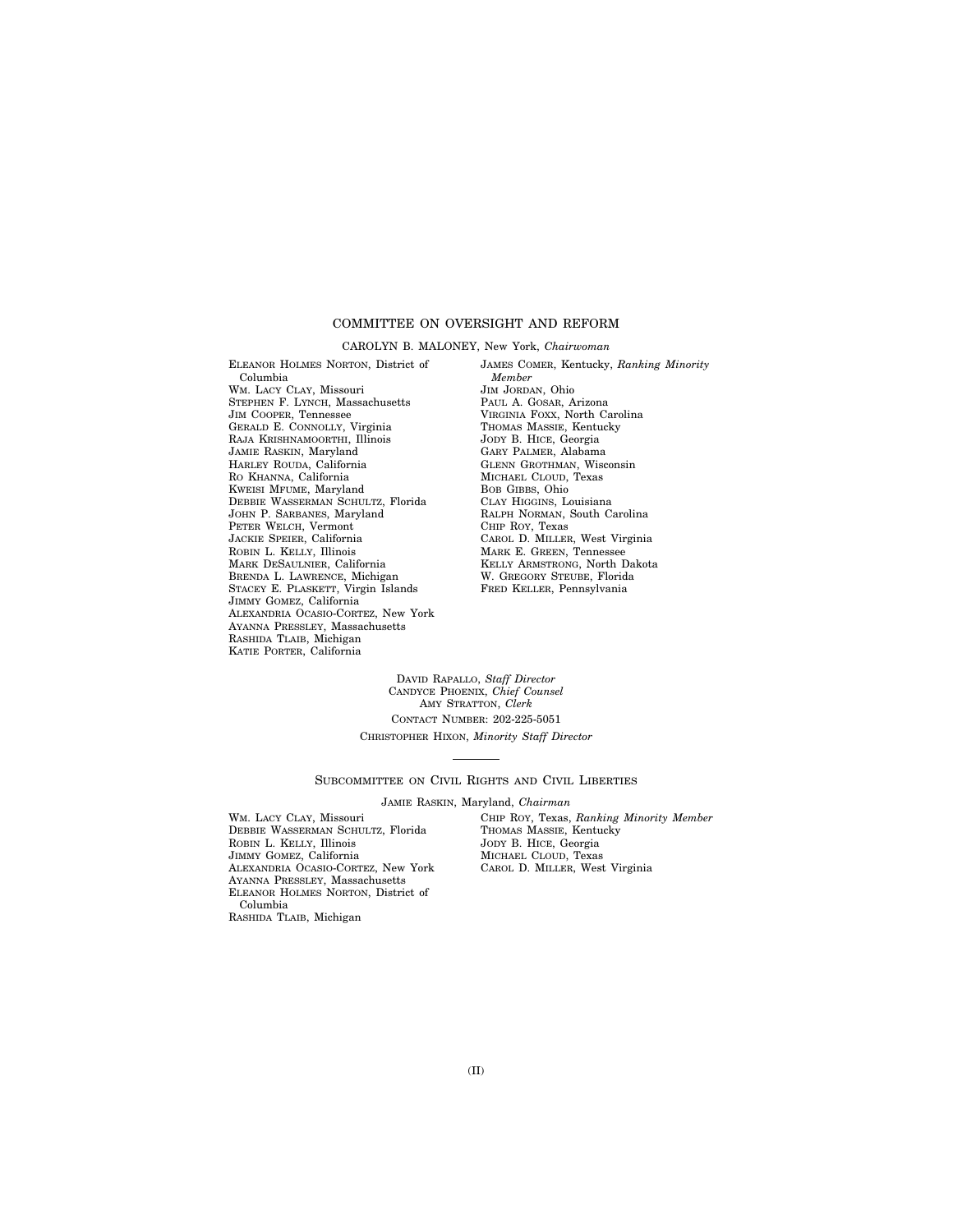## C O N T E N T S

|                                                                                                                                                              | Page |
|--------------------------------------------------------------------------------------------------------------------------------------------------------------|------|
| WITNESSES                                                                                                                                                    |      |
| Michael German, Fellow, Brennan Center for Justice                                                                                                           | 9    |
| Vida B. Johnson, Associate Professor of Law, Georgetown University                                                                                           | 11   |
| Frank Meeink, Author and Activist                                                                                                                            | 13   |
| Mark Napier (Minority Witness), Sheriff, Pima County, Arizona                                                                                                | 14   |
| Heather Taylor, President, Ethical Society of Police, St. Louis                                                                                              | 16   |
| Written opening statements and statements for the witnesses are available<br>on the U.S. House of Representatives Document Repository at:<br>docs.house.gov. |      |

#### INDEX OF DOCUMENTS

*Documents entered into the record during this hearing and Questions for the Record (QFR's) are listed below/available at: docs.house.gov.* 

<sup>\*</sup> *Wall Street Journal* , ''Who Watches the 'Hate' Watchers?'' article; submitted by Rep. Roy.

<sup>\*</sup> Department of Justice Report, ''Hate Crime Victimization''; submitted by Rep. Ocasio-Cortez.

<sup>\*</sup> CNN, ''DOJ Hate Crime Victimization Report Summary''; submitted by Rep. Ocasio-Cortez.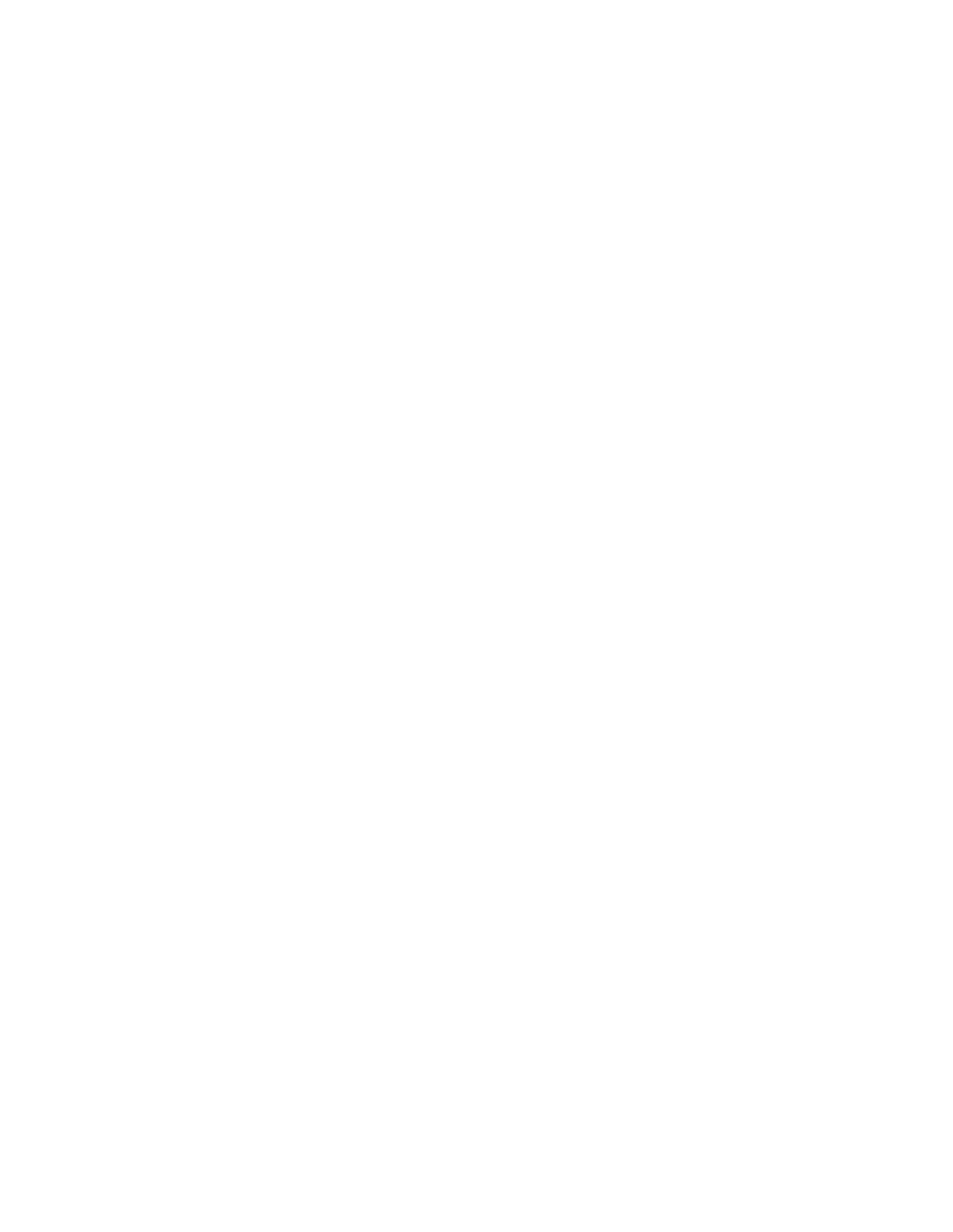### **CONFRONTING VIOLENT WHITE SUPREMACY (PART IV): WHITE SUPREMACY IN BLUE— THE INFILTRATION OF LOCAL POLICE DEPARTMENTS**

#### **Tuesday, September 29, 2020**

HOUSE OF REPRESENTATIVES SUBCOMMITTEE ON CIVIL RIGHTS AND CIVIL LIBERTIES COMMITTEE ON OVERSIGHT AND REFORM *Washington, D.C.* 

The subcommittee met, pursuant to notice, at 10:13 a.m., via WebEx, Hon. Jamie Raskin (chairman of the subcommittee) presiding.

Present: Representatives Raskin, Clay, Wasserman Schultz, Kelly, Gomez, Ocasio-Cortez, Pressley, Norton, Tlaib, Maloney (ex officio), Roy, and Comer (ex officio).

Mr. RASKIN. Good morning. The subcommittee will come to order. And without objection, the Chair is authorized to declare a recess at any time.

Welcome to the Oversight Subcommittee on Civil Rights and Civil Liberties hearing entitled ''White Supremacists in Blue—The Infiltration of Local Police Departments.''

Good morning to the Chair of the committee, Mrs. Maloney, who has joined us. Good morning to our ranking member, Mr. Roy, who is with us. And good morning to the vice chair of the committee, Ms. Ocasio-Cortez, and all of our other wonderful members who have joined us.

I want to take a moment to extend a special welcome to Representative Rashida Tlaib of Michigan to our subcommittee. This is her first hearing with our subcommittee and we're delighted to have her join us.

Welcome, Ms. Tlaib.

Before we begin today, I want to play a video that will set the stage for the discussion that we're about to have.

Clerks, please go ahead and play the video.

[Video shown.]

Mr. RASKIN. This is the fourth hearing our subcommittee has had on the problem of White supremacist violence in America. Since the murders of George Floyd and Breonna Taylor, we have also held a separate set of briefings on police brutality in communities of color and rampant violations of the First Amendment at civil rights protests by the Trump administration.

Today, we'll examine how these different threats to the American people intersect—namely, how White supremacist organizations,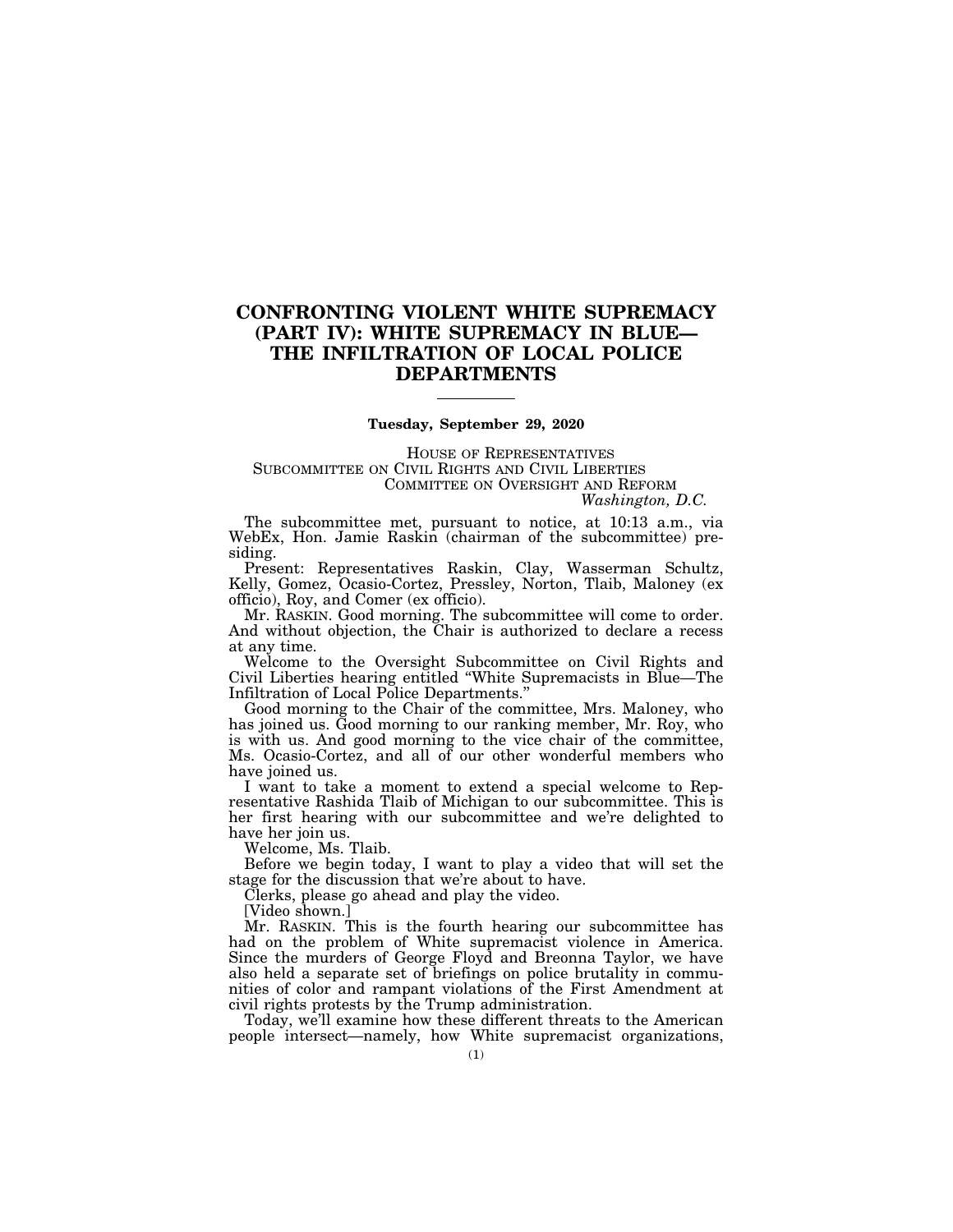ideas, and attitudes have come to infiltrate and target certain domains of law enforcement.

The bloody trail of violent White supremacy is now splattered across America:

Charleston, South Carolina, where White supremacist Dylann Roof slaughtered nine African American parishioners at worship in the Emanuel African Methodist Episcopal Church.

Charlottesville, Virginia, where hundreds of neo-Nazis and Klansmen rioted and wounded dozens of people and killed Heather Heyer in a terrible attack by automobile.

Pittsburgh, Pennsylvania, where a neo-Nazi killed 11 people and wounded six at the Tree of Life Synagogue as they worshipped.

Poway, California, another anti-Semitic rampage.

El Paso, Texas, where a White supremacist hyped up on anti-immigrant hate killed 23 people and wounded 23 others in a rampage at a Walmart.

According to the Anti-Defamation League, 75 percent of all extremist-related murders between 2009 and 2018 were committed by right-wing extremists. The Center for Strategic Studies, which analyzed over 900 politically motivated attacks in the U.S. since 1994, found that there have been nearly six times as many victims of violence from right-wing groups as from others. In 2020, they found that over 90 percent of political attacks were conducted by rightwing groups. These are the facts.

Like COVID–19, this virus of violent White supremacy is spreading. The Southern Poverty Law Center documented a record 30 percent increase in the number of hate groups nationwide over the last several years and hate crimes are also trending up.

But as with COVID–19, the Trump administration has decided to mislead the public by downplaying the problem. A Department of Homeland Security whistleblower has stated that Ken Cuccinelli told him to specifically modify draft language on White supremacy to make, quote, "the threat appear less severe," and to "include information on the prominence of violent 'left-wing' groups.''

The spread of violent White supremacy is a threat to everyone, but disproportionately it is a threat to Black and Brown communities. But it is also a threat, and purposefully underestimating this problem is a threat, to first responders, in this case, to police officers.

According to the Anti-Defamation League, White supremacists and other far right extremist groups have killed 51 police officers since 1990. Eighty-three percent of shootouts between police and extremists involve right-wing extremists, with White supremacists being responsible for more than half of those.

The unredacted memo we released today from the FBI states that, quote, ''White supremacist presence among law enforcement personnel is a concern due to the access they may have to restricted areas vulnerable to sabotage and to elected officials or protected persons that they could see as targets for violence. White supremacy is a deadly threat to the safety of law enforcement officers as well as to public safety generally.

In May, far right extremists killed David Patrick Underwood, a Federal law enforcement officer. One of the Boogaloo boys charged in Underwood's death is a former Air Force sergeant also suspected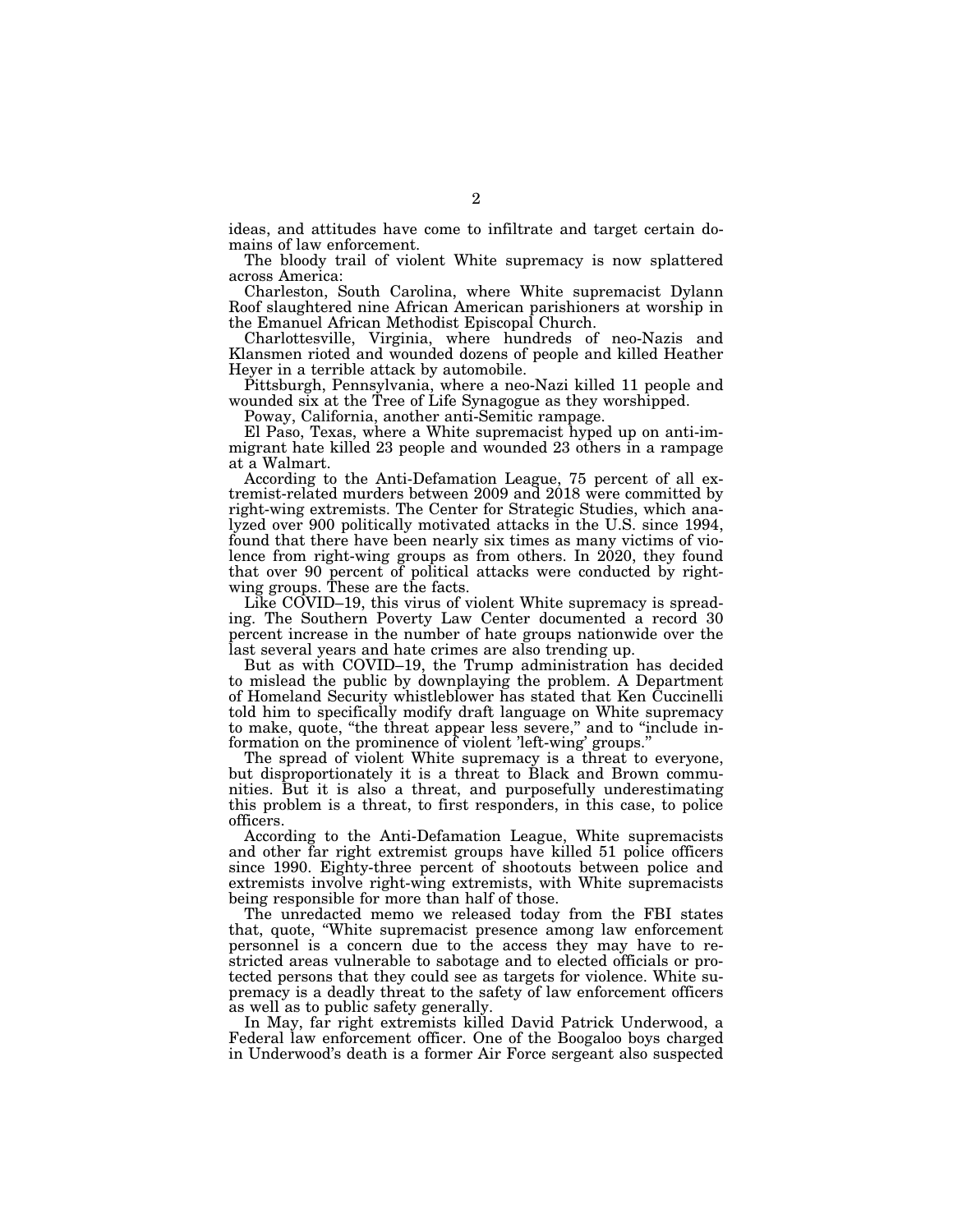in the murder of a Santa Cruz sheriff earlier this year. In February, a White supremacist killed officer Nick O'Rear in Alabama.

In 2006 the FBI released an intelligence assessment warning of, quote, "White supremacist infiltration of law enforcement." The FBI identified two distinct problems.

First, the FBI noted the problem of White supremacist groups infiltrating law enforcement. We've seen a lot of evidence of that in the 14 years since the FBI's assessment as officers across the country have been dismissed for active membership in the KKK and other similar groups. We will hear testimony about this problem today.

But the FBI also identified a second problem: law enforcement officers who have no formal affiliation with racist groups, but who sympathize with their racist ideology. This too has been in plain view in this period of resurgent racist violence across America.

In 2019, a team of investigative journalists published the Plain View Project, which collected over 5,000 postings displaying White supremacist, xenophobic, misogynistic, and violent Facebook material from police officers in eight different cities.

We invited the FBI to come today. The Bureau refused to come, claiming it has nothing to say because they have no evidence that this is a widespread problem demanding the FBI's attention.

What's more, they have attempted to disavow their own 2006 intelligence assessment, which has every sign of being an authentic document. They did provide us an unredacted version of that 2006 assessment, which I am releasing today so the public can better understand how the FBI understood this threat and judge its subsequent actions—or lack thereof—accordingly.

The redacted passages include prescient warnings for the American people. The FBI warns that, quote, ''White supremacist infiltration of law enforcement can result in abuses of authority and passive tolerance of racism within communities served.''

The FBI also cautioned that police officers who are hostile to civil rights might, quote, ''volunteer their professional resources to the White supremacist causes with which they sympathize.''

These are chilling conclusions. But rather than clearly spell out this threat for the American people, the FBI has suppressed them from public view for 14 years.

For the first time, we can now see that the FBI believed internally that White supremacist infiltration of law enforcement departments was a serious problem, a source of potential abuse of power and authority on the street, and a source of potential violence against the civilian population.

This summer, as the country was shocked to watch videos depicting the brutal and vindictive treatment of Black Lives Matter protestors, other videos emerged of police officers treating armed White militia as friends and as allies.

In Salem, Oregon, police gave a polite warning to a group of armed White men asking them to "discreetly stay inside the buildings'' after curfew so it would not look like police were playing favorites when they tear gassed protesters.

In Albuquerque, officers were caught on a police scanner referring to White vigilantes as ''armed friendlies.''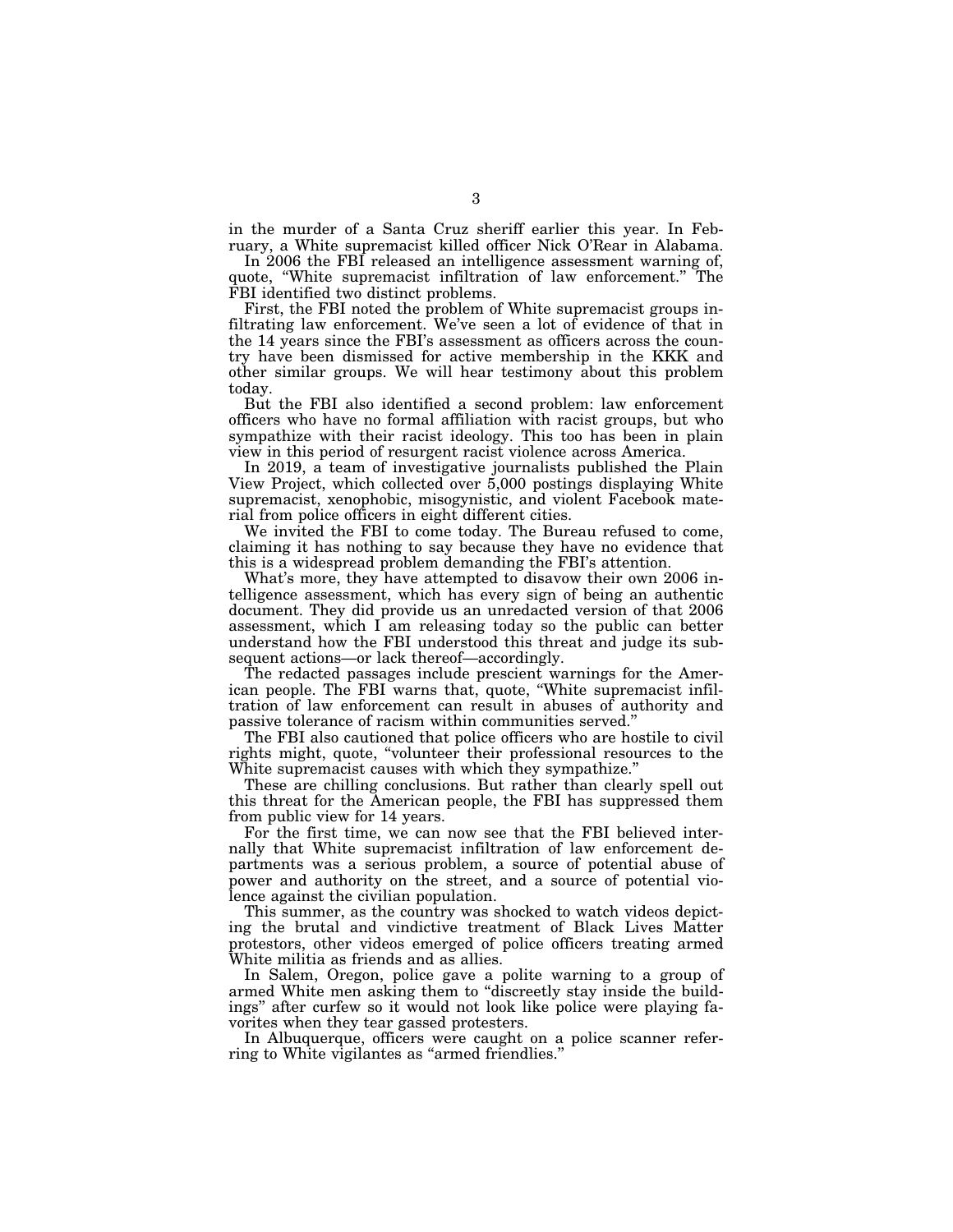In Kenosha, Wisconsin, officers pushed protestors toward a group of armed White civilians. Police offered water to those armed men, one of whom shot and killed two people that night. The shooter, Kyle Rittenhouse, got away, despite walking up to police with his hands in the air, the murder weapon strapped to his chest, while onlookers identified him as the killer of two innocent Americans.

The social contract depends on fair and neutral enforcement of the laws to protect the whole citizenry against criminal violence and state violence. We must work to disentangle the police power of the state from groups and individuals that subscribe to violent White supremacist ideology and seek to inflict harm on African Americans, Asian Americans, Latinos, Jewish Americans, LGBTQ Americans, and anyone who stands in the way of a race war and the civil war that the extreme right is calling for in America today.

If local or state law enforcement were being infiltrated by ISIS or by al-Qaida or any other terrorist group we would consider it an immediate public safety emergency. Infiltration by violent White supremacy is no less of a threat and no less urgent. To confront it effectively, we must understand it. That is the purpose of today's hearing.

So, I now would like to recognize the distinguished ranking member, Mr. Roy of Texas, for an opening statement.

I went a bit over my time there, Mr. Roy, so please feel free to take the equal amount of time that you need.

Mr. ROY. Well, I appreciate it, Chairman. The Chairman is always gracious to make sure that we have equal time and to handle that in that respect. So, I appreciate that. And good to see you from afar.

As you know, this hearing is the fourth in our series on White supremacy. And we've had a number of good exchanges and dived into some of the facts over the course of the previous three hearings, and I certainly think it's important for us to do so.

As you remember, I was particularly moved and wanted to understand the situation in Charlottesville as a University of Virginia graduate. Obviously, that hit close to home in talking to a mother who lost her daughter sitting there on the downtown mall in Charlottesville where I used to go as a student. Seeing this horrid series of events unfold, it was important for us to have that conversation. And I think it's important for us to have this conversation.

I would note, and the Chairman knows, I mean, I've been asking repeatedly for the last year for us to have a hearing, for example, on human trafficking. There's 40 million people around the world suffering from human trafficking, some 20,000 in the United States where we've had actual law enforcement engagement with them, which is a fraction of what we know is actually occurring in the United States. The estimates are upwards of 300,000 or 400,000.

I think we should find time in our schedule for hearings on matters such as that. As the Chairman knows, I think it's an important issue. If you think about 300,000 or 400,000 people that are estimated to be engaged in—or to be the victims of human trafficking in the United States at any given moment, we ought to look at that.

You know, look, I think we have to ask the question: Why is this now fourth in a series of hearings? I don't question the motives of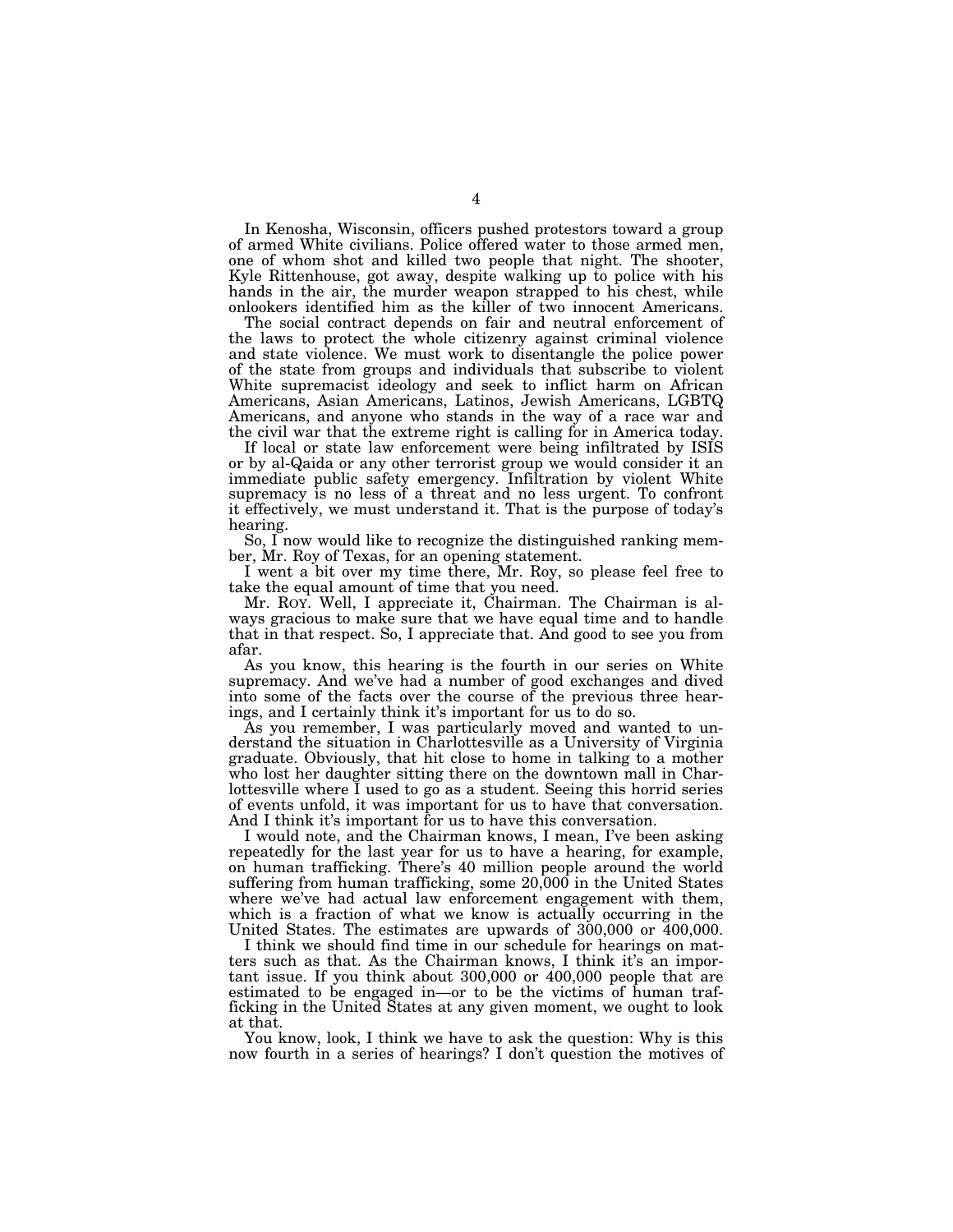the Chairman, but I would have to acknowledge that it is fairly obvious over the last X number of months that my Democratic colleagues really want to perpetrate a narrative that American law enforcement is either systemically racist or composed of White supremacists. And I just categorically reject that characterization of the almost 800,000 law enforcement personnel who are standing up on the Thin Blue Line for each and every one of us every day.

As a former Federal prosecutor, I firmly believe we root out crime wherever we find it. We root it out. And we root out hate, we root out racism wherever we find it. That is our job, to go pursue it. I wholly agree with that.

But it is a dangerous path, it is a dangerous path that my Democratic colleagues are pursuing in defining our law enforcement personnel as systemically racist. That's what's happening. That's what these things are doing. That's what this focus is doing.

And by the way, it wouldn't matter if this hearing was just focused—that this hearing is just focused on law enforcement. My Democratic colleagues have made it abundantly clear that the United States of America is in and of itself systemically racist. That is the position of the modern Democratic Party, that our Nation is systemically racist. And that, to me, is fundamentally at odds with what this Nation actually has stood for and what this Nation actually has done.

I come from a family with a history in law enforcement. My great-great-grandfather was a Texas Ranger in the county in which I'm sitting in right now in the 1870's, in Travis County, Hayes County, and Blanco County, and I'm proud of that.

My grandfather was the chief of police of a small west Texas town, Sweetwater, Texas. He died of cancer when my dad was seven. My dad barely knew him because he had just come back from the war.

By all accounts from everybody I have talked to my grandfather was a good, faithful public servant who was not racist in way. Everything I understand from my family, from my grandmother who was a single mom in west Texas, the first woman county clerk elected in Nolan County, Texas, when my grandfather died of cancer.

I stand by my grandfather, and I stand by all the law enforcement officers that I worked with when I was the Assistant United States Attorney, working in the U.S. Attorney's Office in the Eastern District of Texas, and all of the fine law enforcement officers who worked for me of varying races when I was the first assistant attorney general.

You know, when I was First Assistant Attorney General for Attorney General Ken Paxton here in Texas, we had 4,100 employees. I will wholly acknowledge that, irrespective of race for a moment, if one percent of those 4,100 are doing anything crazy, insane, mean, hateful, racist, illegal, at any given moment, one percent of that 4,100, that's 41 people. And my job as First Assistant Attorney General was to go track these things down, have internal investigations, go look and figure out what's happening. I wholeheartedly embrace and believe in that.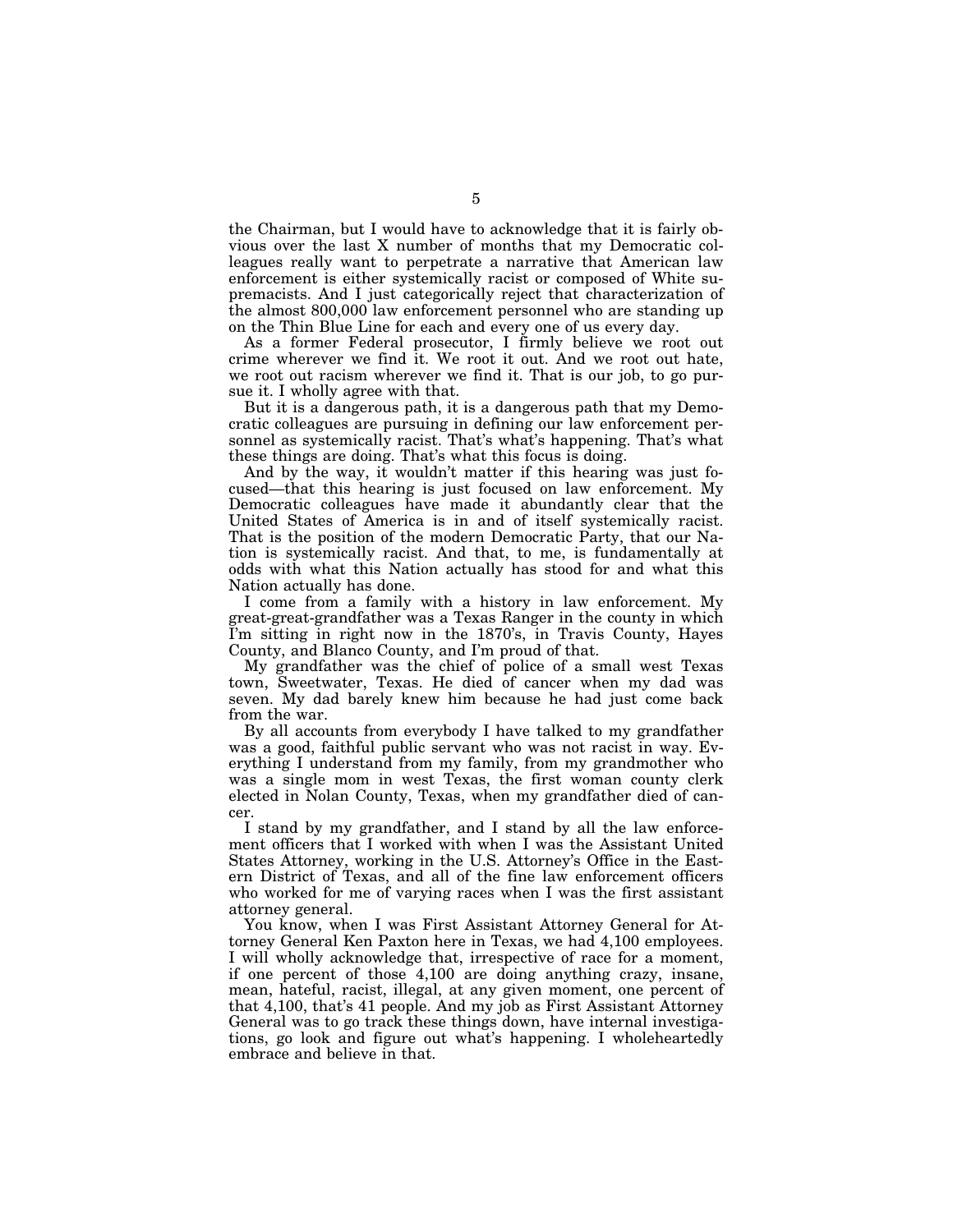But when we, the institution of Congress, make blanket statements, using viral videos, to define a class of human beings standing on that wall for us every day, I'm troubled by that.

There is a significant amount of evidence out there that suggests that there is not structural bias in the criminal justice system regarding arrests, prosecutions, or sentencing. Crime and suspect behavior, not race, determine most police actions.

There are 70 million interactions, roughly—obviously these are estimates—70 million interactions between law enforcement and civilians every year. Now, if a million of those are troubling, problematic for varying different reasons, one of which might be race, one of which almost certainly is race, then we should root that out.

But when you then categorically define 70 million police interactions, with 800,000 law enforcement personnel, as systemically racist, then you're undermining our entire rule of law, right? And we're seeing this unfold right now in front of us.

You know, the past few months have brought police into the limelight and sparked a resurgence of anti-law enforcement rhetoric from the left and many in the media. And what has been the result? More violence in our streets, more police officers killed in the line of duty.

More Americans, many of them in low-income communities, are suffering because their communities are crumbling at the hands of lawless mobs. They can't use the bus stop to take them across town to get to work because somebody smashed it to pieces. They can't get a loaf of bread from their local corner store because looters ransacked it, forcing the owner to close shop for good. The owner of a shop that has been in their family for years is now gone.

Forty-five percent of Black-owned businesses have been decimated since the beginning of both the virus and all of the unrest on our streets.

There are real consequences to what's going on on our streets. In many cases they cannot call the police for help.

Just yesterday there was a thing that went on here in Austin where somebody was running through the Whole Foods in downtown Austin, where everybody's getting their little lattes and buying some arugula for their salad, somebody is running through. And they're worried about it, called the police. Well, guess what? There were no police to get there. Why? Because the Austin City Council, in its leftist infinite wisdom, had slashed the police department by a third.

Look, data shows that when police backlash based on false narratives follows the release of a viral video, law enforcement tends to be less aggressive in pursuing perpetrators, resulting in an increase in crime and homicide, of which victims include all races.

In the two weeks following the death of Mr. Floyd, more than 700 police officers were injured. Many lives have been lost and hundreds of millions of dollars in damage to private businesses and public property has been made. Across 20 major cities the murder rate at the end of June was an average 37 percent higher than at the end of May. The murder rate. These are people, these are murders.

And what about the police officer shootings with the intent to kill that we recently saw in Los Angeles and Louisville in the name of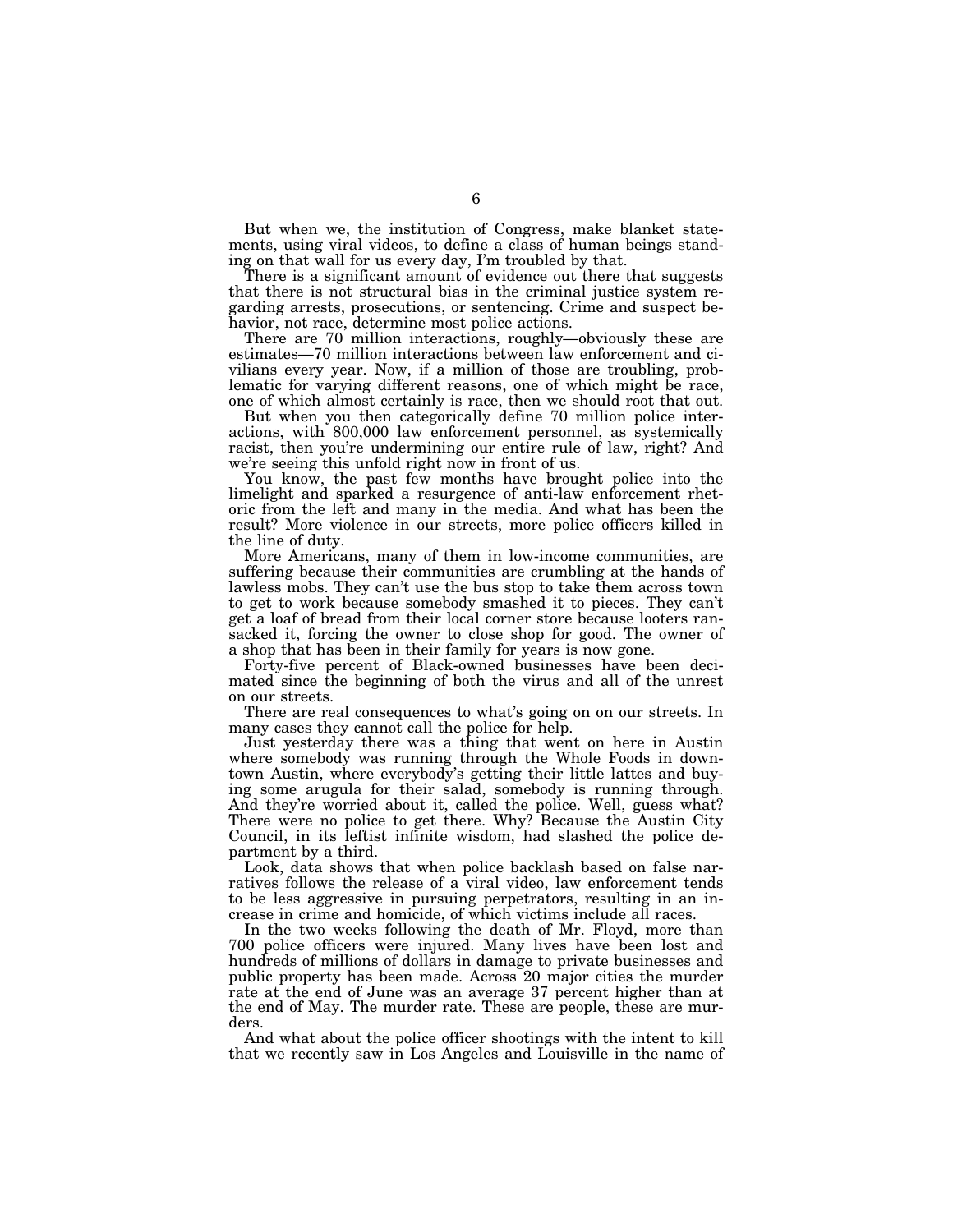defending social justice. There were two officers killed in Louisville, at least one of whom was Black.

Defunding the police, creating broad, false narratives about law enforcement and encouraging violence in our streets in the name of politics is harming our communities. You can't defund the police.

For example, for total homicides year over year for the 15 largest U.S. cities, Austin, in the district that I represent, ranked first at 64 percent increase. And just a few months ago, the city of Austin, as I said before, defunded one-third of the police department.

More examples from Austin: 43 percent increase in murders, 17 percent increase in aggravated assaults, 30 percent increase in statutory rape, 24 percent increase in arson, five percent increase in vandalism.

Notably, due to their defunding, they canceled the 144th Austin Police Department cadet class, the most diverse cadet class for the department in its history. Half of the graduates were minorities. They canceled it. It's gone. All those people who wanted to serve in law enforcement, who wanted to serve in the community, who wanted to help protect their communities—again, over half minorities—that class is gone.

At least 46 police officers have been killed in the line of duty this year. I read all of their names on the floor of the House of Representatives last week. Where the hell was the NBA wearing their names on the back of their jerseys? Where the hell was the outrage for the law enforcement officers who lost their lives in the line of duty, standing up on that Thin Blue Line for us?

Twenty-four-year-old officer, Katherine Mary Thyne, who was dragged by a car and pinned against a tree, dead. Police Officer Brian Brown, who was also killed in a vehicular assault, gone. Sergeant Damon Gutzwiller, who was ambushed, shot and killed, gone. Twenty-four-year-old officer, Breann Leath, who was shot in open fire responding to a domestic disturbance, gone, just to name a few. We already have an over 50 percent increase in police officers killed in the line of duty with three remaining months left this year, but cities around the Nation are defunding their police departments.

This committee, in my opinion, is giving a platform to harmful narratives, precluding the very idea of safe streets while hurting our communities. Safety and security should be nonnegotiable to this body. It is nonnegotiable to me as a father, as a Texan, and especially as a Member of Congress.

I think, Mr. Chairman, I understand what we're doing here and the conversation we're having. These are important conversations. But we ought to be mindful of those 800,000 men and women who are going to suit up today to stand on that line for us.

And I'm always entertained by those who are out on the streets and something happens, and there's violence because they're out at some protest, and the next thing you know, they go, ''Where are the police?'' That's happened to Members of this body, where they're looking around, "Where are the police?"

Well, I guarantee you that the thing that we're going to be asking is, ''Where are the police?'' if we continue to go after and assault them and blanketly condemn them as racists, as an institution of racism, as opposed to doing our lawful duty as Members of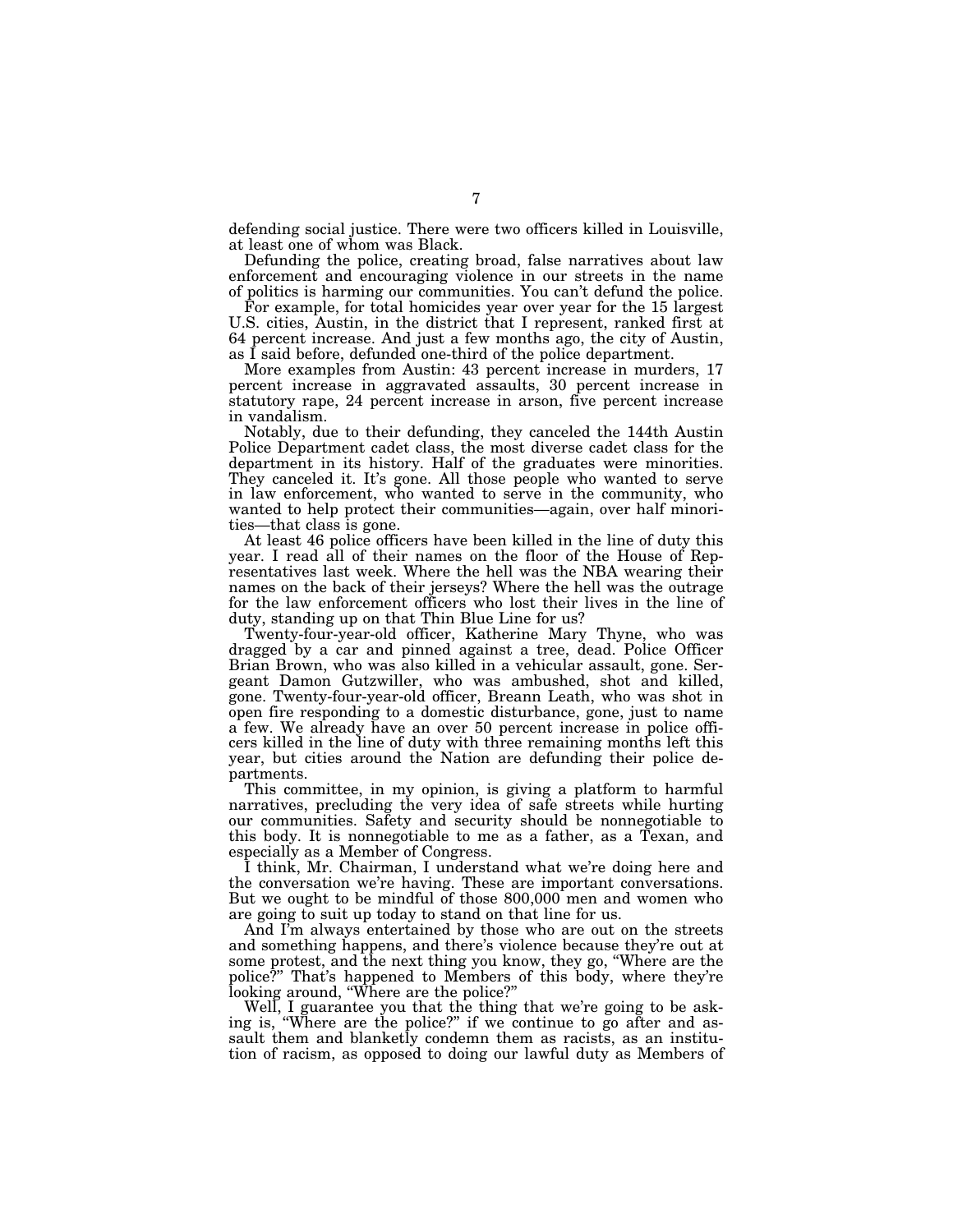Congress or as law enforcement officers to go root out every single crime, every single action, one case at a time.

With that, Mr. Chairman, I yield back.

Mr. RASKIN. Mr. Roy, thank you very much for your thoughtful remarks. And I hope I'll get a chance to respond to some of the things a bit later.

One thing I do want to say right now is there is nothing in anything that I said—and there is nothing about this hearing—which describes all of law enforcement as racist or a racist threat. On the contrary, my whole opening was about how violent White supremacy is a threat to the public interest, including to law enforcement itself.

But I think we'll be able to discuss this more with the witnesses as they come through. And I thank you for your remarks.

With that, I'm going to recognize the Chair of the oversight committee, Mrs. Maloney, for her opening statement.

Mrs. MALONEY. First of all, I want to start by thanking my good friend Chairman Raskin for convening this important and timely hearing. The subcommittee has already held three hearings focused on violent White supremacy, and Chairman Raskin's leadership on this issue has been inspiring.

As Chairman Raskin said, racism is not new to America. It is particularly not new to Black Americans. Since our Nation's founding, racism has been used to treat Black Americans as second-class citizens—or no class citizens.

We must never forget that policing in America started with slave patrols. Many slave patrols evolved into police departments that for decades have been used to ensure Black Americans could not exercise their full rights as citizens.

We are dealing with that legacy today. Many police departments face the continued infiltration of White supremacists into their ranks. As the FBI found, and I quote, "militia extremists, White supremacist extremists, and sovereign citizen extremists often have identified active links to law enforcement officers,'' end quote.

This year we have seen millions of people march in the streets. They are asking for the end of state-sanctioned killings and calling for the dismantling of systemic injustice.

Their mission is straightforward. They are asking for the bare minimum: that our Nation be a place where the lives and deaths of Black Americans matter.

But those protests have been met with violence, and in many instances police-sanctioned violence by White extremist groups.

This hearing is not about good officers versus bad officers. This hearing is about making sure we as a Nation acknowledge that White supremacy has no place in any police department. The idiom does not end with, quote, ''a few bad apples.'' The saying is, ''A few bad apples spoil the bunch.''

We cannot let White supremacy continue to spoil the bunch. Instead, we should all condemn the behavior that Chairman Raskin described.

I am honored to attend this hearing. It is shameful, absolutely shameful that the FBI chose to ignore the committee's request to attend and instead disavowed their own terrifying findings about the pervasiveness of White supremacy in police departments.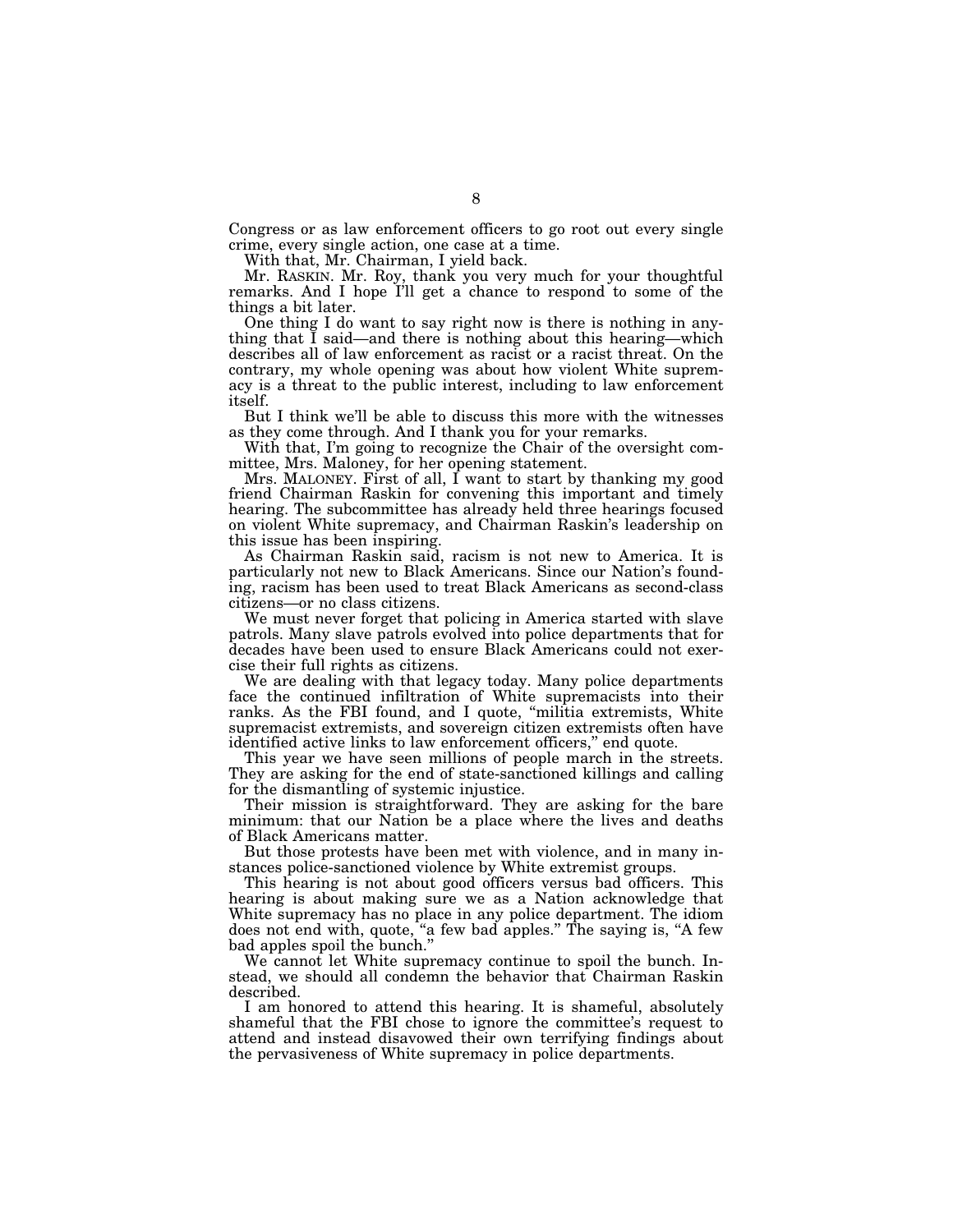I look forward to hearing from our witnesses about their extremely important work. And I hope we remember the wise words of Chairman Cummings, that, ''We are with better than this,'' end quote.

And I yield back. Thank you.

Mr. RASKIN. Madam Chair, thank you very much.

I now want to introduce our witnesses.

Our first witness today is going to be Michael German, who is a fellow at the Brennan Center for Justice. Then Vida B. Johnson, who is an associate professor of law at Georgetown University Law School, just a few blocks from the Capitol. We will also hear from Frank Meeink, an author and activist. Then we will hear from Mark Napier, who is the sheriff of Pima County, Arizona. And finally, we'll hear from Heather Taylor, who is the president of the Ethical Society of Police in St. Louis.

The witnesses will now please unmute so I can swear you in. Please all of you raise your right hands, if you would.

Do you swear or affirm that the testimony you are about to give is the truth, the whole truth, and nothing but the truth, so help you God?

Thank you.

Let the record show the witnesses have all answered in the affirmative.

Thank you. And without objection, your complete written statements will be made part of the record. You are given five minutes within which to give your oral presentation and then all of the distinguished members of the committee who have arrived, including Ms. Tlaib, who has just joined the subcommittee, are going to ask you questions.

With that, Mr. German, you are now recognized for five minutes.

#### **STATEMENT OF MICHAEL GERMAN, FELLOW, BRENNAN CENTER FOR JUSTICE**

Mr. GERMAN. Thank you, Mr. Chairman and members of the subcommittee. Thank you for inviting me to testify today about White supremacists and far right militant activity in law enforcement.

In 1992, when I was with an FBI agent preparing to go undercover against neo-Nazi skinhead groups in Los Angeles, my colleagues warned that White supremacists often have relations with law enforcement and that I would have to strengthen my undercover identity to withstand law enforcement scrutiny.

I worked closely in that operation and in a later one investigating far right militias in Washington state with officers from several different Federal and local law enforcement agencies who typically had more experience than I did. None suggested this was an unreasonable concern.

So, I was not surprised when the FBI released its 2006 intelligence assessment entitled ''White Supremacist Infiltration of Law Enforcement'' that alerted agents to this infiltration by organized groups and, quote, ''by self-initiated infiltration by law enforcement personnel sympathetic to White supremacist causes,'' unquote, as it was the same warning I received a decade earlier.

A leaked 2015 FBI counterterrorism policy guide makes the case more directly. It warns agents that FBI domestic terrorism inves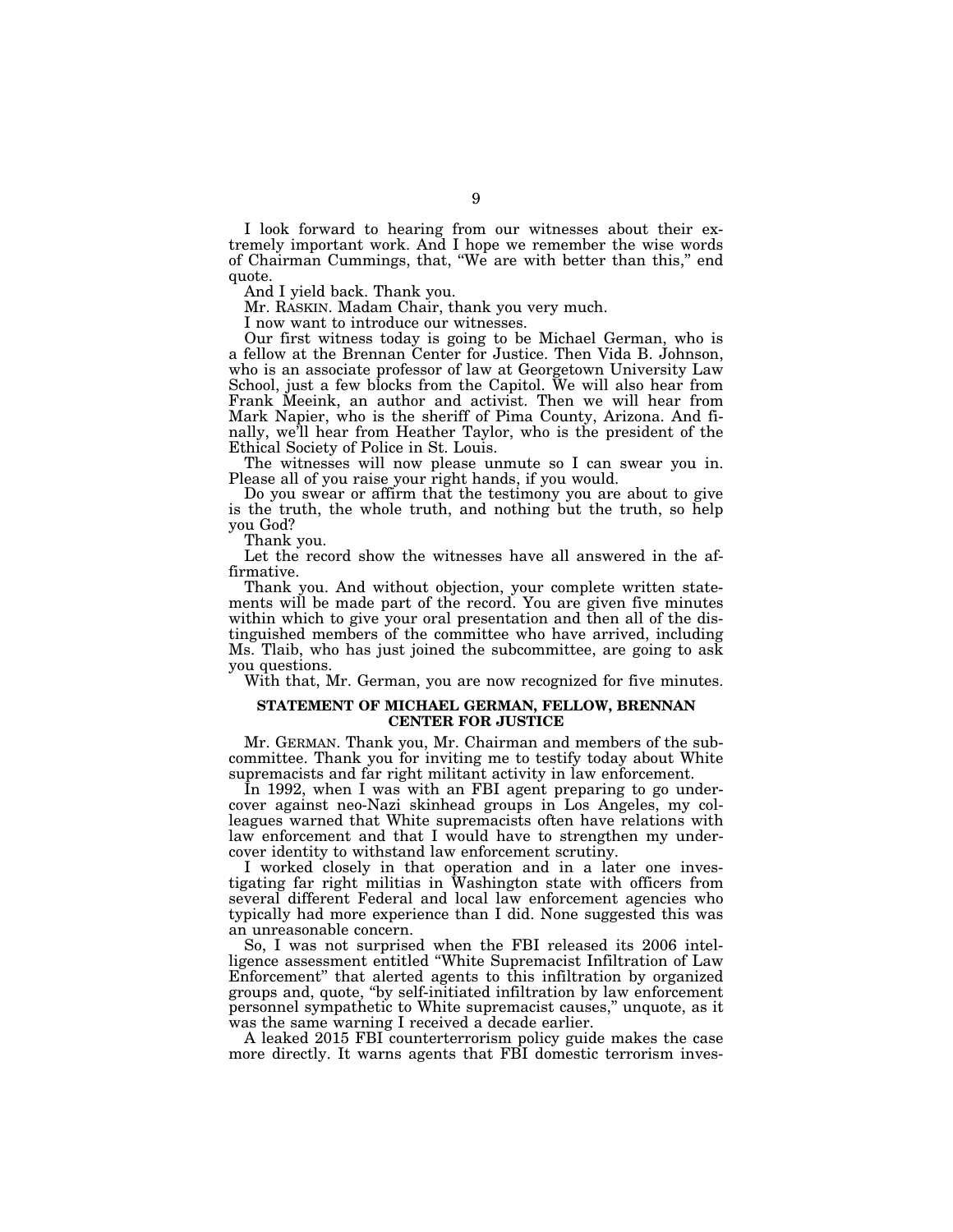tigations focused on militia extremists, White supremacist extremists, and sovereign citizen extremists often have active links with law enforcement officers.

But when Representative William Lacy Clay asked FBI counterterrorism chief Michael McGarrity whether the Bureau remained concerned about White supremacist infiltration of law enforcement since the publication of the 2006 assessment at a June 2019 hearing of this subcommittee, Mr. McGarrity indicated he had not read it.

Asked more generally about this infiltration, McGarrity said he would be suspect of White supremacist police officers, but their ideology was a First Amendment protected right.

The 2006 assessment addresses this concern, however, by summarizing Supreme Court precedent on the issue. Quote: ''Although the First Amendment freedom of association provision protects an individual's right to join White supremacist groups for the purpose of lawful activity, the government can limit the employment opportunities of group members who hold sensitive public sector jobs, including jobs within law enforcement, when their membership would interfere with their duties.''

More importantly, the FBI's 2015 counterterrorism policy, which McGarrity was responsible for executing, indicates not just that members of law enforcement might hold White supremacist views, but that domestic terrorism investigations have often identified, quote, "active links," unquote, between the subjects of these investigations and law enforcement officials.

Its proposed remedy is stunningly inadequate, however. It simply instructs agents to protect their investigations by using the "silent hit" feature of the Terrorist Screening Center watch list so that police officers could not ascertain whether they were under FBI scrutiny.

Of course one doesn't need access to secret FBI terrorism investigations to find evidence of explicit racism within law enforcement. Since 2000, law enforcement officials with connections to White supremacist groups or far right militant activities have been exposed in more than a dozen states around the country. Research organizations have uncovered hundreds of Federal, state, and local law enforcement officials participating in racist, nativist, and sexist social media activity, which demonstrates that overt bias is too common.

Law enforcement officials actively affiliating with White supremacists and far right militant groups pose a serious threat to people of color, religious minorities, LGBTQ people, and anti-racist activists. But the police response to protests following the murder of George Floyd includes a number of law enforcement officers across the country flaunting their affiliation with far right militant groups.

Police officers casually fraternizing with armed far right militia groups at protests is confounding because many states, including California, Illinois, and Pennsylvania, have laws that bar unregulated paramilitary activities.

And far right militants have often killed police officers. As the Chairman stated, the ADL has reported that far right militants in fact have killed 51 police officers from 1990 to 2018. The ambush,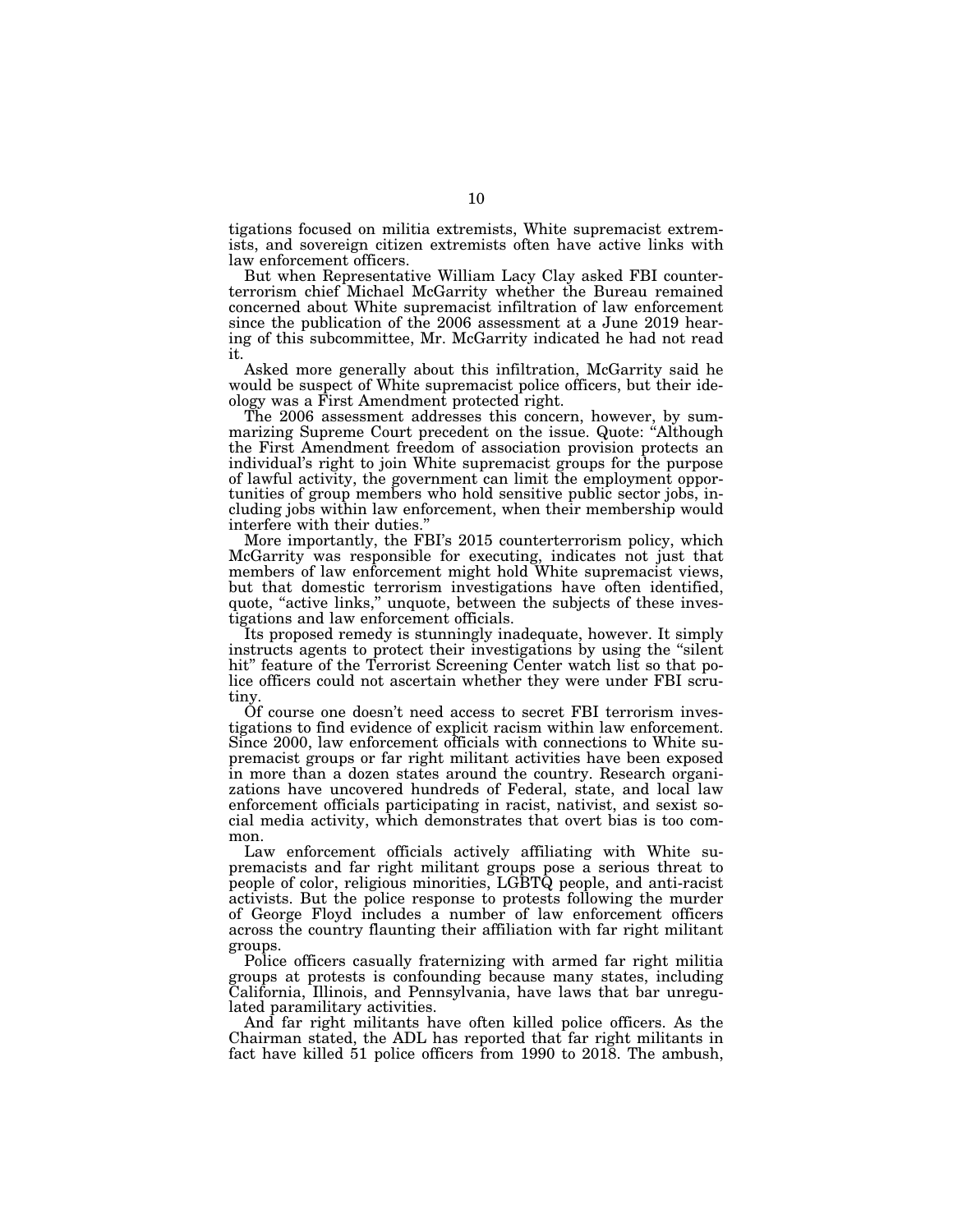shooting, bombing, and killing of Federal law enforcement officers in Oakland and a local sheriff's deputy in Santa Cruz County, California, by far right militants highlights the threat that police engagement with these groups poses to their law enforcement partners.

My written testimony includes detailed recommendations for Congress, for prosecutors, and for Federal, state, and local law enforcement. And I look forward to your questions. Thank you.

Mr. RASKIN. Thank you very much for your testimony, Mr. German.

Professor Johnson, you are now recognized for your five minutes of testimony.

#### **STATEMENT OF VIDA B. JOHNSON, ASSOCIATE PROFESSOR OF LAW, GEORGETOWN UNIVERSITY**

Ms. JOHNSON. Thank you to the subcommittee members and to Chairman Raskin, Chairwoman Maloney, and Ranking Member Roy for the honor of speaking with you today.

My name is Vida Johnson. I am an associate professor of law at Georgetown Law and I write about criminal procedure and policing.

Before I begin, I want to make clear that I believe that the vast majority of people who become police officers do so for all the right reasons, including members of my own family. But nevertheless, it must be acknowledged that there's a long history of explicit racism on police departments, and, sadly, this legacy of racism continues today.

Our nation is one of the most diverse in the world and our officers need to be able to protect and serve everyone in our community.

In 2006, the FBI warned of White supremacists trying to infiltrate police departments. The Department of Homeland Security warned in 2009 that White supremacists were recruiting former military personnel and called it one of the biggest domestic terrorism threats in the United States. Warnings from these agencies went unheeded.

In 2014, members of a police department in Florida were outed as members of the KKK. In 2015, an Alabama officer was identified as being a member of the League of the South. In 2017, an Oklahoma police chief was discovered to be one of the most influential White supremacists in the country. In 2019, a prospective homebuyer toured a Michigan officer's home and saw a framed KKK application.

In addition to officers who identify with these types of groups, some officers hold explicitly racist views without any hate group affiliation.

The Department of Justice reports on Ferguson and Chicago make plain that officers used the n-word, along with other disparaging remarks about people of color, in the communities they police. And of course this year, in Wilmington, North Carolina, White officers were caught on tape looking forward to a race war and dreaming of wiping Black people off the map.

Texting scandals involving officers in San Francisco and Miami make clear that this is a problem nationwide.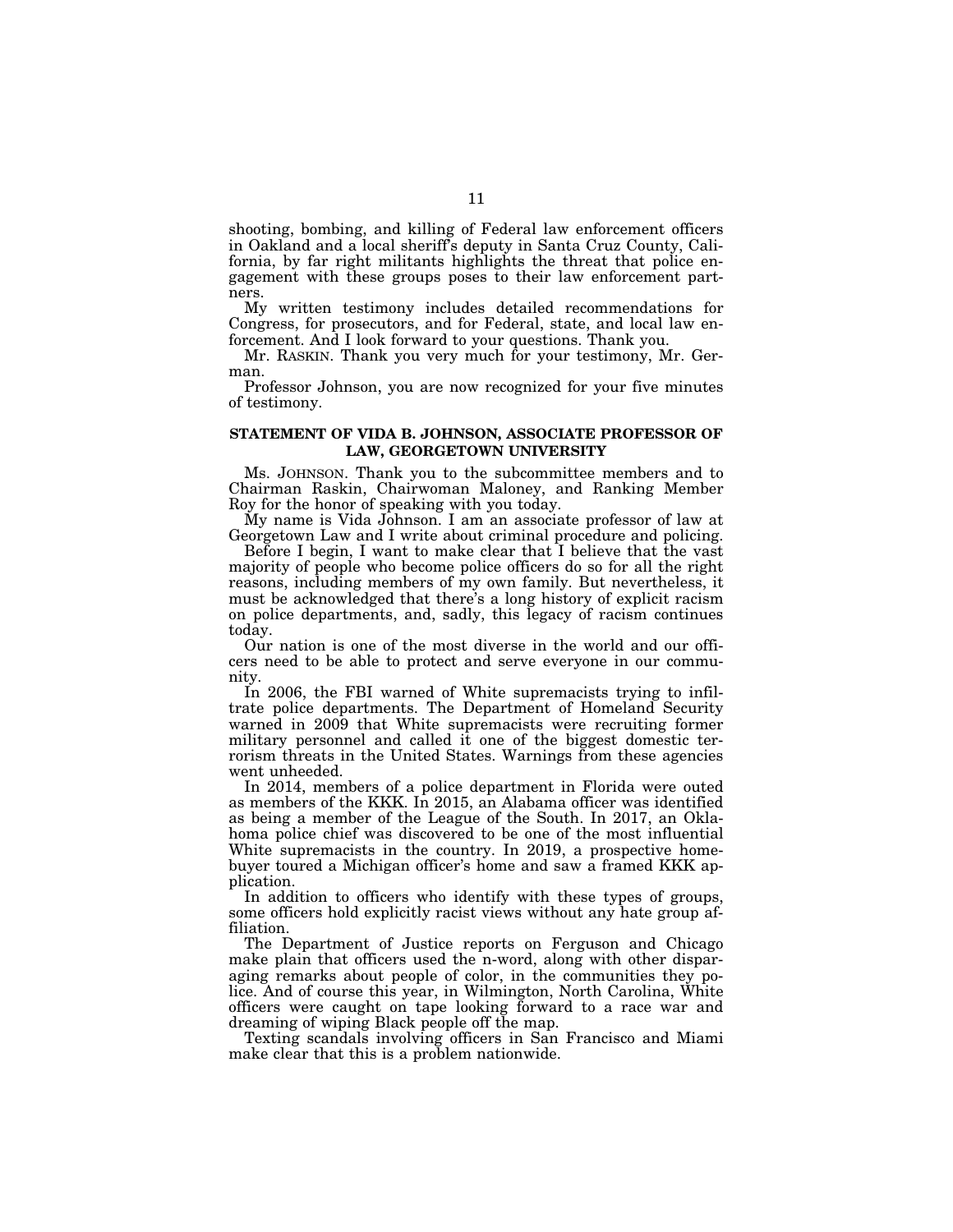In my 2019 *Law Review* article, "KKK in the PD," I compiled accounts of 178 instances of explicit racial bias found in news stories. We know that this is just the tip of the iceberg. Some officers aren't so careless as to end up on the news, but still hold these views.

The confidentiality statutes in many states make the issue of police discipline private, so they don't make the news. And of course the blue wall of silence keeps many of these officers on the force because others fail to report them for their explicitly racist views.

We care about this problem because racist views can translate into racist deeds. We know that officers disproportionately stop people of color, and of course we worry most about violence. We know that the biggest torture scandal in policing involved John Burge, whose ''midnight crew'' in Chicago extracted confessions from over 100 African American men with the use of cattle prods and other torture.

An officer in Little Rock, Arkansas, was honest when he reported to a police department that he had attended a Klan rally. He was hired anyway. He later went on to shoot and kill a 15-year-old unarmed Black boy.

So, what are some solutions to this terrible problem? A more expansive view of Brady *v.* Maryland, if that were codified, we might come to a way to ferret out some of these officers.

Brady *v.* Maryland is a Supreme Court case that makes clear that the government must turn over any information that is favorable to the accused, and that includes information that impeaches a witness' credibility; information in the police's possession is imputed to prosecutors.

What would this look like? Prosecutors would have to investigate their officers and turn that information over for use at a public trial.

Other solutions include better background checks in hiring of officers, zero-tolerance policies, searches of officer emails and texts for keywords associated with racial animus, social media policies in which officers agree as a condition of hiring to allow social media searches, and Federal licensing of officers, which would also allow for better screening and preventing officers from going from one department to another.

We must weed out officers who hold racist beliefs rather than sweep them under the rug.

I'm happy to take any questions.

Mr. RASKIN. Professor Johnson, thank you very much.

I now recognize Mr. Meeink for his five minutes of testimony.

#### **STATEMENT OF FRANK MEEINK, AUTHOR AND ACTIVIST**

Mr. MEEINK. Good morning. Thank you.

Mr. Chairman and members of the committee, my name is Frank Meeink. I am a former White supremacist and neo-Nazi gang member.

After I served my time in prison in 1994, I decided to leave the skinhead movement, now with the antibodies to the virus of hate.

I've spent the last 25 years speaking out against racism. I've conducted hate crimes trainings for police officers, FBI and Homeland Security agents. I volunteer with the Des Moines Police Depart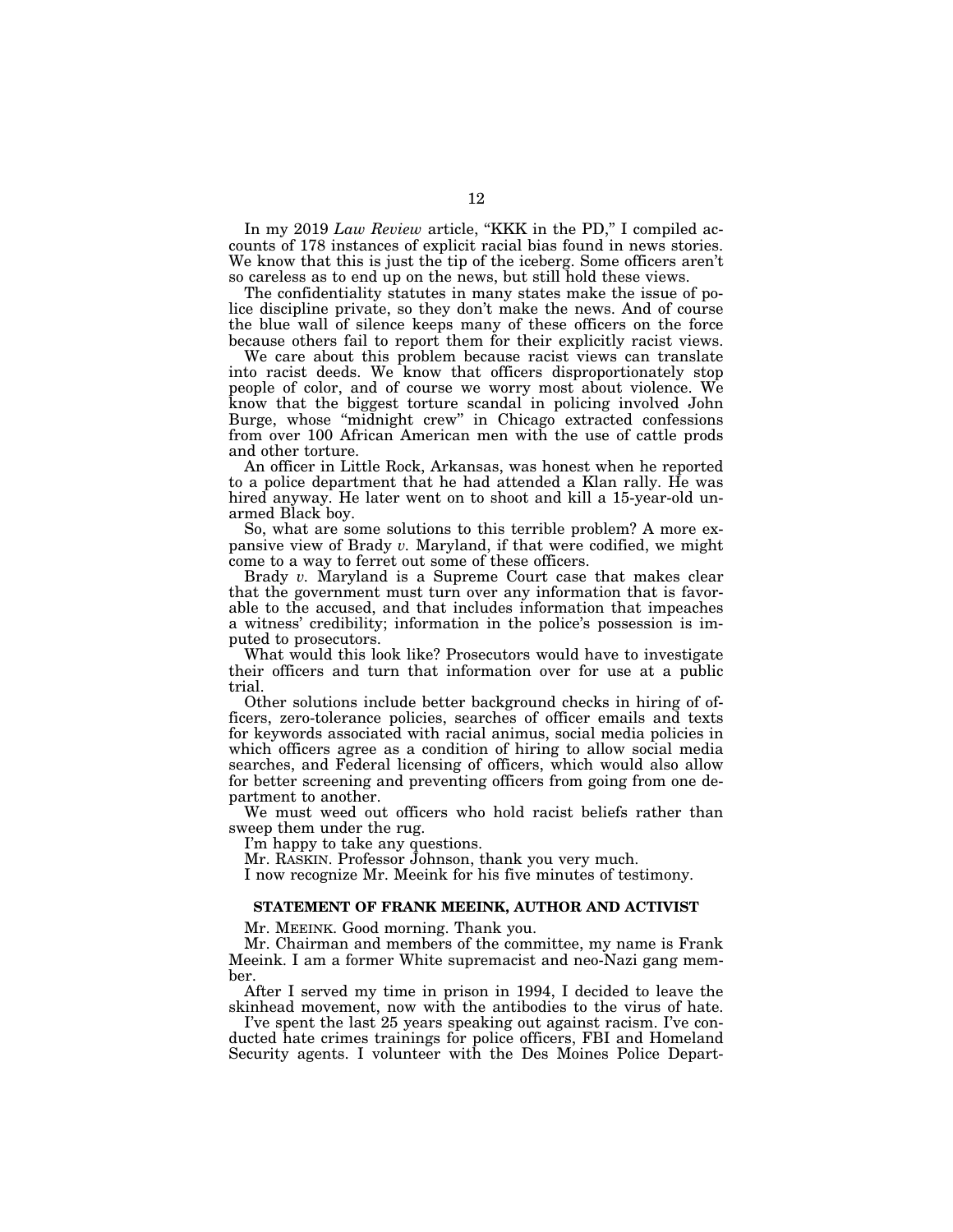ment as an announcer at their annual fundraising hockey game. I am also an activist for Black Lives Matter. Black lives matter.

I've spoken out about the fact that White supremacist leaders encourage their followers to join the police force as a means to cause harm to people of color. I was there when it was said. I was in the room where it happened.

I'm here to bear witness to my own experience. I grew up in a lower middle class, tough Irish Catholic neighborhood in South Philadelphia. I had a mother who was a drug addict and an abusive stepfather. I feared going home so much that some days I tried to get hit by a car.

At the age of 13, I was kicked out of my mom's home and moved in with mydaddy, who lived in a mixed, very rough neighborhood in southwest Philadelphia. I was the new kid, a skinny punk rock White boy at an all-Black middle school. This is where my fear turned to hate.

That summer I went up to visit my cousin in Lancaster County, Pennsylvania. This is Amish Country. And although my family was not Amish, and I promise you there are no Amish neo-Nazis, I thought my cousin and his friends were cool. They were older. They were neo-Nazis. I would hear them make racist comments even though they'd never spent any time around Black people.

When they heard where I went to school, I became the urban inner-city expert and I began to feel I mattered. The day that I decided to join this movement was the day I saw other people fear my group of friends. I saw them as powerful. Up until that point I might be a teenager, but inside I was a seven-year-old scared little boy who feared everything. I feared my parents, my stepparents, my school. I feared if I was going to have enough food to eat.

I wanted people to fear me, so I became a member of the neo-Nazi movement. I got a swastika tattooed on my neck to prove my undying loyalty. I joined the movement for survival, which made me grasp onto every word that was said in the room.

And here is what I heard. In 1991, I attended a meeting run by the White Student Union at Temple University. This was a monthly meeting of about 15 to 20 members. They were mostly college guys, so they were career-minded. They would use words, they would say to us that we need to grow out our hair, stop getting tattoos, and get ready to go into the military or police. Two people that were at that meeting later on became cops.

That same year, I attended a small meeting in Baltimore run by the National Socialist Movement and a group called SS Action. I heard the same rhetoric there. They told us to join law enforcement so we can give Black people felonies so they would not be able to legally arm themselves and they would not be able to vote.

Later, in Lehigh County, Pennsylvania, I attended a Hitler birthday party. This was put on by the Christian Posse Comitatus. And at that party Mark Thomas talked to us about how he was happy with our numbers. We had a lot of members. But he thought we were too rowdy. He said we needed to chill out and get rid of our tattoos and be better soldiers for the movement.

Mark Thomas held Bible studies regularly. We would all gather inside these military tents in his backyard and we would read the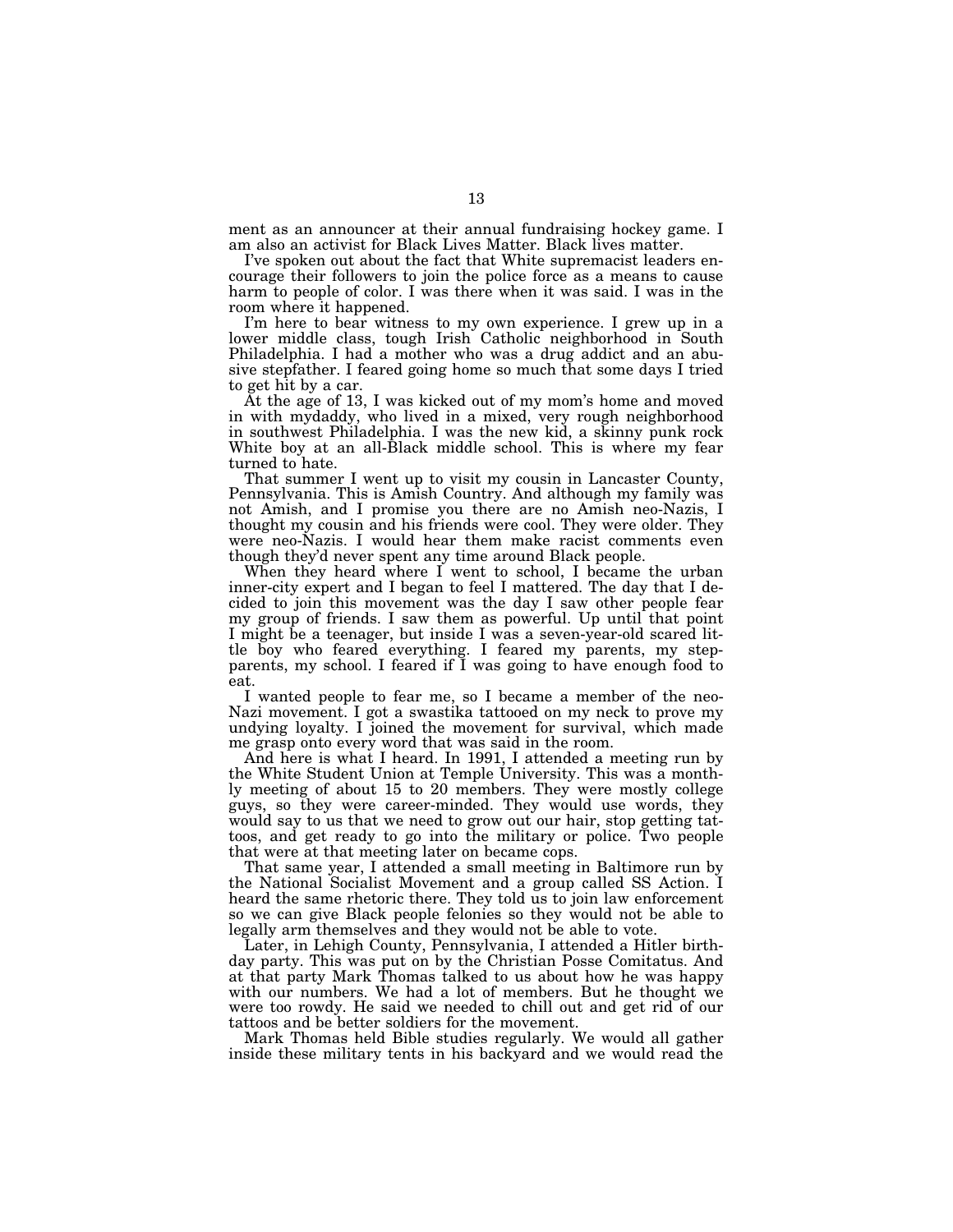Bible, shoot some guns, and prepare to destroy Sodom and Gomorrah. This experience was meant to militarize us and push us to gain more professional training in law enforcement.

In 1992, I attended a meeting of about 100 people in Montgomery, Alabama. This meeting was run by the Aryan Youth Front, where Bill Riccio urged us to join the military so we could get real training.

In late 1992, I went to Aryan Fest in a desert town in California. At that time, I still had a big swastika tattooed on my neck. Many people made comments about me, that I need to get rid of it and grow out my hair because we need all of our people to join the military and/or police.

The fact that many of these neo-Nazis became cops means there's something not right with the screening process in law enforcement and I believe it is possible to fix.

I hope that by me speaking out today, and with God's help, we can at least start stitching this wound in America and stop just putting Band-Aids on it.

Breonna Taylor mattered. Black lives matter. Thank you.

Mr. RASKIN. Mr. Meeink, thank you very much for your compelling testimony.

And, Sheriff Napier, you are now recognized for your five minutes of testimony.

#### **STATEMENT OF MARK NAPIER, SHERIFF, PIMA COUNTY, ARIZONA**

Sheriff Napier. Good morning. I appreciate the opportunity to appear before the subcommittee this morning, and I thank you for that. My name is Mark Napier. I am the sheriff of Pima County, Arizona.

The law enforcement profession shares the concern that any bad actors may infiltrate its ranks. Moreover, we share community outrage at the conduct of a very few members of our profession when they act out with violence and racial animus. However, these are the actions of a very, very few members of law enforcement.

Every day, in communities large and small, thousands of law enforcement officers make over a million contacts with the public that result in no use of force or give rise to the appearance of any racial bias. In point of fact, most public contacts with law enforcement are the result of a call for service.

The law enforcement profession makes every effort to weed out bad actors. Our hiring and training process is rigorous. Prior to employment, we conduct comprehensive background investigations, oral interviews, polygraphs, and written examinations. Today, we even scan social media looking for troubling posts and questionable associations.

Successful candidates then go through extensive training. This training includes cultural awareness training, racial bias training, and use of force training.

Upon completion of academy training, new officers go through field training, where he or she is evaluated and observed by a tenured, high-performing officer.

At the conclusion of field training, the new officer is on a probationary period for one year, during which time his or her perform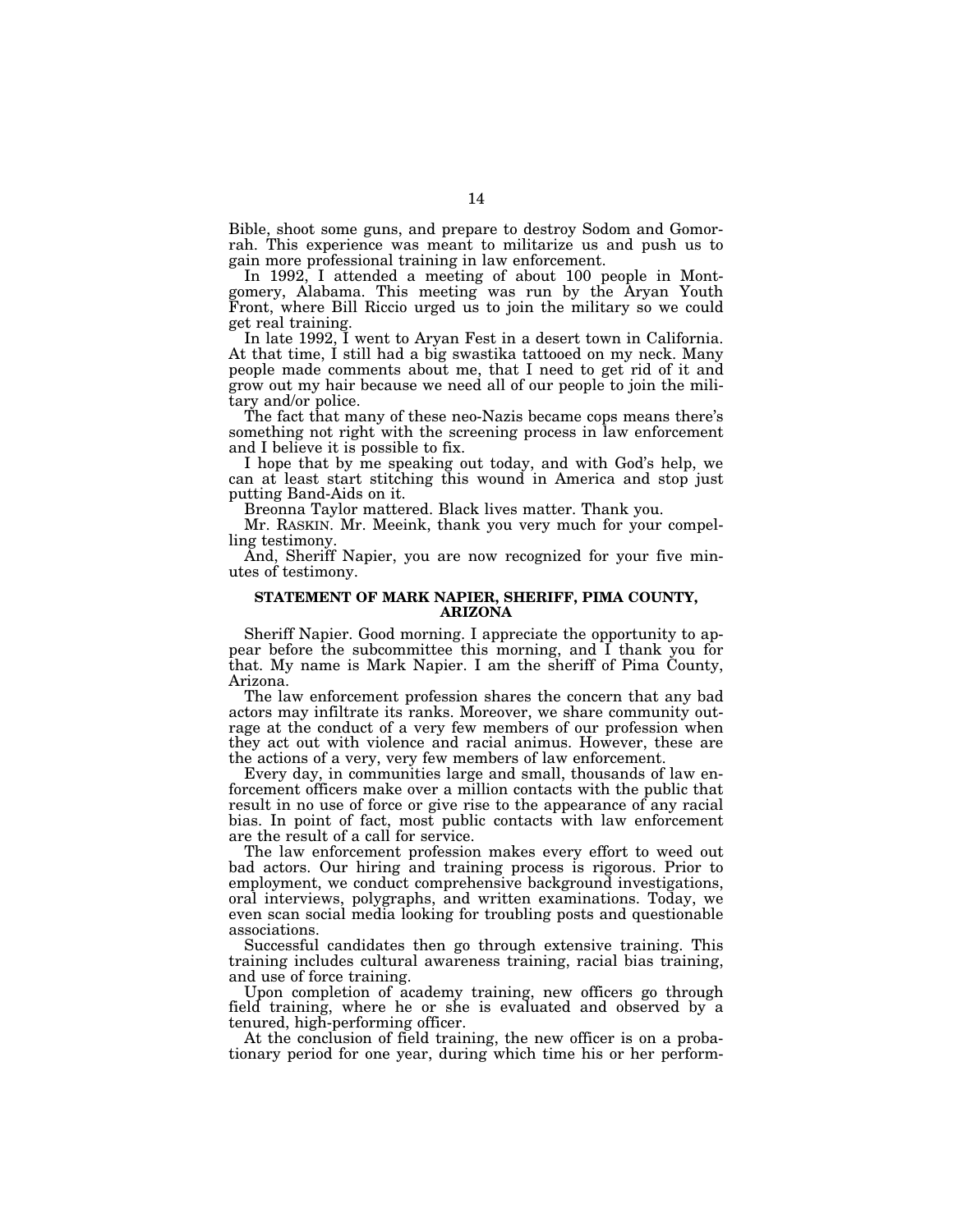ance is reviewed and observed by a field supervisor. The officer is then evaluated for the duration of his or her career.

We take every step possible to weed out bad actors and bad candidates and then to professionally train, observe, and evaluate our officers throughout their career.

It would be dishonest to suggest that bad actors do not slip through despite our best efforts. However, this is not unique to law enforcement. Every profession risks the prospect of a bad actor infiltrating its ranks and tarnishing its standing.

These isolated occurrences, for any profession, should not be used as an indictment of its entire membership or as a catalyst to assert that the isolated bad acts are evidence of systemic prevalence. As Americans, we do not believe the bad acts of a few members of any group provide justification for bias, stereotyping, prejudice, and discrimination against all members of that group. This is always wrong, even when it's cast toward law enforcement officers.

I've been a law enforcement officer since 1981. I hold a bachelor's degree in social psychology and a master's degree in criminal justice. I do understand the manifestations of both overt and implicit racial bias.

Moreover, I believe that racism, discrimination, and socioeconomic inequality still exist in our country and constitute a serious problem. Racism has been a scar on our country since its founding, and I believe it is still alive today.

During my three-decade career in law enforcement, I have not found any evidence to make me believe that racism or White supremacy is systemic—and systemic is a very important word—in our profession.

Assertions to the contrary I believe to be false, not out of naivete, ignorance, or a lack of personnel exposure to the profession, rather because I have simply not been exposed to any evidence that would lead me to reasonably believe that systemic racism and infiltration of White supremacy into the profession which I have dedicated nearly four decades of my life to is present in modern day law enforcement.

Again, I appreciate the opportunity to testify before the subcommittee this morning and I welcome any questions that any members might have. Thank you.

Mr. RASKIN. Sheriff Napier, thank you very much for your testimony today and for joining us.

Finally, we will hear from Heather Taylor, the president of the Ethical Society of Police of St. Louis, Missouri.

And, Ms. Taylor, you are recognized for your five minutes of an opening statement.

### **STATEMENT OF HEATHER TAYLOR, PRESIDENT, ETHICAL SOCIETY OF POLICY, ST. LOUIS**

Ms. TAYLOR. Thank you for having me this morning. I would like to start off. Once again, my is Heather Taylor. I recently retired, last Friday. I was a 20-year veteran of the St. Louis Metropolitan Police Department. I was a detective sergeant in the Homicide Section. However, I am speaking on behalf of the Ethical Society of Police.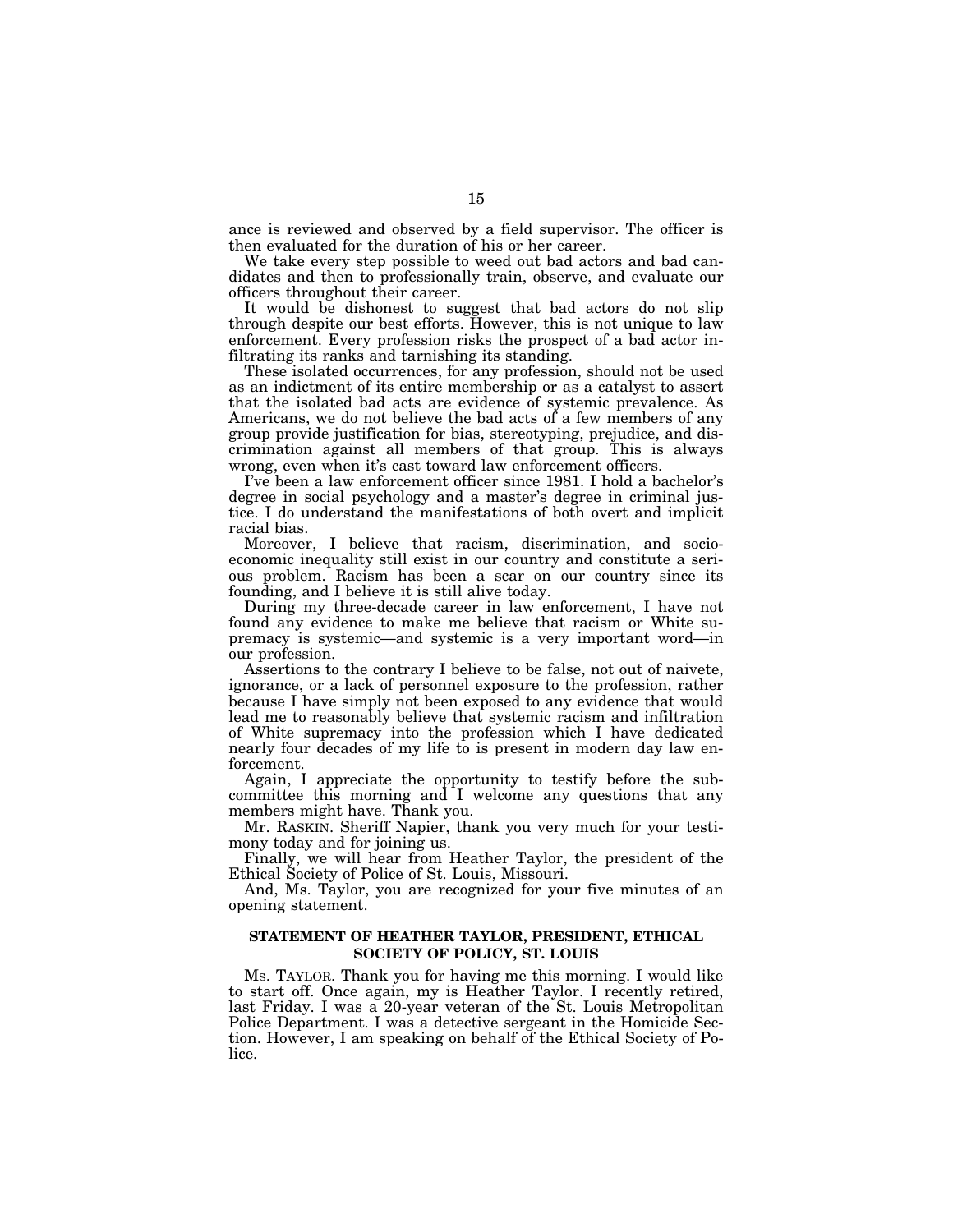The Ethical Society of Police was founded in 1972 to fight racial discrimination in our community and our police department. We have approximately 325 members in the St. Louis City, St. Louis County, and Ferguson area. We are roughly 97 percent African American.

I am here to give my perspective on White supremacist ideologies and White supremacist sympathizers in law enforcement.

The FBI report from 2006 about "White Supremacist Infiltration in Law Enforcement,'' the Plain View Project, which affected our police department greatly, which exposed racist content by police officers, and numerous other reports, are clear examples we have a problem with White supremacy and racism in law enforcement.

I want to provide my perspective by telling a true story. For nearly seven years, I have repeatedly reported an officer for his racism. I learned this officer had a penchant for making racist statements about Black people on social media. He once stated, "Black people are pathetic." He also cheered a Black man being shot in the head, posting, ''You can take him out of the ghetto, but you can't take the ghetto out of him.'' A Black woman accused him of saying ''Only prostitutes and drug dealers own Bentleys.'' Another time, he made a racist statement about Black people and welfare.

This officer was also reported for racial profiling by a citizen. He's also a field training officer, training hundreds of officers within our police department.

He's never been fired for these statements and these complaints, despite people like myself, who is a sworn officer, and citizens making these complaints.

These statements were not the worst of his actions. This officer and other officers killed a Black man under questionable circumstances in 2012. I was the scene investigator on that case. That case haunts me to this day.

He used a banned chokehold. Another officer tased this man six times—six times. The officer violated numerous policies. A witness said that one of officers used the n-word during this incident. Others stated the victim resisted arrest.

The use of the n-word, all witness statements relayed to me, all questionable actions by the officers were placed in a police report, an official document. The report was turned over to the Internal Affairs Division for review for criminal charges or discipline.

I was told the officers were returned to full duty. No charges were filed. I just couldn't believe it, so I delivered a copy of the police report to the Circuit Attorney's Office in 2013, months after the case was finally done. I just couldn't believe that there were no charges, there was nothing.

To this day, I don't know if a grand jury ever reviewed the case for any form of charges. I don't know the discipline of that case.

In 2020, this same officer that used that banned chokehold made an insensitive Facebook post about another Black man. This time it was George Floyd. It was about chokeholds and his belief that George Floyd's murder was justified.

I believe more extensive background checks are necessary with hiring. I believe the immediate termination and removal of police certifications of officers that support White supremacy, that are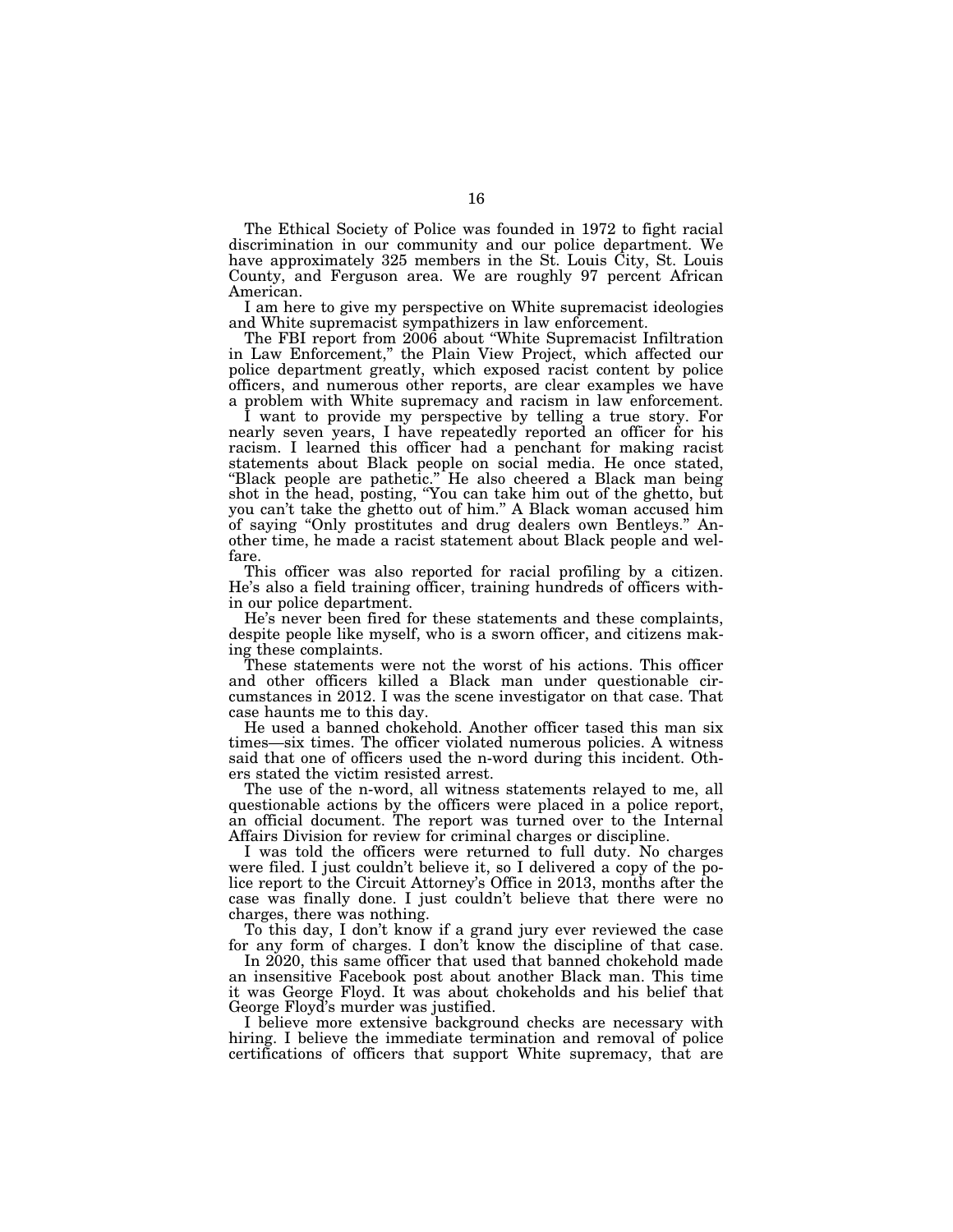corrupt in any way, that these officers should be removed immediately.

And it is clear that anyone saying that you can train away racism, they're wrong. You cannot train away racism. You just can't. You need to weed it out. You need to fire them and terminate them if they're officers.

I also believe that whistleblower protections need to become a priority. I've risked my life by reporting officers. I've received death threats from officers, officers liking the idea of me bleeding out on a call by myself.

It's impossible to break the blue code of silence if there are no protections in place that empower officers to come forward.

I would like to also state that in 2017, a Black officer, Milton Green, who grew up in the inner city, survived and became an officer, he was shot in 2017 by a White officer. There were racial undertones about that incident. That was in 2017.

Three months later, Detective Luther Hall was brutally beaten, in his own words, like Rodney King, by four White St. Louis City police officers. Those officers have been federally indicted.

I would also like to state that COVID–19 is the leading cause of death for police officers and suicide. The leading cause of death. We are losing officers by COVID–19 and suicide. We have had 45 officers this year, unfortunately, including Officer Tamarris Bohannon, who was shot and killed, that have been shot and killed or died by force, use of force.

I think it's important to address that sympathizing with White supremacy is a problem within our law enforcement communities. That is a reality. And what we see with the officer that I am speaking about in my example is that he is a field training officer. He's training other officers to become officers. There's no way that he should have been allowed to continue in this field.<br>I would also like to add in this that there was a recent study by

Citigroup that listed that \$16 trillion is a result of racism in our country—\$16 trillion. That's what we have as a result of racism in our country. And that includes law enforcement and the settlements that have been made regarding racist officers and sympathizers within our police department.

I welcome any questions. Thank you.

Mr. RASKIN. Thank you very much, Sergeant Taylor.

And, with that, we have completed our witness testimony, and we will enter upon questions.

I now will recognize myself as Chair for five minutes of questioning.

I want to start with Professor Johnson to address the First Amendment implications of this, because I know that there are Supreme Court decisions that say that you can't discriminate against people in public hiring based on what their political ideology is, but I wonder if you would speak to the speech conduct distinction in some of the things, for example, that Sergeant Taylor just talked about in terms of officers letting their beliefs influence their actions on the job, either toward citizens, or toward fellow officers?

Ms. JOHNSON. Sure. I would be happy to answer that question. So, I think it is important to note that public servants are limited in some of their speech in a lot of ways, and that is true for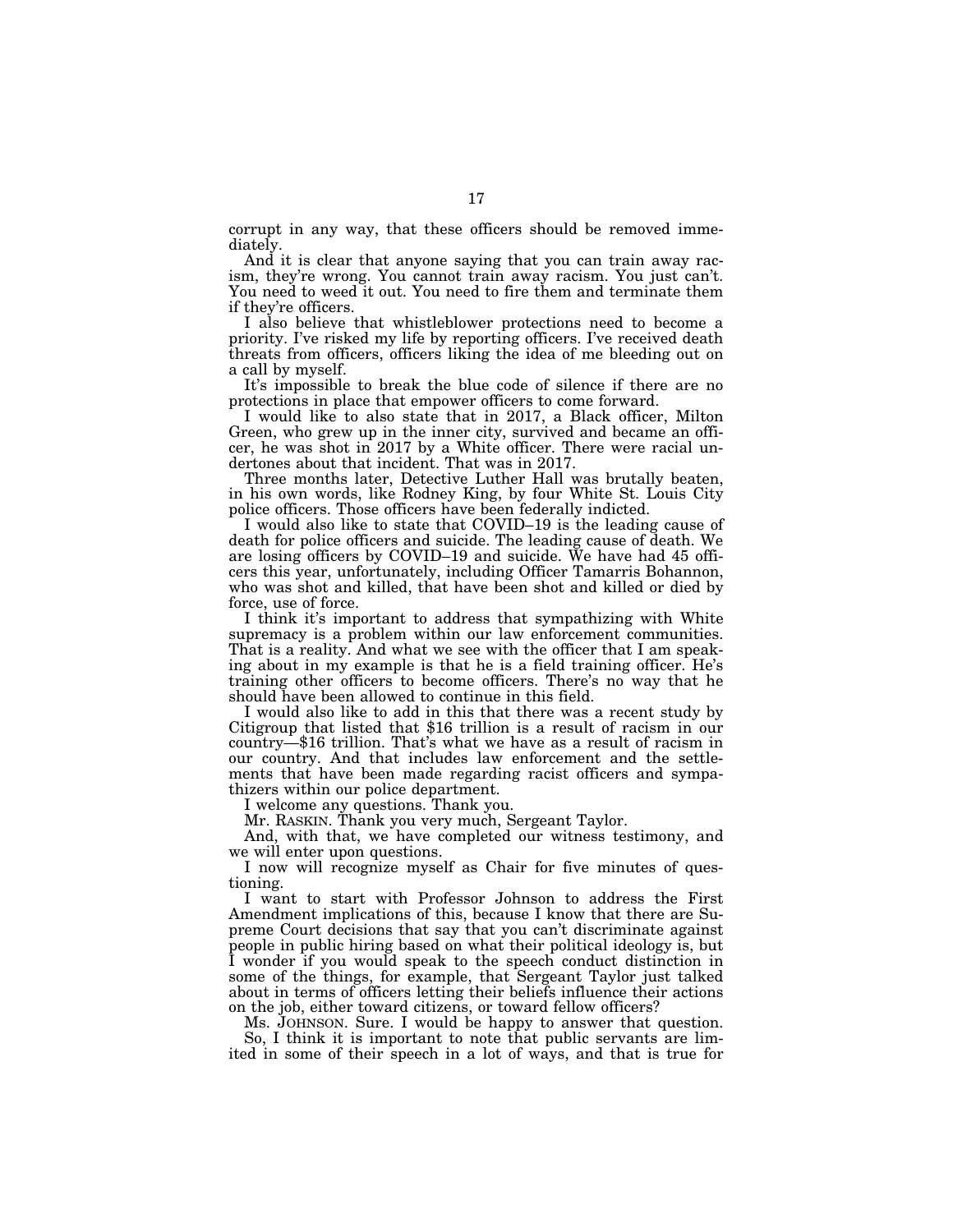Federal employees, judges. There are all sorts of ways that we limit the speech of public servants. And there have been court decisions, most notably by the Second Circuit, that say that when an officer's speech is at odds with a police department's interests in having the trust of the community, that the interests of the police department outweigh the First Amendment concerns of the police officers.

There was a famous case that took place in New York City about officers who had been a little afloat in expressing very racist stereotype, and, ultimately, the Second Circuit ruled that those officers could be immediately terminated.

Mr. RASKIN. Thank you, Professor Johnson.

Mr. German, dozens of officers have been killed by White supremacists, as you point out. The unredacted FBI document that we have released today mentions different threats of White supremacists going out onto the police forces, as Mr. Meeink talked about, being encouraged to do by neo-Nazi groups. They talk about the risk of sabotage, the risk of having access to elected officials, the risk of having access to weaponry, and opportunities to use it.

What do you think are the biggest risks of White supremacists actually infiltrating law enforcement?

Mr. GERMAN. I believe the biggest risk is that the risk to communities policed by officers who are associated with White supremacist groups are engaged in other racist behavior. And I am disappointed that the FBI has disavowed, apparently behind closed doors, its 2006 assessment, particularly because the 2015 assessment is much nearer in time, and much more direct about what it is talking about. Not just that officers might have White supremacist ideas, but that they have active links to subjects of FBI domestic terrorism investigations.

And the reason I am concerned about that is because the FBI already deprioritizes the investigation of White supremacist violence. And this kind of disavowal disparages the work of very good and effective FBI agents who work these cases, despite the fact that they are not a priority.

And there are a number of cases. The FBI, in 2017, ran an operation that identified two corrections officers who were involved in a Ku Klux Klan plot to kill a Black inmate. You know, these kinds of cases are critically important, and there are many of them. I could go on. And we don't want to have the FBI creating a chilling effect within its own agency that would slow down the investigations like this when we already have in civil rights color of law cases declination rates upwards of 96 percent.

So, you can imagine how hard that is to continue working when you have that kind of attitude from your superiors.

Mr. RASKIN. Thank you.

Mr. Meeink, let me come to you. I think it may have been Sergeant Taylor who voiced some skepticism about whether you can train somebody out of their racism, and that that—certainly that seems right in the abstract. On the other hand, maybe your career or your own evolution is a counterexample to that. We know Sheriff Napier spoke about the importance of racial-cultural sensitivity training.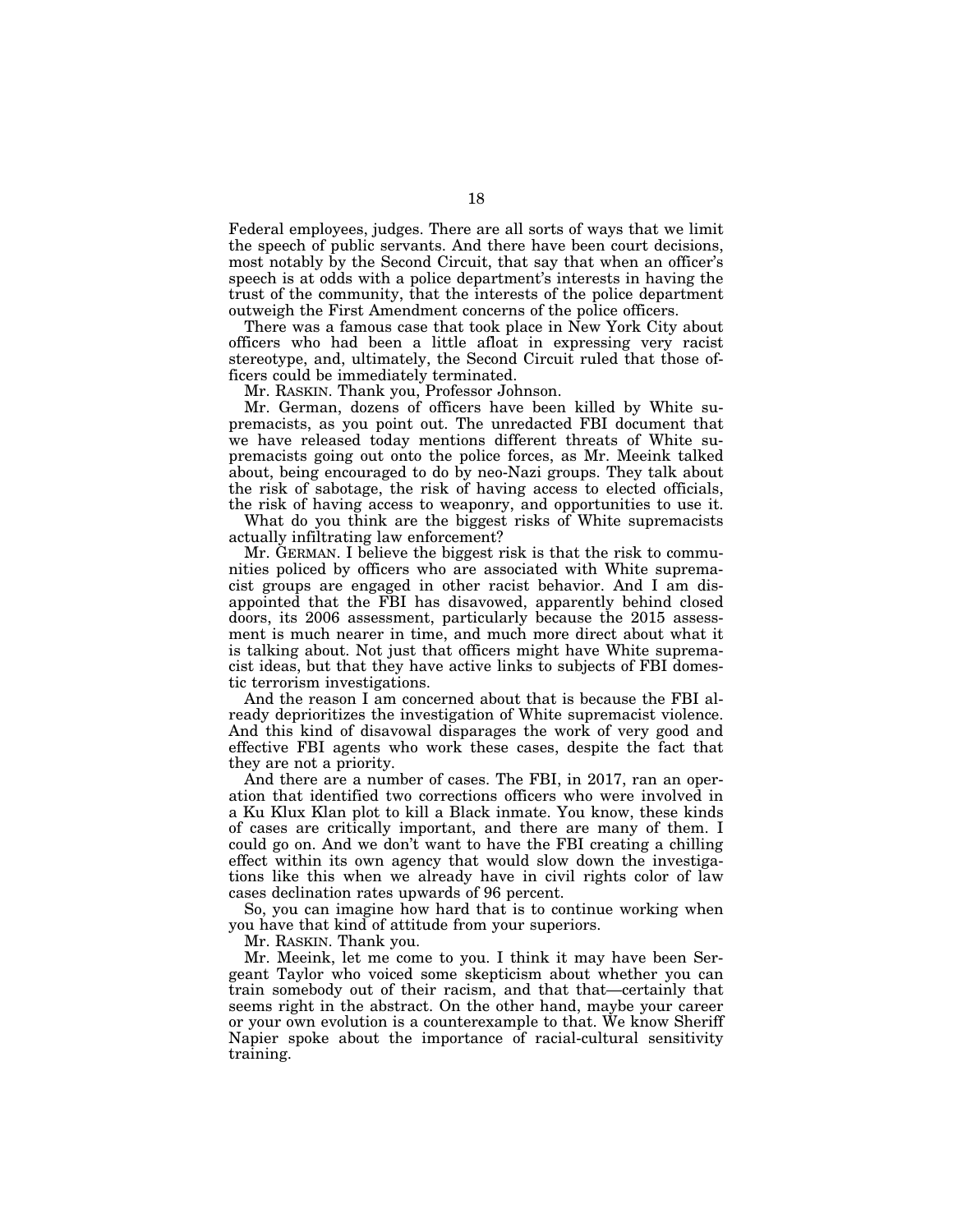Do you think that is enough to make it work, and how did you get out of the White supremacist ideology that you were so steeped in? You have got to unmute.

Mr. MEEINK. Thank you. And thank you for the question.

Everything can help. Anything that gets more people involved with other human beings is something that will always help. That is what changed my life, was having the consistent—God put people in my life to prove me wrong consistently to take the right spiritual path.

What I tell you—what I know about how I changed my racism is that I learned that empathy plus humility equals humanity, and I must be of service to people at all times, and that has changed my life dramatically for the better.

The more important part about the policing is that we need to take this very seriously, and the fact that I am talking about events that were 30 years ago. Do you know how many movements and groups have started and have done the same thing since then? So, it is a real problem. It is really in there. We are finding more and more stories.

Since my article came out in The Daily Beast a couple weeks ago, more and more officers have been outed, and we will continue to do that.

The training is a great option. We need more people to really get involved with communities that they once hated or are afraid of. A lot of the officers that we are getting are officers that are coming from the suburbs, that come into the cites, or suburban police forces that are getting a lot of men that are full of fear, fear that I used to fear.

I looked in the face of that man with his knee on George Floyd's neck. He had arrogant fear written all over him, and that is what leads to racism, and that is racism, is that arrogant fear-

Mr. RASKIN. Thank you. My time is all up, Mr. Meeink. Thank you very much.

I now yield to the distinguished ranking member for his five minutes of questioning.

You have got to unmute, Chip, if you are

Mr. ROY. Thank you, Mr. Chairman.

I appreciate that, Mr. Chairman. I appreciate all the witnesses. Thank you for your testimony, particularly those of you who served in law enforcement. Not to, you know, belittle those who didn't, but just appreciate your-all's service and appreciate you, Ms. Johnson, who said that you have family members in law enforcement, so I appreciate you all being here.

Mr. Chairman, I would like to put into the record an article that *The Wall Street Journal* had—it is an editorial to be clear—called "Who Watches the Hate Watchers," about the Southern Poverty Law Center's recent turmoil. Knowing the video that was put out here at the beginning of the hearing was a Southern Poverty Law Center video-

Mr. RASKIN. Without objection.

Mr. ROY. Yes. The journal just points out some of the issues that the Southern Poverty Law Center has had within its own ranks, and they have been kind of making some internal reviews about racism and sexism and other issues inside Southern Poverty Law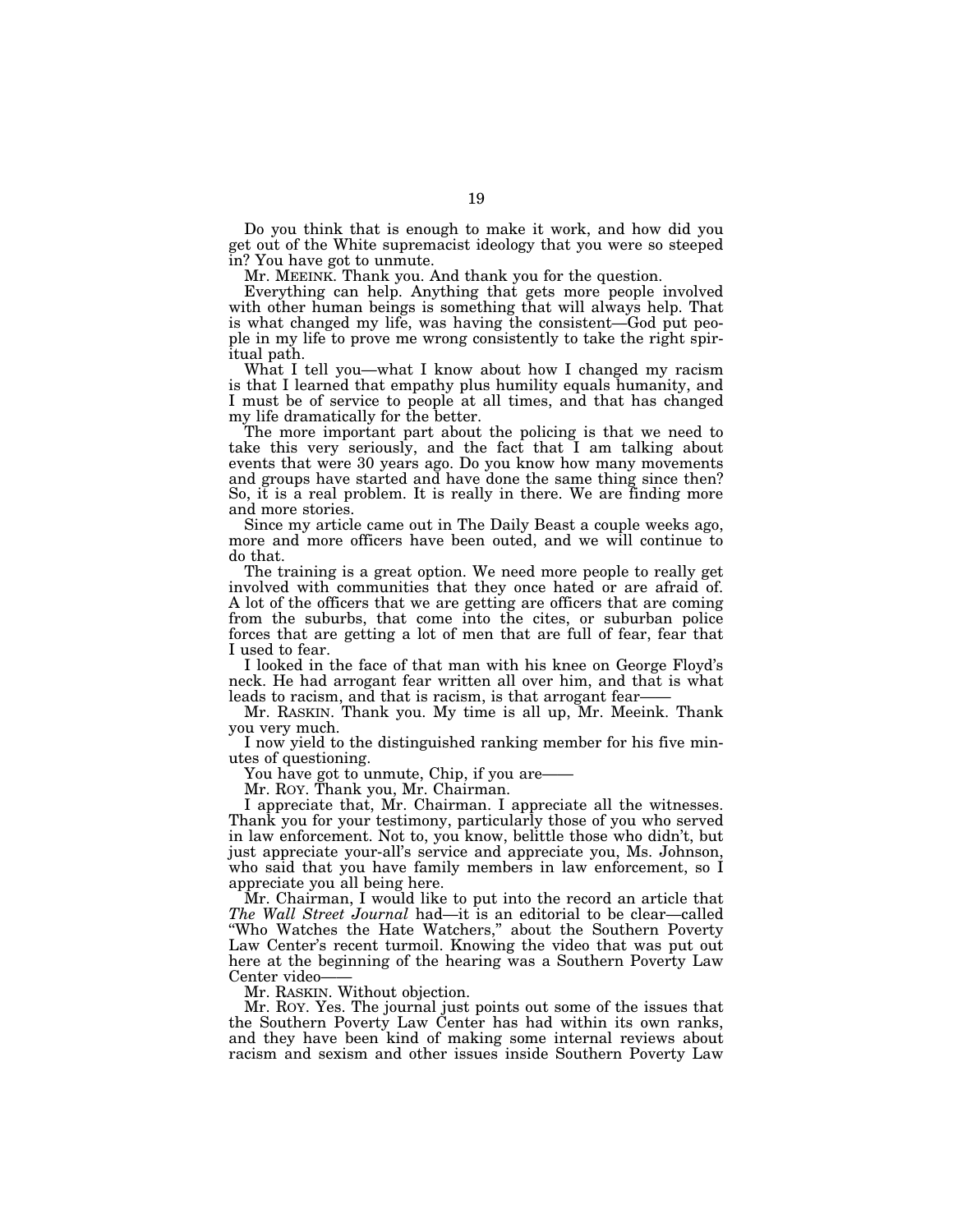Center. Just putting that in the record as indication that this is we have societal questions, and so, I am perfectly comfortable having these conversations here with law enforcement as well, but that we should be looking across all these organizations, particularly organizations who are focusing so heavily on it.

A question for Sheriff Napier. Could you describe, sir, the current difficulties you have in the hiring process and some of the processes you all go through with respect to diversity and training and your hiring processes?

Sheriff Napier. Well, clearly, hiring is a significant challenge right now. The current national rhetoric around law enforcement has not helped that, especially trying to recruit, as we desperately do, people of color and people from socioeconomically disadvantaged background is especially hard, because when you have this supposition that there is systemic racism in the profession, it seems unwelcoming to people of color and people from socioeconomically disadvantaged background.

So, it is an extreme challenge for all of us right now to hire, but then, also to retain. Once people get into this profession, it is now more difficult to retain them.

My son is a Tucson police officer. And, with some of the recent events, he said something that I hope will touch all of your hearts. He told me that when he became a police officer, he said, ''Dad, I was willing to lay down my life for my community. I realized that that was part of what I had signed up to do.'' He said, ''but, Dad, I never signed up to be hunted like an animal.''

And the execution and the ambush of law enforcement officers has a very disquieting and chilling effect on law enforcement officers and the ability to recruit these young people. So, this is an ongoing challenge, and it is not getting better anytime soon. There are certain economic drivers, of course, but the current rhetoric around law enforcement is not helping our recruiting efforts, especially into these communities where we would ready like to recruit better.

Mr. ROY. Sheriff, would you find it troubling—you are not the sheriff here in Travis County, Texas where the city of Austin is, which I represent, but the city of Austin just cut its department by a third, upwards of \$150 million. They are now having to reroute and take folks from one—for example, the drug unit, they are having to move people off of that just for regular patrol. They are having now—and sometimes—and they canceled—as I noted in my opening statement, they canceled the entire recruiting class, this existing class, which was the most diverse in history.

Do you see that as a problem? Do you see that as something that might be a nationwide problem beyond what I am just seeing here firsthand in Austin, Texas?

Sheriff Napier. Of course. We are not asking law enforcement to do less. When I became a police officer in 1981, law enforcement was arguably pretty simple by comparison to what it is in 2020. We are asking law enforcement officers to be mental health professionals, substance abuse counselors. We are asking more and more.

So, the idea that you would remove funding at the very time when we are asking more of law enforcement than we ever have is nonsensical. Should we have a great community dialog about the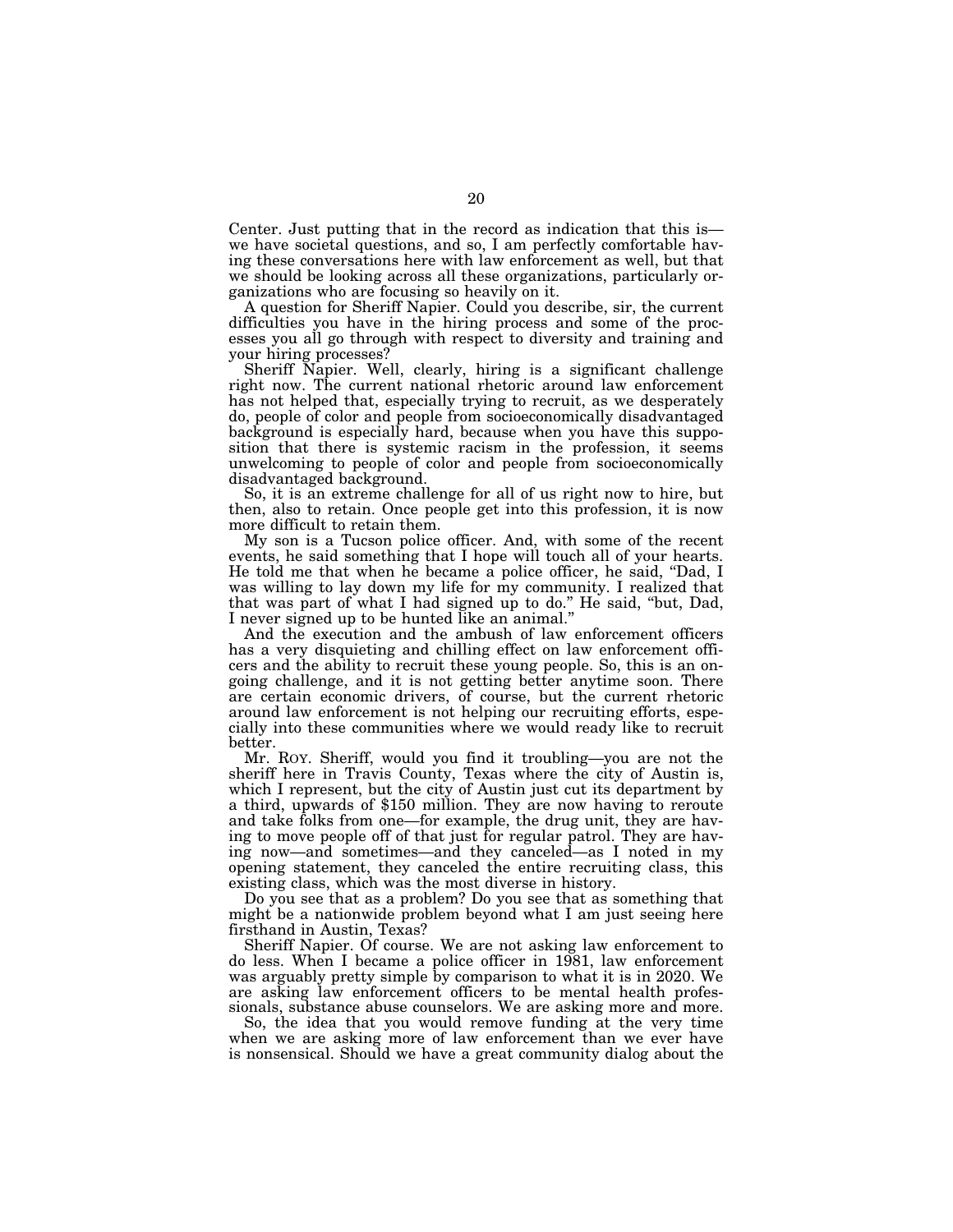redefinition, redefining of what law enforcement does and what services it provides a community, and the manner in which those services are provided. That is a sensible dialog. But I think that results in greater funding to law enforcement, not less.

I just approached my board of supervisors to have additional appropriations for the hiring of community engagement specialists, which will be people that have specific mental health and substance abuse training, that will respond to calls that normally a deputy would respond to, because they are a better tool. So, we are actually going in the opposite direction.

Mr. ROY. Sheriff, I have got 30 seconds left, and I want to be mindful of the clock as the Chairman just did, and I would just close with this question:

You just touched on a very important issue that I would love us to have a long conversation about. The additive nature of having additional resources and mental health counselors and folks to support and supplement law enforcement, versus a blunt lack of law enforcement because of a reaction to issues that has been undermining law enforcement. Can you just speak to that, the additive nature versus the subtractive nature?

And then I will yield back, Mr. Chairman.

Sheriff Napier. Yes. I think the community is rightly concerned about what role law enforcement fills, and we are better able to fill that with more resources, not less. And the indiscriminate arbitrarily cutting of a third of a law enforcement agency is nonsensical, and does very little to enhance public safety, or to enhance the ability of law enforcement to respond to the evolving needs and desires of the community for public service.

So, I would conclude there. Thank you.

Mr. RASKIN. Thank you, Mr. Roy. Thank you. Thank you, Sheriff. I now recognize the Chair for her five minutes of questioning. Please unmute if you would, Mrs. Maloney.

Mrs. MALONEY. Hello? Can you hear me now? OK. Thank you. Mr. German, I want to zero in on your August 2020 report. In that report, you said that the FBI had previously identified the main problem of White supremacy in law enforcement as, quote, ''a risk to the integrity of the FBI investigations and the security of its agents and informants,'' end quote.

What do you mean by that?

Mr. GERMAN. I certainly—thank you for the question, Chairwoman Maloney.

I believe that my concern is, when you look at the 2006 assessment and the 2015 counterterrorism guide, the FBI identifies the primary problem of White supremacist infiltration of law enforcement is the risk it poses to FBI investigations and law enforcement personnel, rather than recognizing that the FBI also has a mandate to protect civil rights. And I believe that the primary problem with White supremacist infiltration of law enforcement is the threat it poses to the communities these officers police, and unfortunately, that is not—even with the full redactions removed, that is not the primary concern reflected in those documents.

Mrs. MALONEY. Well, it seems that the FBI disagrees with you. They have refused to provide testimony for this hearing, and they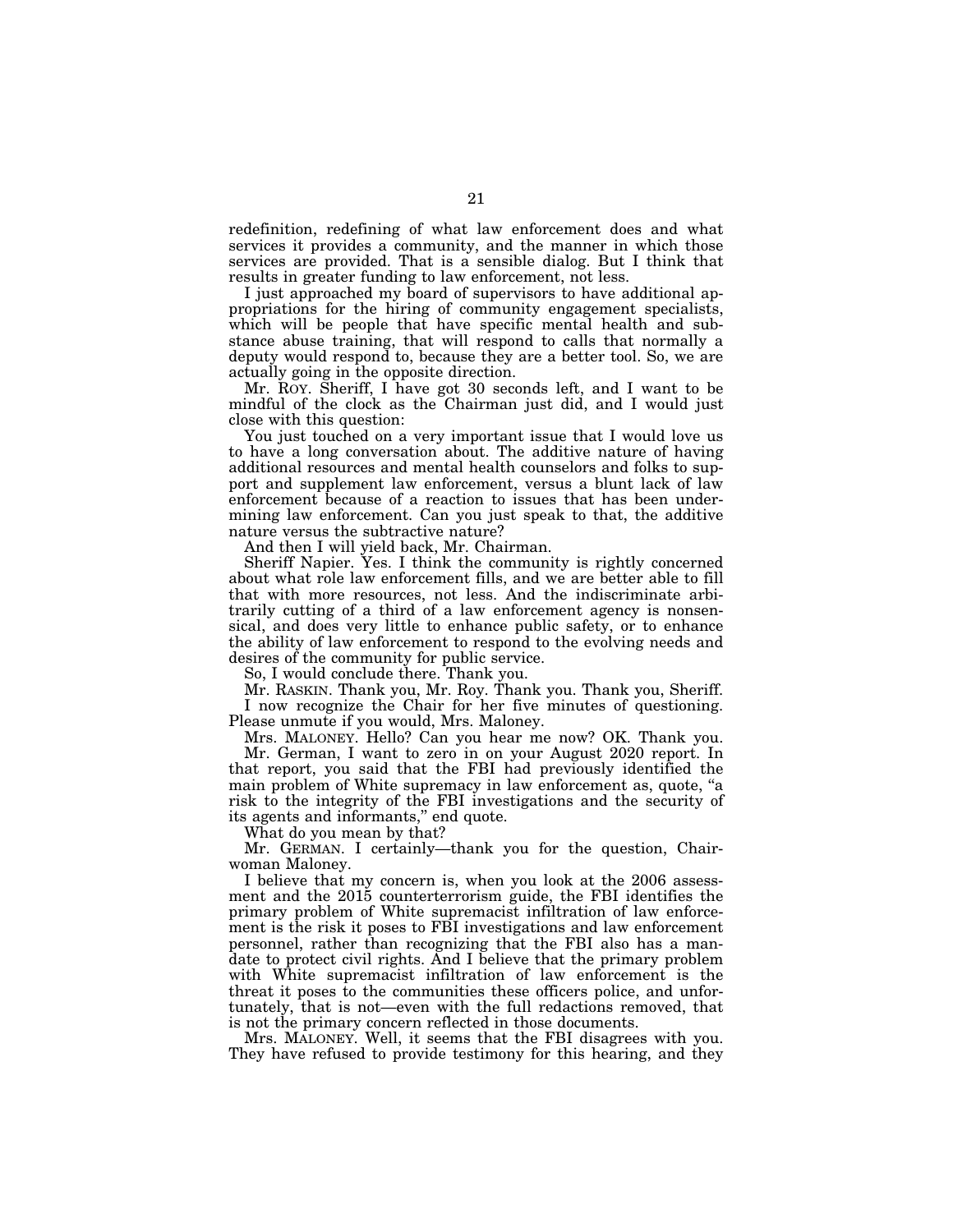have repeatedly told us that the 2006 threat assessment is an irrelevant and outdated document.

So, in your report, you note that the FBI report does not address the potential harm White supremacist police officers pose, quote, ''to communities of color they police or to society at large.''

What is the impact on communities of color—can you elaborate, when police tolerate racism in their ranks?

Mr. GERMAN. The criminal justice system, there are racial disparities at every step, from who the police stop, to who gets searched, to who gets arrested, to how they are charged, to use of force charges. And we have seen these disparities persist over many decades now.

And, as long as there is a continuing persistence of White supremacist involvement and racist behavior in law enforcement, that is going to color the perception the public has about police, particularly in the communities that are most heavily policed. And that disruption between the law enforcement and the communities they serve undermines the security of all of us.

Mrs. MALONEY. Also, in the 2006 assessment, the FBI stated, and I quote, ''white supremacist infiltration of law enforcement can result in other abuses of authority and passive tolerance of racism within communities served," end quote.

Do you believe that observation has been borne out by current events that we have been observing the past few months?

Mr. GERMAN. I do. And, again, this isn't a new problem, and there are FBI agents and field officers across the country who are doing good work on this topic, but, because that work is deprioritized within the FBI, it becomes difficult for them to be as successful as they need to be. And, you know, I would particularly look at civil rights color of law violations and the high rate of declination.

Mrs. MALONEY. Given all this, do you think that it is irresponsible of the FBI to continue to ignore this problem?

Mr. GERMAN. Absolutely. If the problem is large enough for the FBI to warn its own agents, I think it is important that the FBI and the Department of Justice put a national strategy to protect the public from these officers as well.

And I totally agree that this is a small minority of police officers who are engaged in this behavior, but as long as it persists, it affects the whole system.

Mrs. MALONEY. Thank you.

Mr. Meeink, earlier this month, you gave an interview to The Daily Beast describing how multiple members of your gang had infiltrated the police department.

What would you say to those who think that White supremacist infiltration of law enforcement is not a real threat?

Mr. MEEINK. Thank you for the question.

To answer that question, I know the facts. I know that there are people that I used to run with who are not very spiritually good people, and they are racist from the core, and I just would fear if I was a Black person being pulled over on the side of the road, knowing the people I know that became cops, I would be fearful, too.

I yield my time.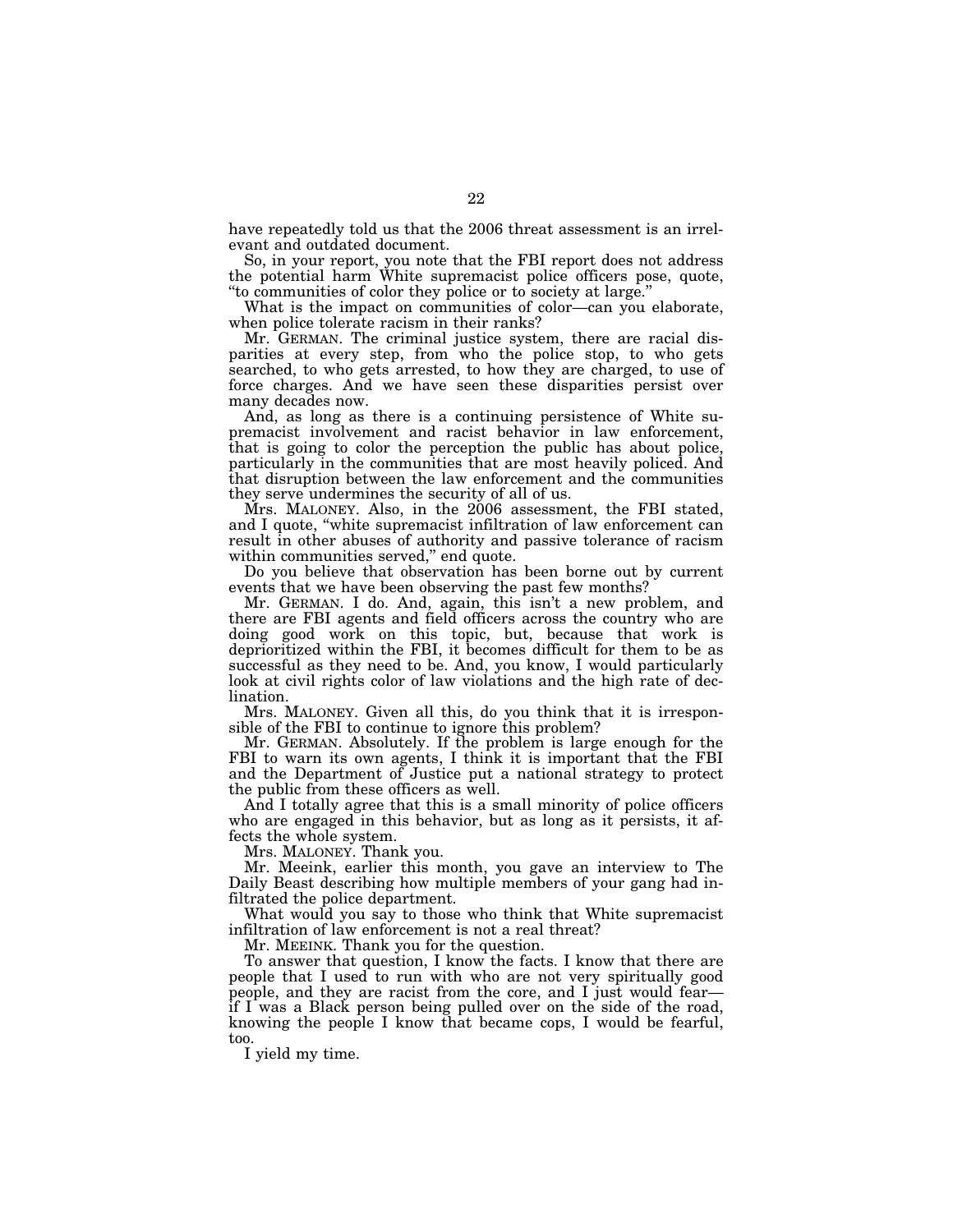Mrs. MALONEY. This is my last question.

Given your experience, do you believe that there is a real problem of White supremacist infiltration of the police department?

And then I yield back.

Mr. MEEINK. Thank you.

So, just to give you some experience real quick, I was a hockey coach for a long time. When I got out of the neo-Nazis, I had a great job of being a hockey coach. And the reason why I bring that up is because every hockey team has an agitator, right? He is the guy who goes out and starts trouble with the other team during the game.

No matter what that man does, every person on that team has to stand up for him. So, when you have one racist Nazi cop in a precinct, the other cops might even not know his full beliefs, but just have to back him up at all times no matter what.

And I think that is kind of the trouble that we are getting ourselves into, is that people—with the blue line, we will protect one another and not have to want to cause division between ourselves, even to call out somebody who is wrong. So, I worry about that, that they will protect each other because of the blue line, like a hockey team.

Mr. RASKIN. Thank you, Mr. Meeink.

And the gentlelady yields back. Thank you, Madam Chair.

I now recognize Mr. Clay for his five minutes of questioning.

If Mr. Clay is not there, I am going to go to Debbie Wasserman Schultz, or it looks like she may have had to step away.

Let's see. I am coming to Mr. Gomez. I see you are present, Mr. Gomez. You are recognized for five minutes.

Mr. GOMEZ. Thank you so much, Mr. Chairman.

One of the—Mr. Meeink, you have already given us your disturbing firsthand account of organized White supremacist attempts to infiltrate law enforcement. The FBI's 2006 assessment added that White supremacist leaders and groups have historically shown an interest in infiltrating law enforcement communities or recruiting law enforcement personnel.

Can you tell us how this assessment squares with your own personal experience?

Mr. MEEINK. Thank you for the question.

Off of my personal experience, coming up in the neo-Nazi world, we weren't so much worried about the cops on the outside. We were more worried about FBI and other further investigations. So, we never had a full-on hatred toward the cops. They were just kind of a speed bump.

But we knew that, in learning how to become police officers, we could affect our community better toward our views. And, when I say ''better,'' that is the disturbing fact and trend that I do see coming through the police department right now.

Mr. GOMEZ. The FBI also noted in one of its redacted passages, revealed today by the subcommittee, that it was concerned about unreported instances and the infiltration that has gone undetected. It further noted that the possibility that infiltration has gone undetected is of great concern.

As someone who has been in the room when organized White supremacists have had these conversations, do you think that the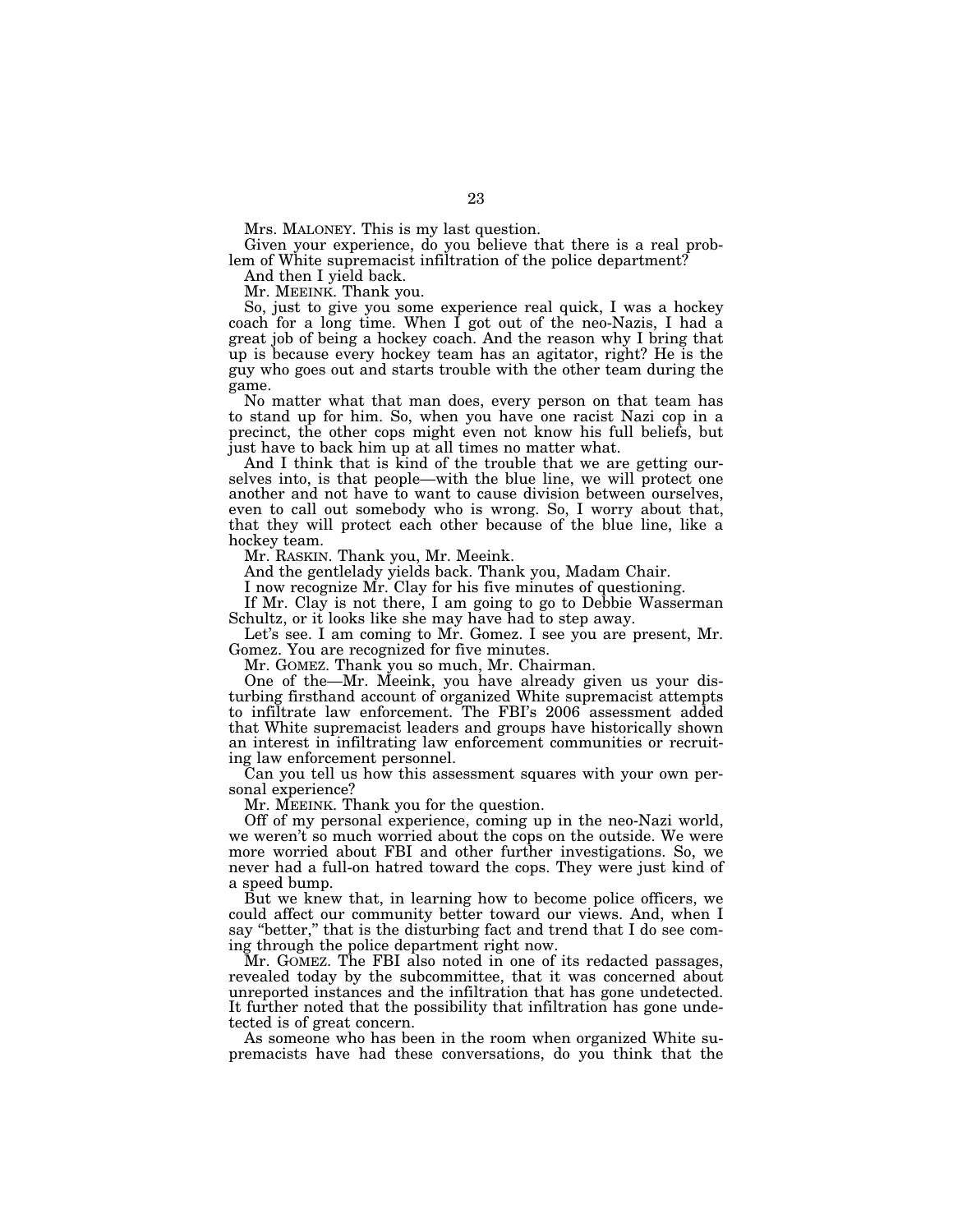FBI is being irresponsible when, today, it discounts a likelihood that racism goes undetected or unreported?

Mr. MEEINK. So, I know that, in the rooms, what we always have talked about was how to try to get around their tests to make sure that they don't see that we have either a neo-Nazi past or neo-Nazi beliefs. So, it is talked about regularly about how to try to get around their—it actually becomes a goal of theirs, is to get around the screening process of police departments. That is talked about in the rooms all the time.

Mr. GOMEZ. When these groups of White supremacists—is there often more than one or two, or how many would be in a particular police department, and would they operate more as a clique within that department or that station?

Mr. MEEINK. That would be projecting on my end, and I wouldn't have the facts to that, so I would really—I know that there is neo-Nazis that get in the police. I don't know how many do it at the time. I don't know—you know, I can't give you any—I don't want to speak out of turn or say something I am not—know as a fact. The other stuff I have talked about is fact. So, this, I don't know the answer to.

Mr. GOMEZ. Well, the reason why I am asking that question, in Los Angeles County—and this is a question for Mr. German. In Los Angeles County, we have—the sheriff's department has a long history of having—some people call it cliques, other people call it gangs, that dominate station houses and often have been terrorizing Black and Brown communities.

And I have actually appeared to the station. I went on ridealongs with actually the sheriff's department in unincorporated east L.A., and it was something that  $\overline{I}$  saw firsthand. One the stations in unincorporated east L.A. was called Fort Apache, right? So, last—so it is something that I actually witnessed myself.

But, just last month, a lawsuit alleged that one of these gangs inducts new members after they have been involved in shootings, or acts of brutality, by giving them inking parties, where they are tattooed with Nazi imagery. Chairman Raskin and I have asked the DOJ to investigate.

Mr. German, how do these violent gangs, or these cliques, fit into your view of White supremacist infiltration of law enforcement?

Mr. GERMAN. It is certainly one manifestation of the problem, and, you know, again, it—when you see these instances, it is often through civil rights lawsuits, or investigative journalists who are uncovering these cases. And then law enforcement responds once it is a public scandal, where, of course, people in law enforcement understood this was an issue long before the investigative journalists or victims of these abuses come forward.

And that is the problem with the FBI's reporting, is that it acknowledges there is a problem, but it—its solution is to advise its agents to protect their cases rather than having a comprehensive national strategy to identify these officers that are often known within their departments, and make sure that we are nipping this in the bud proactively, as we would if it was any other kind of terrorist group.

Mr. GOMEZ. One last thing is that I want to just acknowledge that the sheriff's department in L.A. has different cliques or gangs,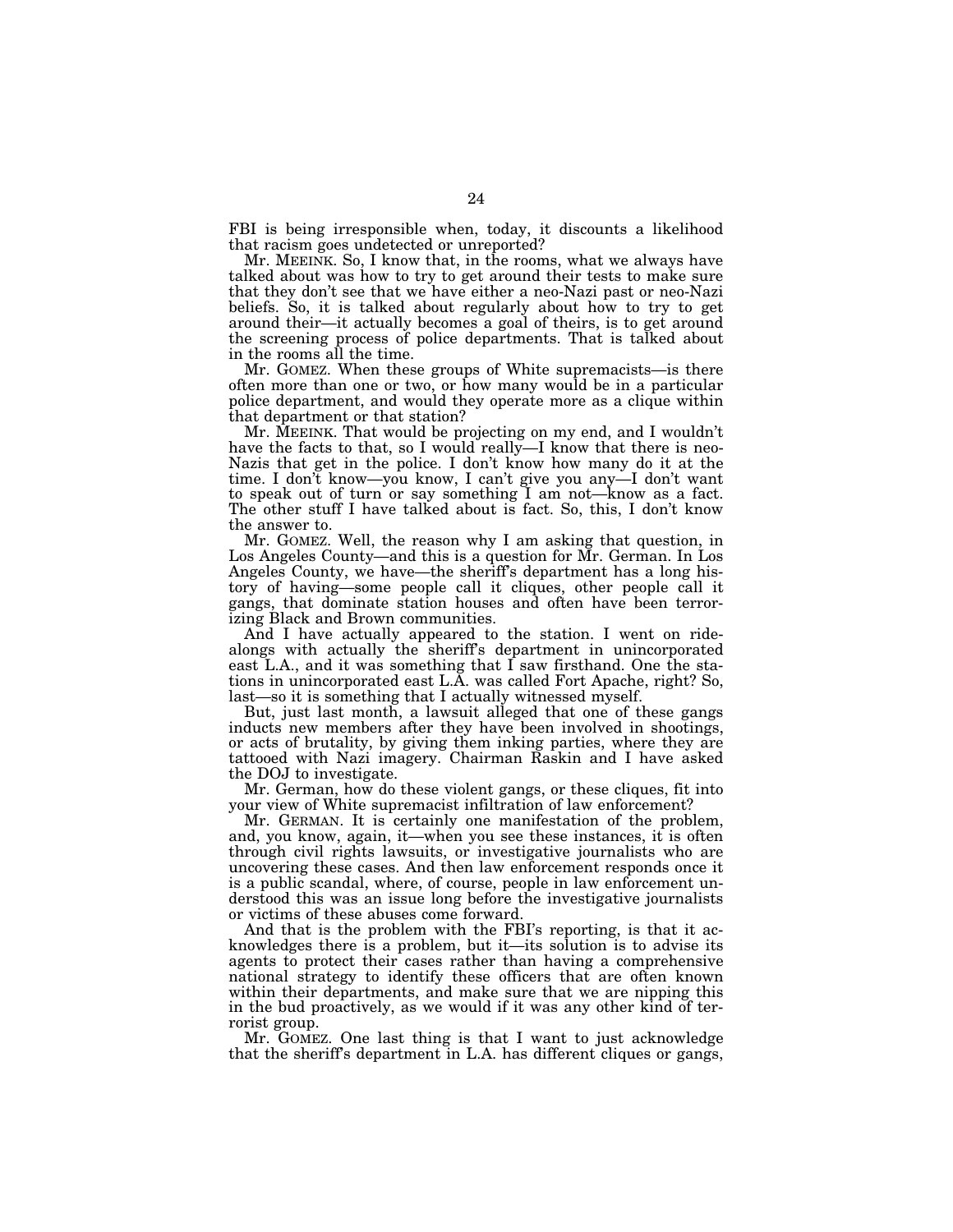and some are White supremacist-affiliated, and some are multiethnic, and what happens is that, if you don't join that clique, there is a lot of pressure, like—as Mr. Meeink says, members who are joining, they're new to the law enforcement, they are new deputies, so like they won't be protected if their back is on the line while on the street. So, they have this weird pressure to join.

And, in the end, law enforcement should be committed, not to an ideology, but to the department and its ability to protect and serve the people of their communities.

With that, I yield back, Mr. Chairman.

Mr. RASKIN. Mr. Comer, you are now recognized for your five minutes.

Mr. COMER. Thank you.

My questions will be geared toward the sheriff. Sheriff, I appreciate you being here. I appreciate all the witnesses being here.

You mentioned the hiring process in your remarks, and I do think it is important that we have a very heavy representation of minority police officers, minority law enforcement, especially in the minority districts. I think that would go a long way toward solving a lot of the distrust that exists out there.

What are the current challenges you face with respect to hiring the right people and a diversity in hiring?

Sheriff Napier. Well, I would say, to some degree, this very hearing does not help that. When you alleged that there is systemic infiltration of White supremacists and people with racially biased ideology within the profession, it is not welcoming to people of color, and that is understandable.

I don't see that. What we are doing personally on my department is going down to inner-city high schools and trying to welcome these people very early on in their sophomore and freshman year of high school, trying to recruit down there, to say you have a home with our family, and to establish those relationships very early on.

But this continual assertion that there is systemic infiltration of White supremacists and people with racial animus in this profession does not help that. And I don't speak about this, you know, from anecdotal evidence or from an academic perspective, but, rather, as a practitioner for 39 years.

Mr. COMER. Well, I couldn't agree more, and I was going to ask you how you felt like the current national dialog among the Democrats, because it is among the Democrats, implying the systematic racism, their, you know, constant drumbeating to defund the police in certain cities, cities which, by the way, need law enforcement more than anyone, and even this committee, the title of this hearing, ''White Supremacy in the Blue,'' I mean, what is that doing to law enforcement, or now the morale, to race relations? I mean, can you kind of give us an example of what it is like?

Sheriff Napier. Well, I think it has strained our relationship further with the communities that we struggle historically to bond with. It has been an ongoing struggle through the entirety of my career.

I would take you—I don't think this is purely a partisan issue. I think there are some Republicans that are concerned, myself being one of them, about having better relations with people of color, to better reach out, to better understand those communities.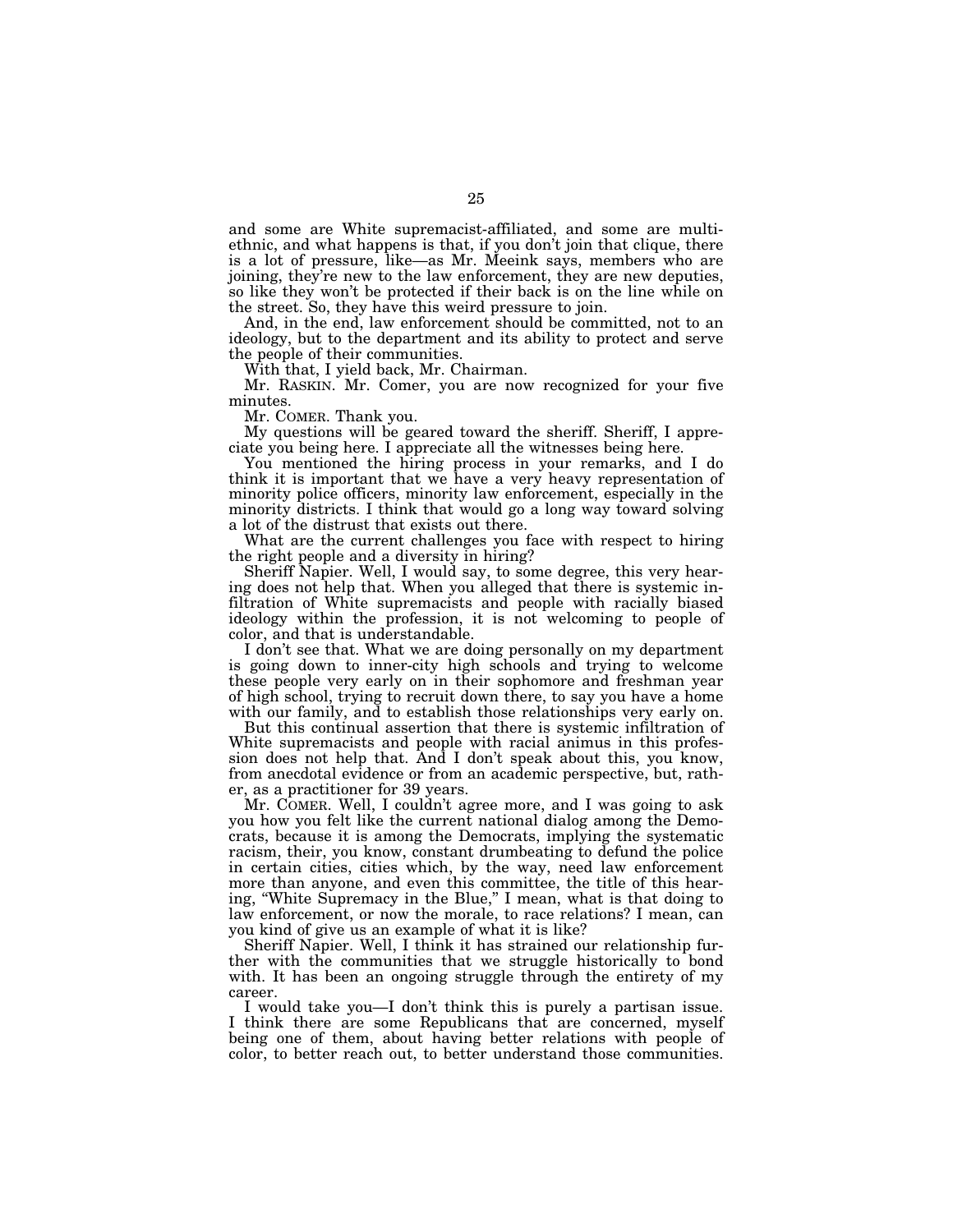I think that is a responsibility that law enforcement needs to embrace without respect to partisan ideology.

But these things are not helping our relationship with people of color and these disenfranchised communities that we historically struggle with.

Mr. COMER. I completely agree and supported many parts of criminal justice reform, especially sentencing and things like that, sentencing injustices. I believe we need more minority law enforcement officers. I have always said that.

But I do believe that the constant attacking of our law enforcement is heavily overweighted in the Democrat rhetoric right now, right before an election for obvious reasons, but, Sheriff, every profession has bad apples, and law enforcement is no exception.

What challenges do you face with respect to weeding out the bad apples once they become employed as law enforcement officers?

Sheriff Napier. Well, there are tremendous due process and union agreements that make it very difficult for us sometimes to weed out these bad apples, to—we have some people that have frightening disciplinary histories on our department, and it is hard to get rid of these people and to get them out the door.

So, it is an ongoing challenge, and we do want law enforcement officers to have due process rights, and to be protected, like any citizen would expect to be protected in the employment environment. But, to some extent, maybe these protections have gone a little too far and are a little too constraining on executives like myself, who recognize a problem and think that this person might be better equipped to be in a different profession.

Mr. COMER. Well, I completely agree. Let me thank you for your service, like all of our law enforcement women and men who put their lives on the line every day to keep us safe.

I have 14 seconds left here. I do believe that, if we are looking for bipartisan opportunities, bipartisan opportunities for us to work together, Madam Chairwoman, would be to eliminate the barriers that law enforcement have, like the sheriff just mentioned, in making it easier to get rid of the bad apples in law enforcement.

It is very difficult to fire someone once they get tenure or once they get merit, they become a civil servant, and it shouldn't be that way when you are dealing with bad—a few bad cops.

With that, Mr. Chairman, I yield back.

Mr. RASKIN. Thank you, Mr. Comer.

I now recognize Mr. Clay for his five minutes of questioning.

Mr. CLAY. Mr. Chair, did you say Mr. Clay?

Mr. RASKIN. Mr. Clay, yes. You are recognized for five minutes, and we have got you.

Mr. CLAY. Thank you so much to you, and Ranking Member Roy, for conducting this hearing.

And let me also congratulate Sergeant Taylor for your retirement and your service to the St. Louis community over the years. We appreciate that.

The types of posts and comments that the Plain View Project identified reflect anti-Black racism, anti-Hispanic racism, Islamophobia, homophobia, transphobia, and violence against civilians.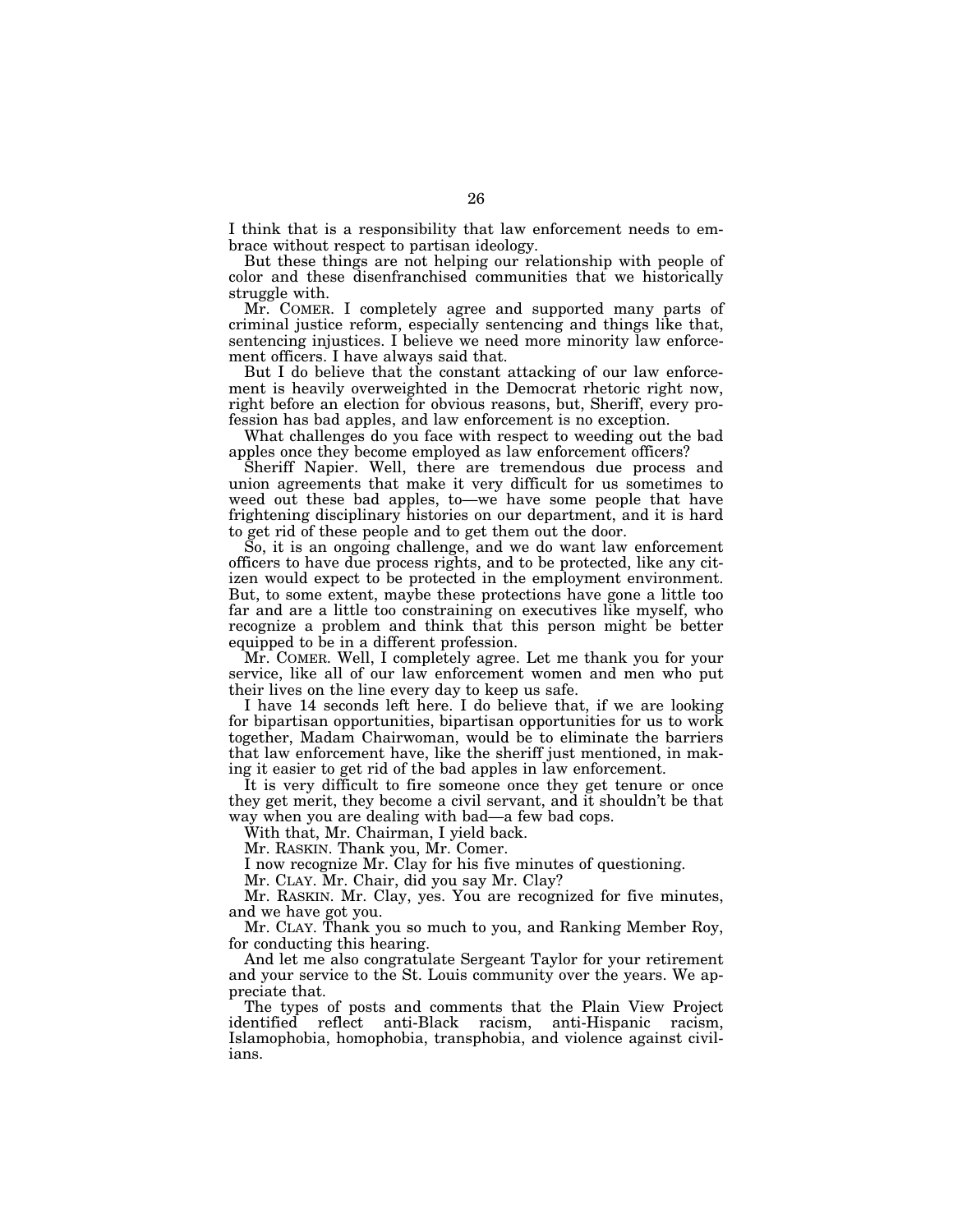Sergeant Taylor, our city, St. Louis, was one of the cities explored by the Project, and as the head of the St. Louis Ethical Society of Police, can you talk about how these racist attitudes translate offline?

Ms. TAYLOR. Thank you for your question, and thank you.

So, the attitudes, how they translate, is that, in the city of Missouri, you are 91 percent more likely to be stopped and pulled over if you are African American, compared to White drivers.

Also how it translates is that African American officers in St. Louis City are 60 percent more likely to leave SLMPD within their first seven years.

We also know that African Americans in our community overwhelmingly apply to become police officers, even in this environment right now. African Americans want to be police officers, then they apply. The catch is, that the hiring process is sometimes not fair.

So, you have all those systemic factors that are in play, and they limit the opportunities of African Americans in our city to become police officers. And you think about the Plain View Project and what it did, is that it exposed these biases and these homophobia and racism, and what you see in a bigger picture is the systemic problems.

Mr. CLAY. And you mentioned in your testimony \$16 trillion as a result of systemic racism. Do you have any idea of how much St. Louis has paid out for police misconduct and wrongful death settle-

ments? Do you have any idea about that?<br>Ms. TAYLOR. Oh, millions. Millions. We recently had an officer, a captain, who settled a lawsuit for one—over \$1 million for racism and discrimination.

We have Detective Luther Hall, who was brutally beaten by four White police officers. His partner, who is White, who was working with him undercover, wasn't touched. So, Luther was beaten, but not his partner, who is White. So, that is likely going to be a settlement.

Milton Green, who was shot by another White colleague, an officer coming to the aid of those officers, so that—you know, it is in the millions. They increased—doubled the budget for lawsuits now.

Mr. CLAY. Which burdens the taxpayer in a disproportionate way.

Let me ask you about a certain attorney, Kim Gardner's exclusion—exclusionary list, where she does not take certain cases from officers who have—who are on this list. I noticed that some of them match up with these posts that are from this article.

What does that do to the morale of police officers as—well, as other—as German has said, for the good officers? What does that do when they see these cases not being taken, and the whole thing about not being disciplined for these racist posts that are put up?

Ms. TAYLOR. It is very difficult. It is—in one sense, you are happy. You are absolutely—you are clapping that she is refusing to take their cases. But on the back end of it, we still have to work with these people. We have to work with people who are homophobic, who are racist, who are making these violent threats, and the belief—my belief is that a good majority of us are coming to work to do our job, and we do it fairly.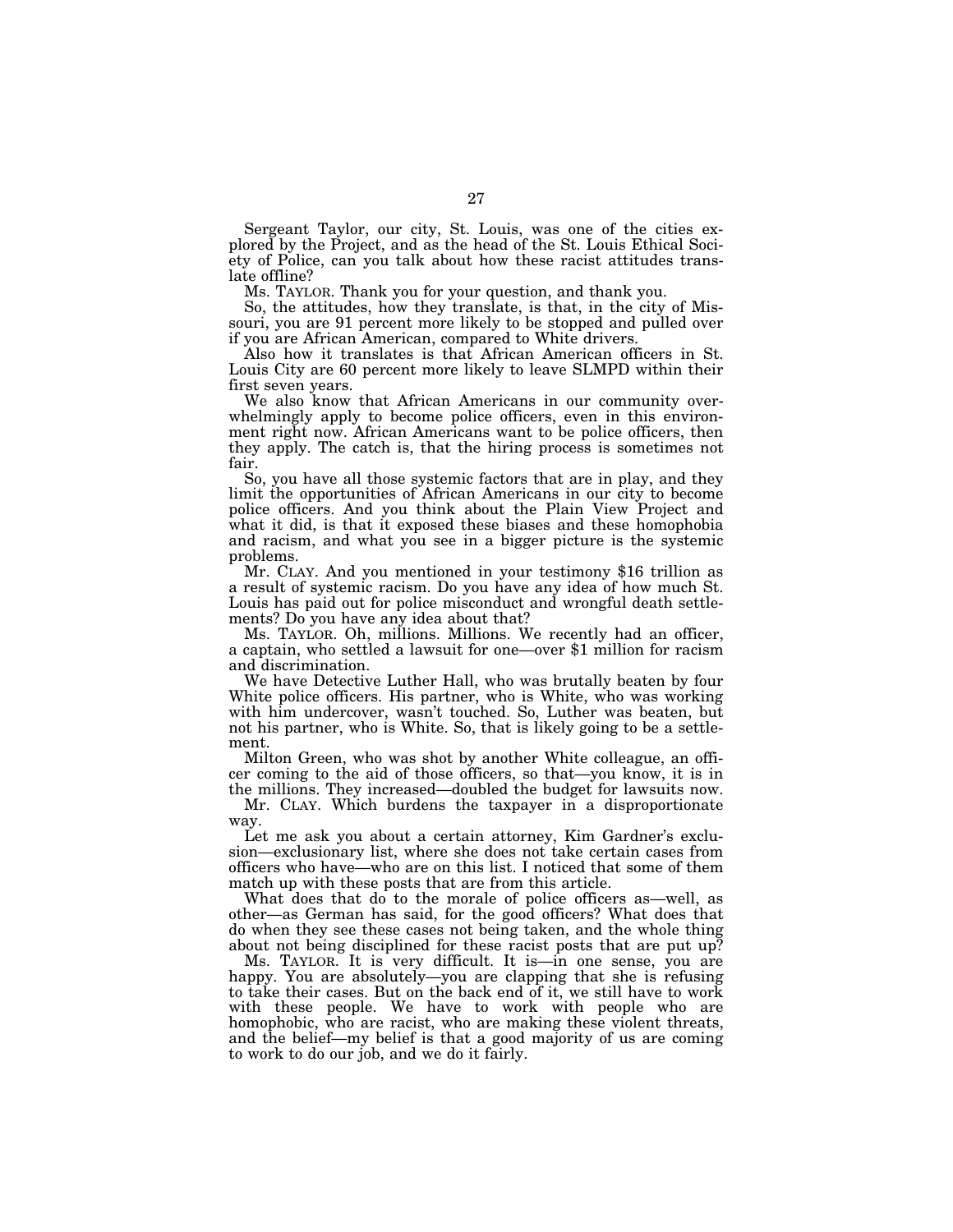However, we have to stand up. We have to stand up as officers, Black and White. When we see these posts by other officers, and we see corruption, we have to stand up, and it is our moral—as far as, you know, your spirits are down a lot of times within the police department when you see these things.

Mr. CLAY. Again, thank you for your service.

And, Mr. Chairman, my time has expired. I yield back.

Ms. TAYLOR. Thank you.

Mr. RASKIN. Thank you very much, Mr. Clay. I now recognize Ms. Wasserman Schultz for her five minutes of questioning.

Ms. Wasserman Schultz. Thank you, Mr. Chairman.

The threat of White supremacy has become really more dangerous than ever, and meanwhile, the presence of White supremacists embedded within law enforcement makes it more difficult to detect and counteract threats from violent hate groups.

In June 2016, for example, California police officers were found to be collaborating and protecting members of the Traditionalist Workers Party, a neo-Nazi group, in order to target, quote, ''antiracist activists'' after a clash in Sacramento.

In February 2019, a police lieutenant in Portland was discovered to have a long-running friendly correspondence with a leader of Patriot Prayer, a far-right extremist group.

My own South Florida community has not been immune to hate within its own law enforcement ranks. In 2015, four Fort Lauderdale police officers were found to have exchanged violently racist text messages, leading to the dismissal of at least three-dozen cases against Black defendants.

Now, I don't want to give the impression that this is representative of all law enforcement, but these examples, alone, are too many, and they undermine our Nation's promise of equal justice.

So, Mr. German, my question is: Can law enforcement's responses to White supremacists be blunted by sympathetic officers who don't foresee right-wing terrorism as a threat?

Mr. GERMAN. Absolutely can be. And I think the solution is to as Professor Johnson has advocated, that

[inaudible] prosecutors have to find them, and as Sergeant Taylor has suggested, protecting the good officers who report their colleagues when they engage in racist behavior, so that we can have a system that the good officers are able to report the misconduct of their colleagues without themselves being targeted, and then the prosecutors can make sure that those officers' testimony is not being used in a way that would undermine the rights of defendants who are charged with crimes.

Ms. Wasserman Schultz. Sergeant Taylor, have you noticed a difference between how your colleagues assess threats posed by violent White extremists as opposed to those of other groups, like individuals, for example, protesting George Floyd's murder?

Ms. TAYLOR. Yes. We have had colleagues that have been White and Black that believe that George Floyd was murdered. However, we do have employees that stated that, you know, it was justified, that seeing the knee in George Floyd's neck was justifiable. And that goes with my opening statement that that officer was one of them, but he is not the only one.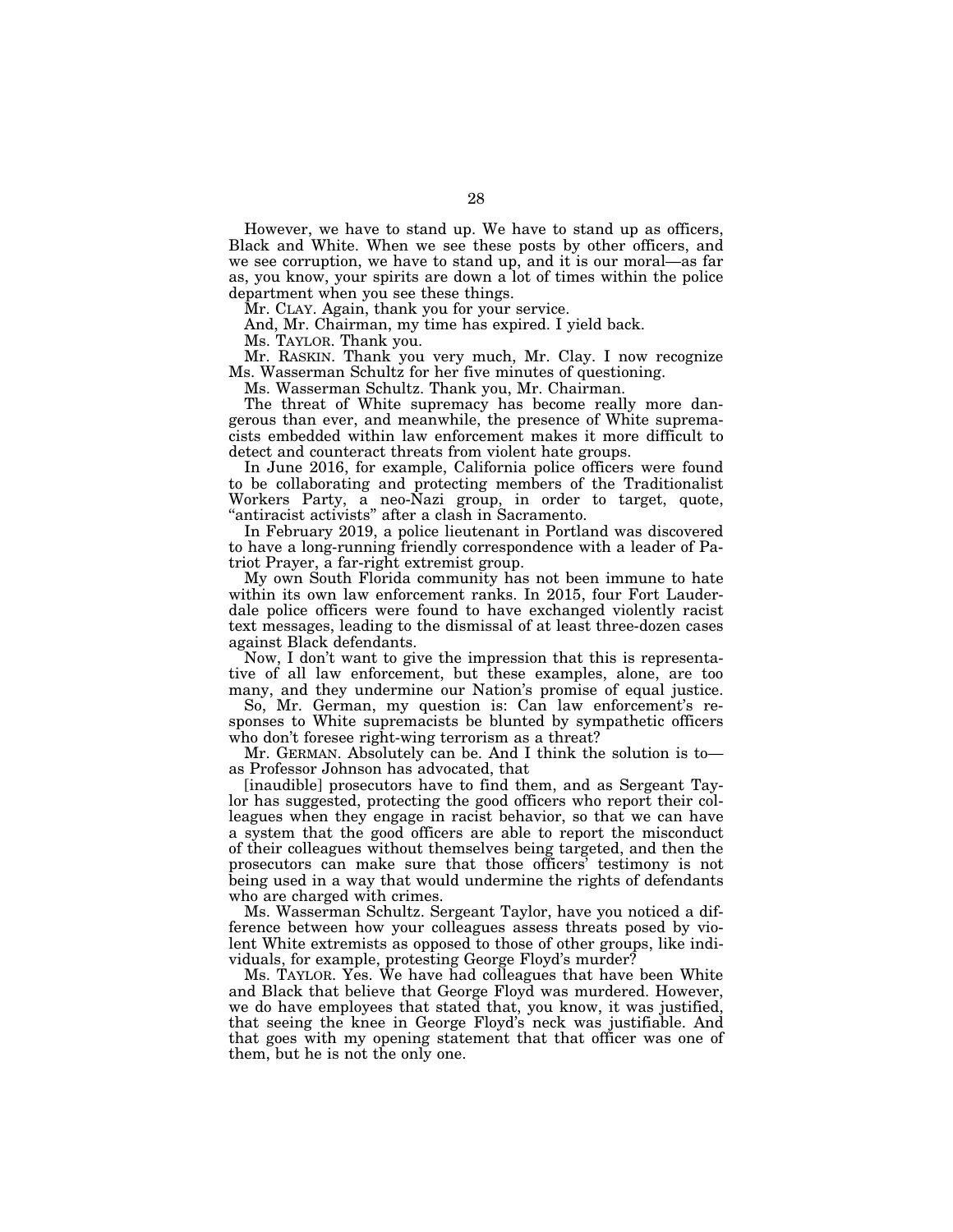And what that does is that it divides—it brings in that divide once again that just we are on opposite ends a lot of times when it comes to things like that along racial lines, and it doesn't help bring us together in—to do our job effectively.

Ms. Wasserman Schultz. Thank you. Last month, we saw a video of police in Kenosha providing water, for example, to right-wing militia members and telling them that they, quote, "appreciated their presence'' even though they were heavily armed and out after a county curfew.

Later that night, one of those militia members, 17-year-old Kyle Rittenhouse, allegedly opened fire and killed two protesters.

Mr. German, in your experience going undercover with White supremacist groups, do you think that these extremists believe law enforcement, whether implicitly or explicitly, is more aligned with their world view?

Mr. GERMAN.

[Inaudible] there has more

[inaudible] believe so, and my frustration is those in law enforcement don't seem to recognize the danger that is their colleagues. You know, we have been a

[inaudible] department of 30 officers—Santa Cruz County sheriff deputies attacked by far right militants. We haven't seen a change in police behavior toward these militants, and I think that poses a threat not just to the communities these police officers serve, but to law enforcement officers themselves.

Ms. Wasserman Schultz. As I close, it is time that we acknowledge the dangers of a police culture that compromises its ability to address violent right-wing extremists by tolerating it within its own ranks, even if by a small minority. And I was glad to hear Mr. Comer say that we need to go after bad apples, but, by failing to fully tackle what internal law enforcement studies have flagged as a problem, the public confidence in our police is further eroded at a time when we can least afford it.

So, I appreciate the opportunity to have this hearing today, and I yield back.

Mr. RASKIN. THANK YOU, MS. WASSERMAN SCHULTZ.

I now recognize Ms. Ocasio-Cortez, the vice chair of the subcommittee, for her five minutes of questioning.

Ms. OCASIO-CORTEZ. Thank you so much, Chairman Raskin, and thank you to all of our panelists, to our witnesses here today for your testimony and offering your insight.

Before I begin, I would like to ask unanimous consent to submit to the record a Department of Justice—a report on hate crime victimization, and a CNN article which summarizes the report.

Mr. RASKIN. Without objection.

Ms. OCASIO-CORTEZ. Now, far too much of the discussion around the issue of White supremacist infiltration in policing focuses on whether this problem exists at all, and we have known for generations that it is not a question about whether this problem is an issue, it is a matter of how we have allowed it to sustain for so long.

Congress, as well, has been complicit, and our silence has allowed for more violence and continued generational trauma in our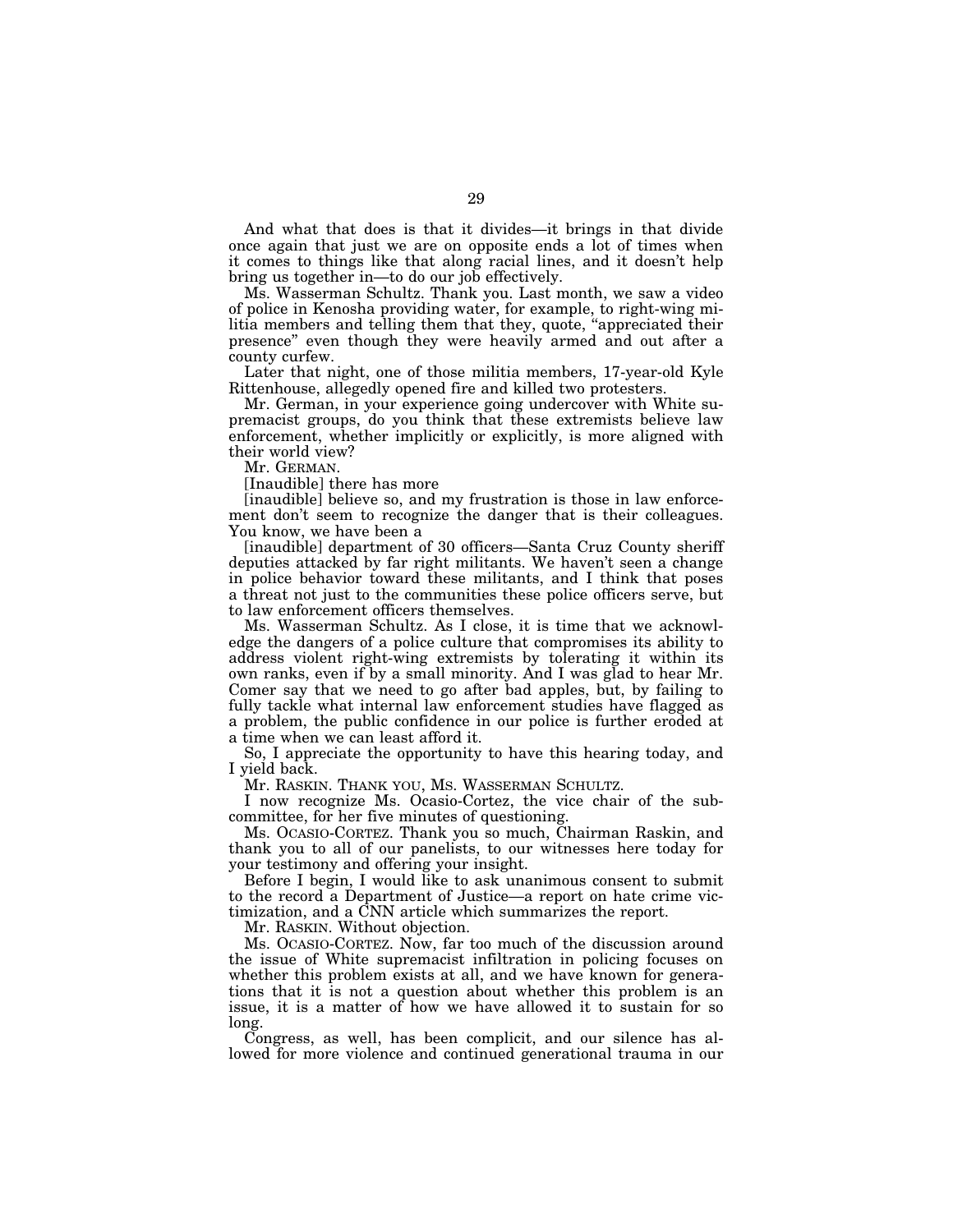communities, and the question was raised by the ranking member earlier: why do we keep talking about this?

We keep talking about this because we have not solved this problem. And I want to make very clear that, when we talk about systemic racism, we aren't litigating the individual attitudes of any one officer. We can all exist in racist systems, and you do not have to be racist or consciously racist in order to participate in these systems.

And I think it is quite evident when you look at the outcome of the war on drugs. A systemic racism is about the laws that are on the books. It is about the types of enforcement that happens. It is about how many officers get designated to some communities more than others that yields racial disparities in their outcomes. It doesn't have to do with litigating each and every one individual officer. And that is really the issue that is at play.

One of the things that I wanted to discuss is we have to stop asking about how—if White supremacy in policing exists, and I think we need to start figuring out how we can better determine the scale of this problem. How big is this issue?

Mr. German, in your report, you write about the unbroken chain of law enforcement involvement in violent organized racist activity right up to the present day, but you also note that only rarely do these cases lead to criminal charges.

So, why is that?

Mr. GERMAN. Thank you for the question.

I believe it is difficult to prosecute police officers, partly because of the way the civil rights laws are written and have been interpreted by the Supreme Court. So, there is certainly room for Congress to work on that, but, also, for how the FBI investigates these crimes, where—when there is an incident of alleged police brutality, that the law enforcement—the FBI will often investigate that very narrowly, much the way they do hate crimes. Are we able to prove that there is some kind of bias or intention to violate civil rights in this case, rather than looking comprehensively at that police officer's past to know whether that bias could be proven by other means?

And then those cases are sent to Justice Department prosecutors, and the vast majority of them are declined for prosecution, so it becomes a matter of rote. FBI agents know that they just churn these cases out for declination.

Ms. OCASIO-CORTEZ. Thank you.

And, Sergeant Taylor, in your decades-long career in law enforcement, how often would you see officers who harbored and acted on White supremacist views actually held responsible for their actions?

Ms. TAYLOR. Very rarely. Very rarely. We have an officer that, with COVID–19, who made a statement about Chinese Americans and COVID being spread in San Francisco, reported him, had a citizen report him decades before he had been disciplined for 30 days for using the N word, and he is still on the street patrolling. So, very rarely.

Ms. OCASIO-CORTEZ. So, we have testimony that this is a problem, and it is not being—it is systemically not being addressed, but Professor Johnson, I have one last question.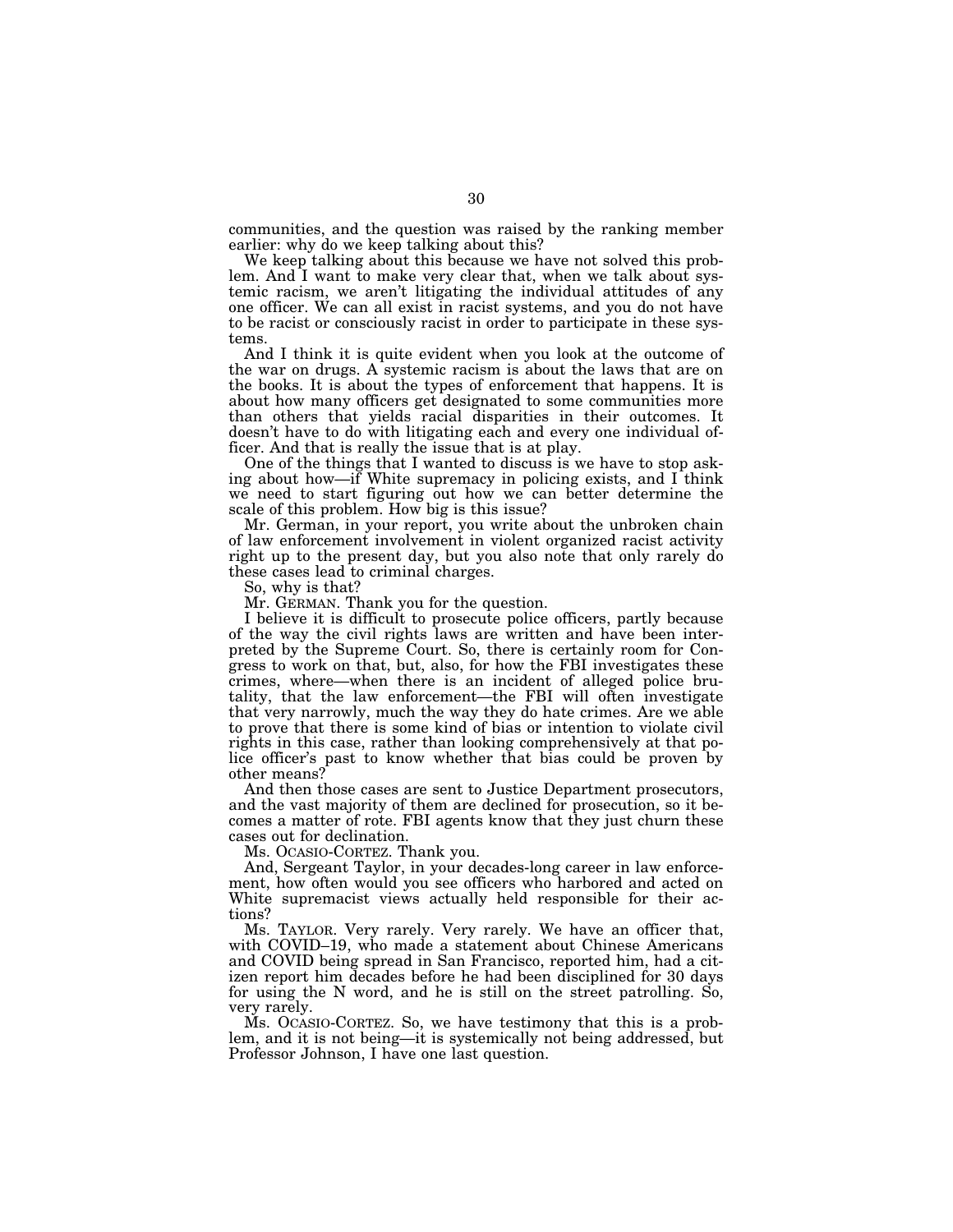I think it is important that we talk about the legal mechanisms by which—kind of that perpetuate this issue. So, let's talk about qualified immunity. How does the legal system, in general, including qualified immunity, protect racist law enforcement officers from accountability, and how can we hope to evaluate the true spread of this problem given those barriers?

Ms. JOHNSON. That is an excellent question. I think qualified immunity is certainly a barrier to holding police officers civilly liable. And then, we also have the fact that interests align between police and prosecutors, because the prosecutors depend so much on police officers to help make their cases, to see a situation where, you know, officers aren't being held responsible within their own ranks; they are not being held responsible by prosecutors, and they are not being held responsible through our civil courts.

So, it is just a significant problem.

Mr. RASKIN. Thank you, Professor Johnson, Ms. Ocasio-Cortez.

I now recognize Ms. Pressley for her five minutes of questioning. Ms. PRESSLEY. Thank you, Chairman Raskin, for convening this hearing. I think it is worth repeating history, and the roots of policing are inextricably linked to the Antebellum slave patrols of the South that led to the establishment of all-White police departments. And, since the Fugitive Slave Act, criminal law enforcement has meant the subjugation and dehumanization of Black lives.

After the Civil War, police departments and local governments throughout the country were saturated with Ku Klux Klan members and sympathizers who refused to intervene in their campaign of terror. And, by the early 20th century, the KKK had over 1 million members.

Mr. Meeink, given your experience with White supremacist groups, do you think that contemporary organizations have tried to continue this campaign of influence on law enforcement?

Mr. MEEINK. Thank you for the question.

Yes, ma'am. I believe that, you know, the—a lot of the old neo-Nazi groups have now become more groups, like the Proud Boys, and a lot of those Proud Boys are filling and wanting to be police officers. They are now flying the cop flag at all their rallies and in their homes.

I mean, they are—so the Proud Boys, who used to be the—what I would consider and are the neo-Nazis of the early 1990's and 1980's, are planning to gear up to become law enforcement. That is their now new goal, because they see the damage they can do and get away with it. That is why they want to join. They know that they can—the war on drugs—as AOC said, the war on drugs and the treading on our Fourth Amendment allows bully cops to pull us in cars and bring dogs around us to search us when we have not committed a crime, and we are the citizens, and our civil servants should not be able to do that.

I will yield my time.

Ms. PRESSLEY. Thank you. And it is clear from historical record that we cannot simply rely on training to address this problem. Across our country, racism is often ingrained in official and unofficial police training.

So, take the case of Travis Yates. After the Minneapolis mayor banned so-called warrior training for the city's cops to reduce police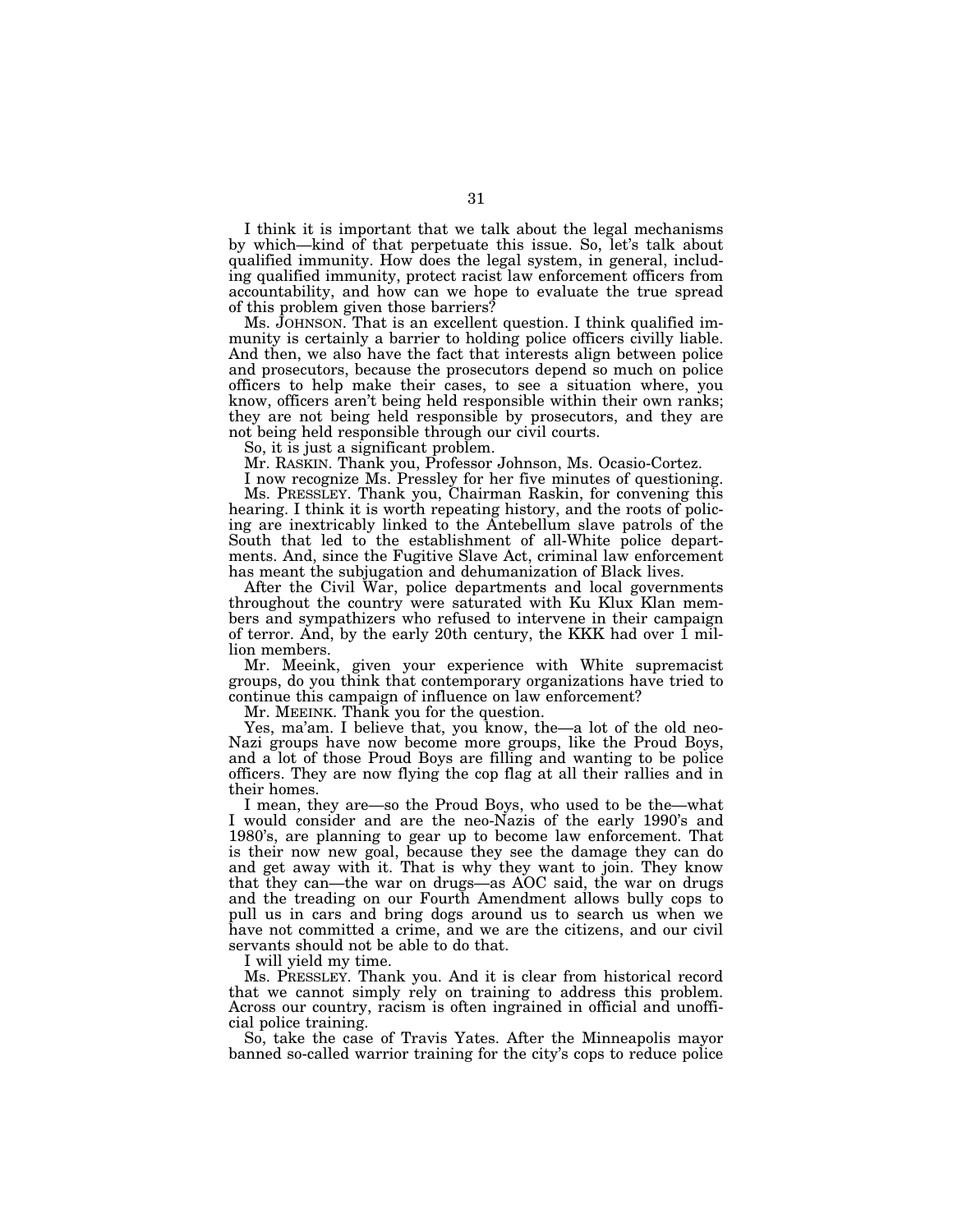violence, Yates offered to train Minneapolis police for free. And, this summer, in the wake of George Floyd's murder in Minneapolis, Mr. Yates, a police officer in Tulsa, Oklahoma, was recorded saying that Tulsa police shoot African Americans, quote, ''less than we probably ought to," end quote.

Then there is John Guandolo, an ex-FBI agent, whom the Southern Poverty Law Center describes as, quote, ''notorious Muslim basher and conspiracy theorist," end quote. He has provided law enforcement trainings in at least seven states since leaving the FBI in 2008.

So, Sergeant Taylor, have you heard of or had any experiences with these kind of racist violent trainings?

Ms. TAYLOR. They do exist, and the example that I used in my opening statement, that officer's defensive tactics, a training officer, and he trains another jurisdiction, and after, you know, we complained on him, thank goodness they no longer use him to train other officers.

So, yes, you know, he is steeped in violent ideologies, racism toward African Americans, Muslims, you name it, and he trains other officers.

So, that is present. It is very much present in law enforcement with these officers, and they are allowed to fester and fester and fester. And the policies allow that.

Ms. PRESSLEY. And might I also just, you know, add to—for a moment, I appreciate the enthusiastic affirmation in support of the need to end qualified immunity. I have introduced a bill with Justin Amash to do that, to address the callous impunity and disregard for Black and Brown lives. I mean, there can be no justice without accountability, and there is no accountability for as long as we have that doctrine.

Mr. German, have you seen other instances where police training has emerged as a pressure point for spreading White supremacist views?

Mr. GERMAN. I identify—you know, even in implicit bias training, which we expect to be the most comprehensive in anti-racism, I quote three separate trainers who say they specifically avoid mentioning explicit racism in law enforcement, because they don't want to offend their audience.

And that, I think, is a bigger part of the problem, is that, by willingly turning a blind eye to this problem, we allow it to fester rather than taking it head-on and making sure we understand that we can't stop or correct implicit bias and unconscious bias if we don't address overt and explicit bias.

Ms. PRESSLEY. And Professor Johnson, given the sequence of events that took place in Kenosha, Wisconsin, when Kyle Rittenhouse murdered and injured Black Lives Matter activists, can you give us your view, because I think history is so important, on the evolution of American law enforcement as a protector and ally of White supremacist groups?

Ms. JOHNSON. I mean, your question illustrates how significant this history is, I mean, between the first police departments being organized to catch enslaved people, to the lynchings that took place for decades without any White people being held responsible by law enforcement; to, you know, a lot of unrest that we saw in Los Ange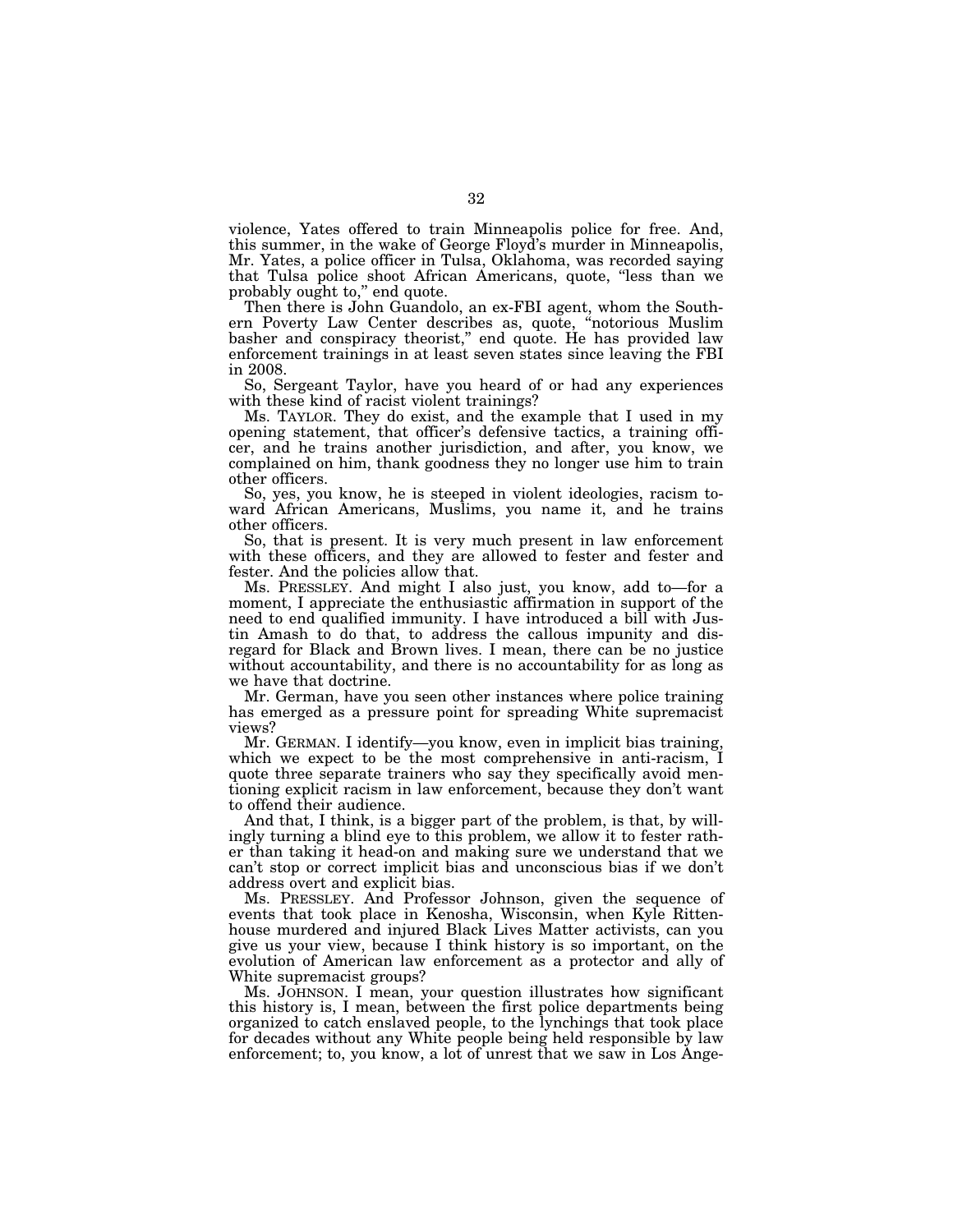les in the 1990's and elsewhere, that this is something that is consolidated power within the state, and it is used against people of color and poor people in this country.

Mr. RASKIN. Thank you. The gentlelady's time has expired.

Ms. PRESSLEY. Thank you.

Mr. RASKIN. Thank you, Ms. Pressley.

And thank you, Professor Johnson.

I turn now to the representative from the District of Columbia, Ms. Norton. You are recognized now for your five minutes.

Ms. NORTON. Can you hear me, Mr. Chairman?

Mr. RASKIN. Yes, we have gotcha.

Ms. NORTON. Thank you.

This is a very important hearing that we are—and not the first one we have had on this subject. I am concerned that, despite identifying this problem, going back to 2006—we are in 2020 now. The FBI has done nothing to address what has become a growing threat, and now they appear to be arguing that it doesn't exist at all.

I note that two FBI witnesses did come before us last year. They gave us 2,000—more than 2,000 words of testimony. They didn't even use the words White supremacy once, and that is after the Charlottesville killing of Heather Heyer.

Even more concerning for me is that there has been a recent whistleblower report that alleges that senior Trump administration appointees have attempted to suppress a segment of a DHS threat assessment that predicted an elevated threat environment from White supremacist groups this year. That is what I mean about a growing threat that is still being denied by the FBI.

But, Mr. Chairman, I would like to flip to the other side of this issue, because I am concerned that, in recent years, the FBI has released a report on what apparently our experts agree is a fictitious movement they call Black identity extremism. I have found no expert that says any such thing.

So, I would like to ask Mr. German: Do you know of any such movement of Black identity extremism, and what does it mean to you that the FBI would rather focus on what experts seem to agree is an imagined threat of Black identity extremists, but not on the threat of White supremacists and police?

Mr. GERMAN. I think it is an example of the systemic bias that exists in law enforcement. The FBI remains an overwhelmingly White and overwhelmingly male organization, so, when their guidelines are altered to allow them to investigate groups without evidence of criminality, evidence of wrongdoing, they can target people that they are afraid of because of bias, rather than focusing on evidence that shows some individual or group that is engaged in violent conduct.

Ms. NORTON. Thank you.

Professor Johnson, can you talk about barriers inside of Federal law enforcement that make it difficult to give the issue of White supremacy the attention it requires now?

Ms. JOHNSON. Well, I think we just—Federal law enforcement lacks the political will to address it. There was an ABC poll in 2017 that found that 10 percent of Americans found it was acceptable to hold White supremacist or neo-Nazi views. So, you have to imagine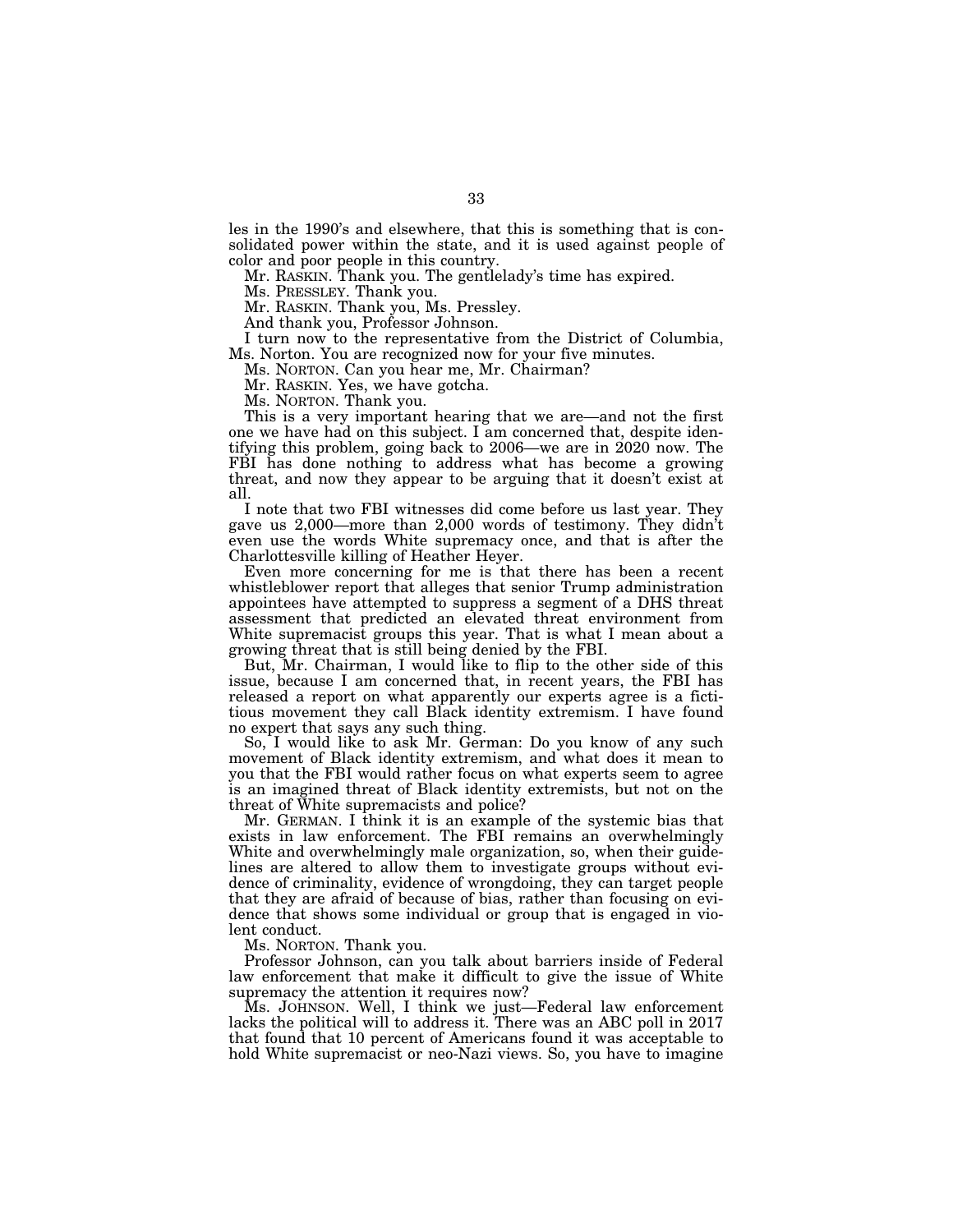that there may be a similar number of law enforcement officers that feel that way.

And so, when you have got these problems inside of law enforcement and no real pressure from the outside to address this issue, it is going to continue to fester.

Ms. NORTON. Thank you.

Finally, I would like to ask Sergeant Taylor: As a local law enforcement officer, what are you looking for from the Federal Government? That is what we have to focus on here as Members of Congress. What are you looking for from the Federal Government to help you combat this threat? What could we do?

Ms. TAYLOR. I think that it is fair to—you can't

[inaudible] the problem

[inaudible] and speaking to the very people that are in the field that have experienced these atrocities that are Black, White, you know, homophobia, racism, all these different extreme views that officers have, we have to have those people at the table to discuss these things. And, if you don't have them there with these views that have experienced these things and fought these systems—and that goes for our community as well. If we don't have them present, everything can't be White and male. You have to have diversity there to bring these views into play to actually address them. It has to come from a well-rounded perspective.

Mr. RASKIN. Thank you, Ms. Norton, for your questioning.

And, finally, we come to Ms. Tlaib for her five minutes of questioning.

Ms. TLAIB. Thank you so much, Chairman Raskin, for allowing this courageous hearing to happen.

I do want to take a moment and recognize Sergeant Taylor's incredible courage as well. I know it hasn't been easy for you to speak the truth about what was going on while you were serving there. I am sure it is continuing even after retirement. So, we really do appreciate, especially in my community, that is 85 percent Black, I so appreciate you speaking up.

The issue we are discussing is not speculation, and I really, you know, worry that we continue to say that it is some sort of theory out there. It has been proven that it is our reality today, and White supremacy, as you all know, has not been confined to Facebook posts. It is just evident that what is actually bleeding into our communities, and that is making us all unsafe right now.

Recent horrific events have occurred in my district that have raised concerns for me. And, so, Professor Johnson, I want to start with you. Yes or no: Should we be concerned that some right-wing, White extremist groups see police departments as allies?

Ms. JOHNSON. Yes, absolutely.

Ms. TLAIB. So, this is something that I actually have seen firsthand in my district. Last year, the Detroit Police Department escorted a heavily armed neo-Nazi group waving Nazi flags and wearing swastika armbands as they disrupted a Pride festival.

In the aftermath, the Detroit police chief defended the protection of his department that he gave to armed White supremacists, saying with regard to anti-racist counterprotests that, quote, ''Both sides were wrong,'' which drew outrage of course in our community.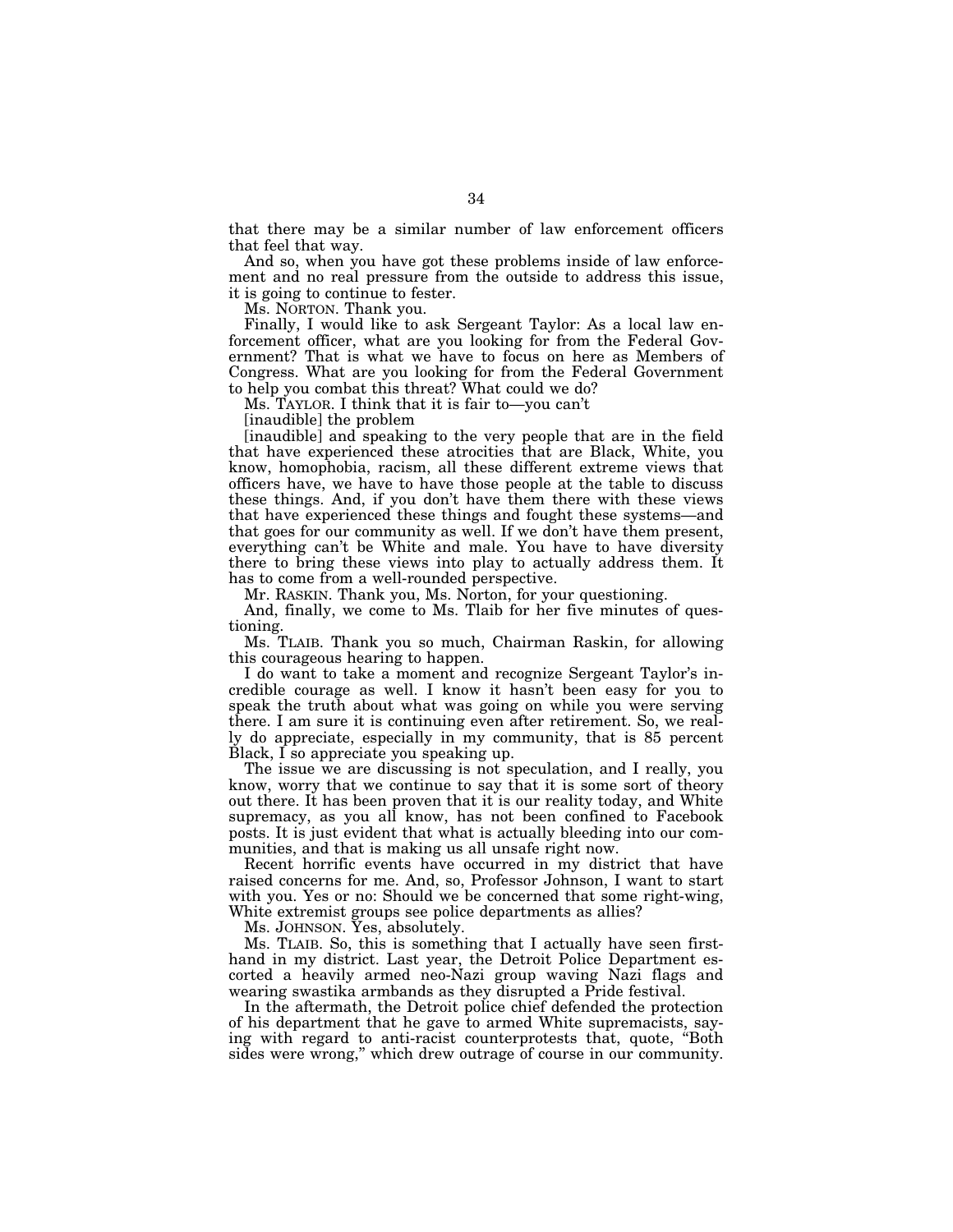However, the treatment of Black Lives Matter peaceful protesters by Detroit police recently, they were met with beatings, chokeholds, tear gas, and the rest. They had to go as far, these protesters had to go as far as to get a Federal judge, which agreed, that they have to stop using batons, chemical agents like tear gas, and chokeholds on protestors.

So, Professor Johnson, how does this kind of protection for neo-Nazis versus the violence toward those protesting right now for Black lives in Detroit, a city again that is 85 percent Black, make us safer?

Ms. JOHNSON. Again, I think its evidence of exactly what this subcommittee is investigating.

Ms. TLAIB. Thank you so much.

You know, one of the things that is of concern to me is the FBI does not believe this topic was worthy of testimony today, even though their own report and assessments state that White supremacists have infiltrated police departments and could lead to tolerance of racism against Black communities.

And so when I hear your testimony, Sergeant Napier, you know, Captain—or is it Sergeant, I believe, Napier—are you there?

Sheriff Napier. I am, ma'am. Sheriff.

Ms. TLAIB. Yes, Sheriff. I'm sorry.

One of the things that concerns me, you know, you talk about your son, and I am of course concerned about a lot of things when it comes to policing in my community. But I want to take a close look at something that happened within your district.

Last November, one of your officers was caught on camera tackling a Black teen in foster care who lives without arms or legs, Sheriff. OK? He was tackled by an officer under your leadership. He was also seen abusing another Black teen who was merely filming the incident. That officer was not charged.

So, I'm wondering if that is the case of why you haven't been able to diversify your work force, your team, or some of the concerns I saw. I truly believe, you know, curious on your end what kind of treatment did that officer get? Was he held accountable?

Sheriff Napier. Well, first, we presented that, as we should. We put the officer on immediate leave and presented that matter to the County Attorney's Office, who made the decision to decline criminal charges. I was not——

Ms. TLAIB. So, he was never charged, correct?

Sheriff Napier. That was a basis on-

Ms. TLAIB. Do you think that is also leading to people not wanting to work for a police force that is constantly involved in criminal activity and assault of innocent civilians?

Sheriff Napier. Well, it was deemed not to be criminal activity, ma'am——

Ms. TLAIB. I understand.

Sheriff Napier.—because the County Attorney's Office made that decision. I did not make that decision.

Ms. TLAIB. I know. Sheriff, the system is broken, and I know you don't want to face the fact that you and your son are in a system right now that is broken. And I know you're deterring away from talking about it in that way.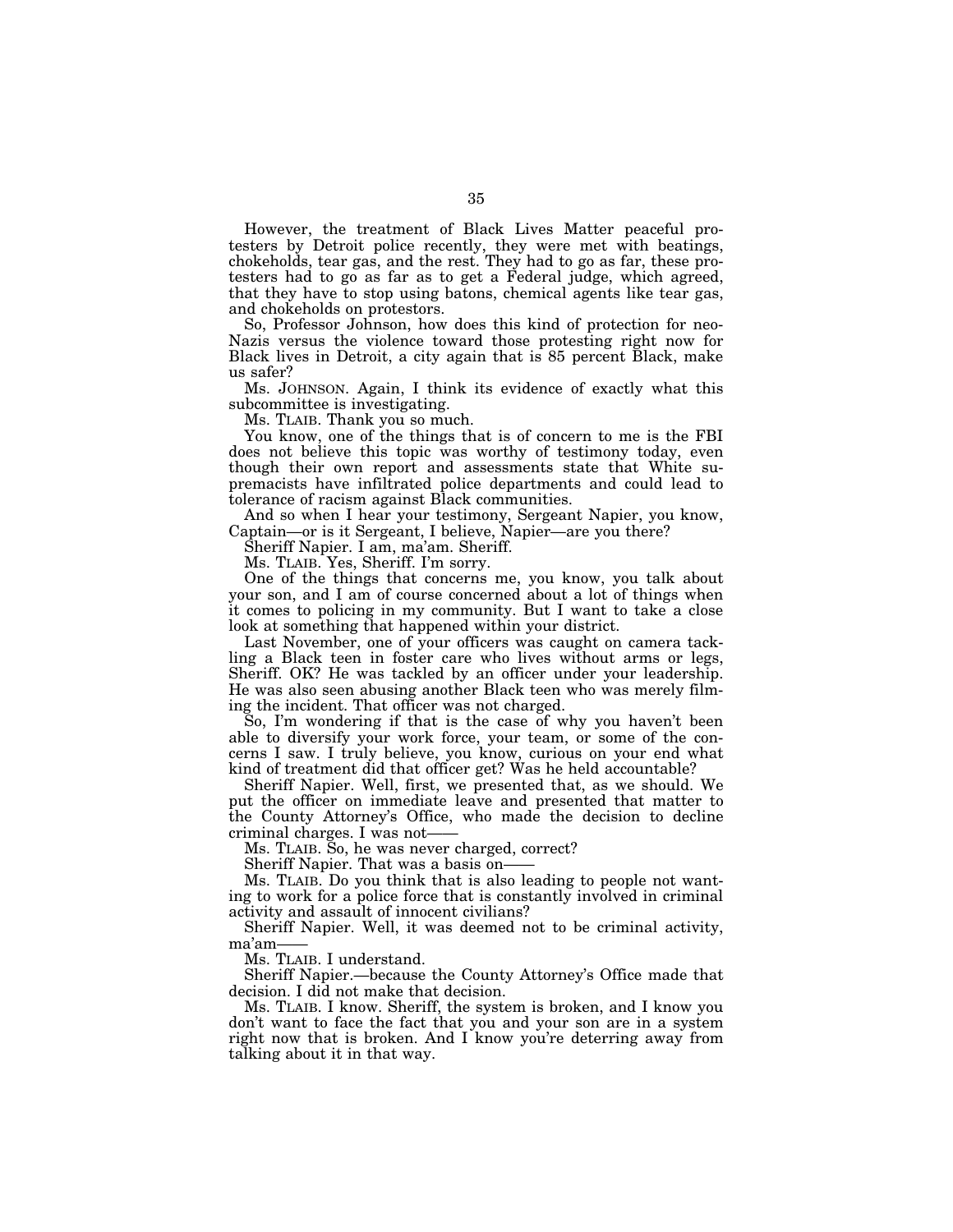But, you know, going back to Sergeant Taylor, one of the things that I know the Black Lives Matter protestors in my district have been crying out is please invest more into our schools, invest more into our communities and neighborhoods.

One of the things that I hear from my police officers is they weren't trained to be nurses or social workers or mental healthcare workers. They want to see more investment in that because that keeps them safe and that keeps the community they are supposed to be keeping safe of course safer.

Can you talk a little bit about that, Sergeant Taylor? Because I feel like much of what many of these protestors are out there demanding was just a shift in recognizing their lives matter and recognizing that they have to have investment in their quality of life, which again makes the job of law enforcement obviously much more at ease versus right now where they're criminalizing communities of color?

Mr. TAYLOR. Thank you for that question.

I think that most law enforcement officers would prefer having social workers in our jobs, because we don't want to respond to a lot of these calls because we are ill prepared for it. I studied psychology and I'm still ill prepared for it even with empathy.

And these ideologies about law enforcement are accurate in the sense that we have a problem with addressing our internal problems, first off. And then we have a problem with how we respond to these calls, because we want to put force in places that force is not necessary. This is what we're taught. We're taught to be these warriors where we should be guardians. And then even with being a guardian, we're ill prepared for that.

So, when people talk about defunding the police, when they talk about reallocating these resources, it's necessary because we need more conflict resolution. We have a lack of that. We have a lack of that in law enforcement. We have a lack of de-escalation.

And so when you bring in people that have these four-year degrees, which most of us do not have, and you bring those people in who have these specialties and skills, it can offset us responding and shooting a 13-year-old in the back who has autism.

So, it's important that we have these people in these jobs. And most of the time most law enforcement officers will agree that they don't necessarily want to respond on these calls anyway because we're ill prepared for it.

Ms. TLAIB. That's exactly what I'm hearing. Thank you so much. And again, Chairman, I will pray for Sergeant Taylor. I know how extremely difficult it is for her to come up and speak the truth about this.

And really so much respect for you today. Thank you so much. Mr. RASKIN. Thank you, Congresswoman Tlaib.

Thank you, Sergeant Taylor.

In closing, I want to thank not just Sergeant Taylor, but all of our panelists today for their extraordinary participation, Michael German, Sergeant Taylor, Professor Vida Johnson, Frank Meeink, Sheriff Mark Napier from Arizona. Thank you all for coming and participating so intelligently in this important conversation.

The question of the neutrality and the fairness of law enforcement all across America goes right to the question of our social con